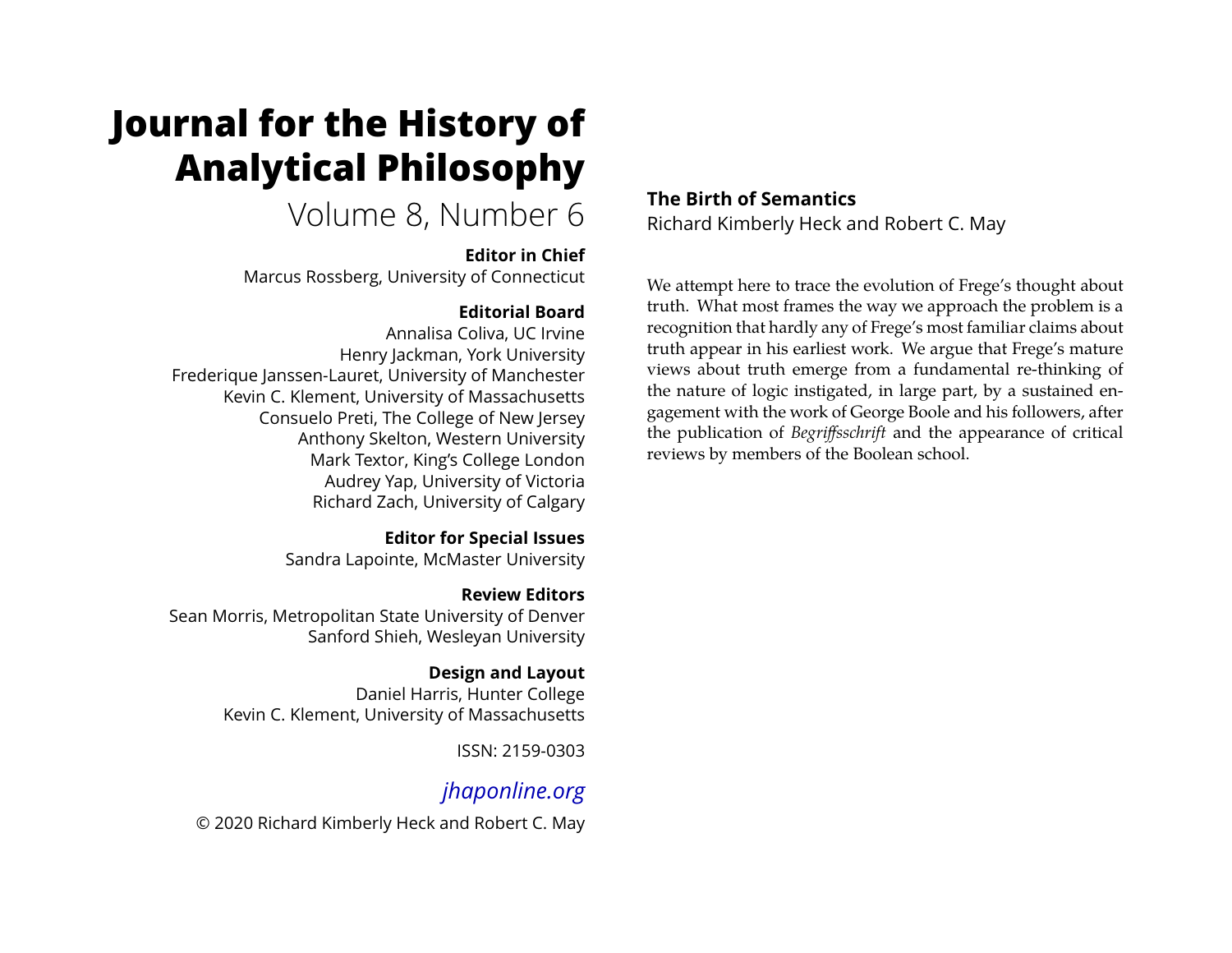#### **The Birth of Semantics**

#### Richard Kimberly Heck and Robert C. May

There could hardly be more disagreement about the role that the notion of truth does or does not play in Gottlob Frege's philosophy. According to the influential interpretation developed by Sir Michael [Dummett](#page-28-0) [\(1981\)](#page-28-0), Frege's contribution to modern logic was not simply the introduction of the notion of quantification and, with it, a formal language adequate for the purposes of mathematics. Frege also provided a semantic theory for his formal language, one that was similar in spirit (and in places in detail) to the theories of truth developed by Alfred [Tarski](#page-31-0) [\(1956\)](#page-31-0) in the 1930s. Such now familiar doctrines as that the meaning of a sentence is its truth-condition are central to Frege's work and justify our regarding him as the founding father (or, at least, grandfather) of formal semantics and philosophy of language, as well as of mathematical logic. On the other side, defenders of the so-called universalist interpretation of Frege, such as Thomas [Ricketts](#page-31-1) [\(1997\)](#page-31-1), hold that deep features of Frege's philosophy precluded him from even attempting to give a semantic theory for his formal language. In a similar vein, many philosophers have supposed that Frege is some sort of deflationist, in light of his remark in "On Sense and Reference" that "the sentence 'The thought that  $\frac{1}{5}$  is a prime number is true' contains ... the same thought as the simple '5 is a prime number'" [\(SM,](#page-29-0) 34; cf. [MBLI,](#page-29-1)  $251$ ).

Our sympathies are with Dummett, and our goal here is to defend, extend, and amend his interpretation. We will begin by arguing that the texts usually taken to support the deflation-ary interpretation do not really do so.<sup>[1](#page-1-0)</sup> But we think there are other texts that do support that sort of reading. That is because

the semantic perspective that Dummett finds in Frege's mature philosophy is almost wholly absent from his earliest work, in particular, from *Begriffsschrift*. Indeed, as we shall see, semantic notions do not appear explicitly in Frege's corpus until the early 1890s, though they seem to have been implicit in his work as early as 1884. The interesting question, historically, is why Frege's thinking took this "semantic turn". But the question is not just of historical interest. Understanding why Frege took the semantic turn can only contribute to our understanding of what is involved in our continuing to do so.

#### **1. The Regress Argument**

Much of the existing discussion of Frege's views on truth focuses on an argument he gives for the conclusion that truth is indefinable. This argument, which has come to be known as the "regress argument", appears in at least two places: the late essay, "Thoughts", written around  $1917$  [\(Tht,](#page-29-2) 60), and an unfinished essay, "Logic", which the editors of the *Nachlass* date to 1897. Here is the argument as it occurs in "Logic":[2](#page-1-1)

Now it would be futile to employ a definition in order to make it clearer what is to be understood by "true". If, for example, we wished to say that "an idea is true if it agrees with reality", nothing would have been achieved, since in order to apply this definition we should have to decide whether some idea or other did agree with reality[, in other words: whether it is true that the idea agreed with reality].<sup>[[3](#page-1-2)]</sup> Thus we should have to presuppose the very thing that is being defined. The same would hold good of any definition of the form "*A* is true if and only if it has such-and-such properties or stands in such-and-such a relation to such-and-such a thing". In each case in hand it would always come back to the question whether it is true that *A* has such-and-such properties, stands in

<span id="page-1-0"></span><sup>&</sup>lt;sup>1</sup>For a bit more on the question whether Frege was a deflationist, see [Heck](#page-30-0) [and May](#page-30-0) [\(2018,](#page-30-0) §6).

<span id="page-1-2"></span><span id="page-1-1"></span><sup>2</sup>Dirk [Greimann](#page-29-3) [\(2015\)](#page-29-3) offers a very different interpretation of this passage. <sup>3</sup>The bracketed words are missing from the English translation but are present in the German version, at least as printed in *Nachgelassene Schriften*. Thanks to Marcus Rossberg for drawing this to our attention.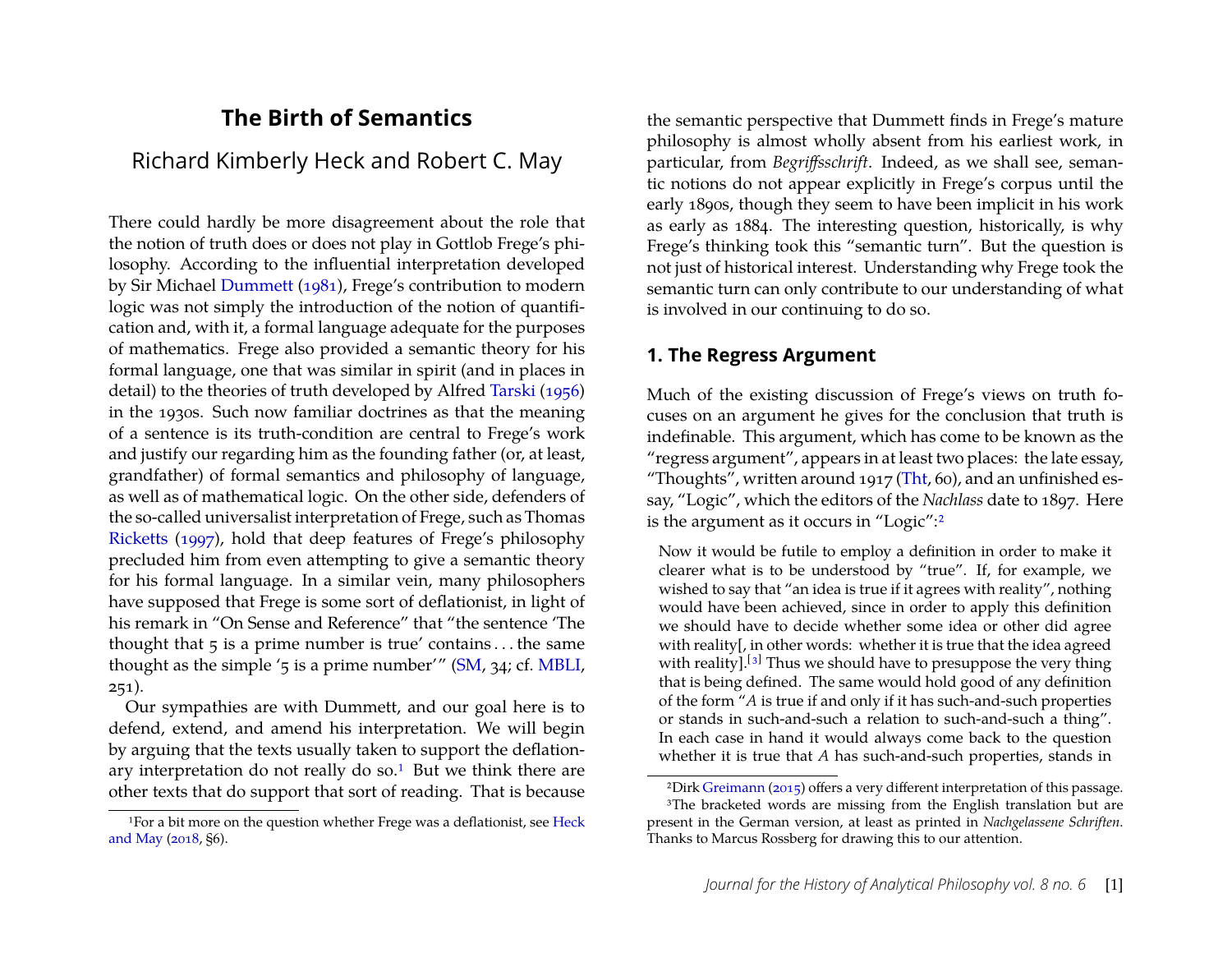such-and-such a relation to such-and-such a thing. Truth is obviously something so primitive and simple that it is not possible to reduce it to anything still simpler. [\(Log97,](#page-29-4) 128-29)

Some commentators have found in this passage an argument that there is no real property of truth at all [\(Kemp 1995;](#page-30-1) [Ricketts 1996,](#page-31-2) §II), which of course fuels the deflationary reading of Frege. But we do not think the argument supports that conclusion.

The regress argument is extremely puzzling. Frege twice insists that it is not enough to ask whether an idea agrees with reality. We must also ask whether it is *true* that the idea agrees with reality. But that seems gratuitous. Surely it is possible to ask whether 5 is prime without asking whether it is true that 5 is prime, let alone whether it is true that it is true that  $\frac{1}{5}$  is prime, and so on *ad infinitum*. Indeed, if it is not, then there looks to be a threat of regress whether truth is definable or not.

What is supposed to grease these apparent slides is revealed by remarks that follow the regress argument proper:

What, in the first place, distinguishes ["true"] from all other predicates is that predicating it is always included in predicating anything whatever. If I assert that the sum of  $2$  and  $3$  is  $5$ , then I thereby assert that it is true that 2 and 3 make 5. So I assert that it is true that my idea of Cologne Cathedral agrees with reality, if I assert that it agrees with reality. Therefore, it is really by using the form of an assertoric sentence that we assert truth, and to do this we do not need the word "true". [\(Log97,](#page-29-4) 129)

Frege is thus claiming that every assertion is, of its very nature, an assertion of truth. And every judgement is a judgement of truth.

Frege makes this sort of claim in other places, too, for example, in "On Sense and Reference", where he writes: "A judgement, for me, is not the mere grasping of a thought, but the admission of its truth" [\(SM,](#page-29-0) 34 n). This view is central to Frege's mature conception of logic. In many of his writings from just after the publication of *Begriffsschrift*, Frege emphasizes that he "did not

wish to present an abstract logic in formulas, but to express a content through written symbols in a more precise and perspicuous way than is possible with words" [\(AimCN,](#page-28-1) 90–91). Frege's logic was to be one we can actually use in reasoning, in proving theorems, where theorems are true contents. So logic issues in judgements.

It is important to appreciate, however, that the judgements in which logic issues need not themselves be logical truths. In Frege's own work, of course, he proves only theorems of logic, since he is particularly concerned with the question how much mathematics is implicit in logic itself. But Frege clearly anticipated and expected that his logic would eventually be expanded to include parts of "science" that were not logical in character, for example, geometry. In principle, that is, Frege would have been perfectly happy to add the axioms of Euclidean geometry to his system as basic, underived principles from which proofs might begin. These would not be logical principles, so the theorems proven from them would not (typically) be logical theorems. But the very same logical inferences and Basic Laws that permit us to prove, say, the transitivity of the ancestral are also what permit us to derive Euclid's results from the axioms of geometry. That is the sense in which logic is supposed to be universal, or topic-neutral [\(May 2018\)](#page-30-2).

Frege's insistence that logic issues in judgements should not, then, be taken to limit the scope of logic to the deriviation of logical truths. Rather, Frege's point is that logic *operates on* judgements [\(Geo2,](#page-29-5) 387). Inferences, as Frege understands them, are not just transitions between thoughts but transitions between judgements. But not just any transition between judgements counts as an inference, let alone as a valid one—the sort of inference of which logic must take notice. Logic is interested only in inferences that are "so constituted that, if a new proposition is derived from true propositions in accordance with them, it too is true" [\(Gg,](#page-29-6) v. II, §104). Logic, that is to say, is interested only in rules of inference that are truth-preserving.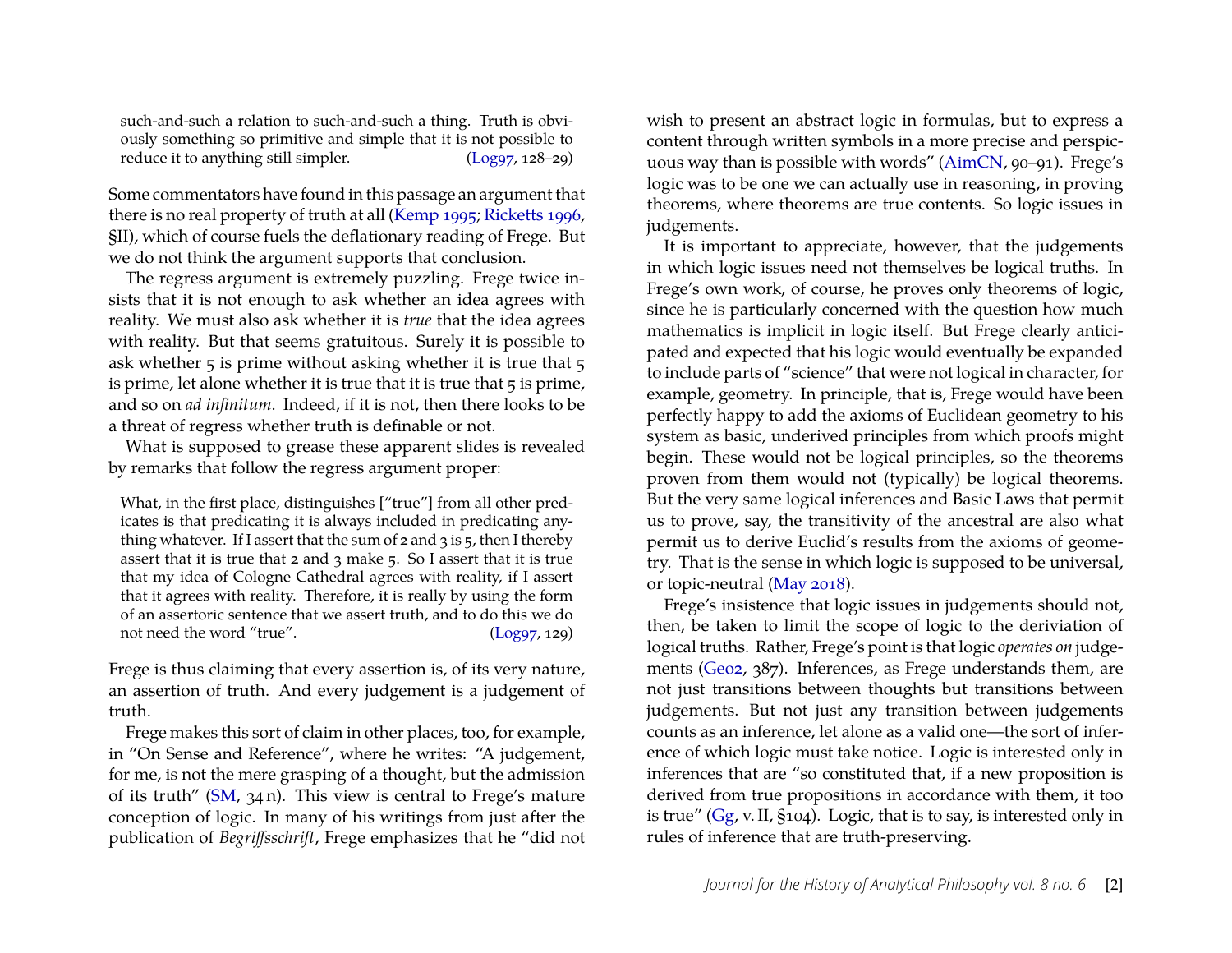But why is logic interested only in transitions between judgements that are truth-preserving? The answer, for Frege, is connected with logic's ambition to contribute to the growth of knowledge: "Knowledge must stand as the goal", he tells us, "and everything that occurs must be determined thereby" [\(Gg,](#page-29-6) v. II, §92). Indeed, Frege seems to think that the transition from, e.g., " $8 > 6$ " and " $3 + 5 = 8$ " to " $3 + 5 > 6$ " is licensed *only in so far* as the goal is knowledge [\(Gg,](#page-29-6) v. II, §104). If our goal were to create pretty wallpaper, for example, then perhaps that 'transition' would not be allowed. But if our goal is knowledge, then it is, because the inference is guaranteed to be truth-preserving.

To put it differently, Frege thinks of judgement as having an aim that logic helps us achieve. Judgement aims at knowledge and therefore at truth, and reasoning in accord with the principles of logic guards one against straying from the path to truth. Frege's logic improves on what preceded it not so much by articulating modes of reasoning that are guaranteed to be truth-preserving—both Aristotle and George Boole managed that much—but by providing us with a rigorous way of determining whether some chain of reasoning has in fact restricted itself to those reliable modes. But here again, reasoning means: transitions between judgements. And the truth-preserving transitions are of special interest only because judgement has a peculiarly intimate relation to truth. It is this intimate relationship between judgement and truth that Frege is trying to articulate when he says that every judgement is a judgement of truth.

This view, that "predicating [truth] is always included in pred-icating anything whatever" [\(Log97,](#page-29-4) 129), seems to be one that Frege held throughout his career. But he understood this thesis in different ways at different times. Consider the following passage from *Begriffsschrift*:

here, too, if one wishes to do so, but the subject contains the whole content, and the predicate serves only to turn the content into a judgement. *Such a language would have only a single predicate for all judgements, namely, "is a fact"*. . . . *Our begriffsschrift is a language of this sort, and in it the sign is the common predicate for all judgements*. [\(Bg,](#page-29-7) §3, emphasis original)

These remarks come at the conclusion of Frege's explanation of why the "distinction between subject and predicate does not occur in [his] way of representing a judgement" [\(Bg,](#page-29-7) §3). It is tempting, therefore, to regard them as but a grudging concession to tradition. But note how Frege emphasizes the final sentence of the quoted passage. This is something he does throughout Part I of *Begriffsschrift* when he is articulating the central features of his new conception of logic.[4](#page-3-0) Frege is thus saying here, as explicitly and emphatically as he can, that it is one of the characteristic features of his formal language that, in it, there is only one (real) predicate: the assertion-sign.

What is perhaps most striking is Frege's claim that "the predicate ['is a fact'] serves . . . to turn [a] content into a judgement". This language is reminiscent of remarks Frege makes about the assertion-sign earlier in *Begriffsschrift*: When that sign is absent, we have "a mere combination of ideas", but a "content becomes a judgement when  $\mu$  is written before its sign . . . " [\(Bg,](#page-29-7) §2). So Frege is telling us that assertion is achieved through the predication of facthood, and that this is expressed in his new logic by the assertion-sign.<sup>[5](#page-3-1)</sup>

We can imagine a language in which the proposition "Archimedes perished at the capture of Syracuse" would be expressed thus: "The violent death of Archimedes at the capture of Syracuse is a fact". To be sure, one can distinguish between subject and predicate

<span id="page-3-0"></span><sup>4</sup>One can verify this fact by looking through Part I. Such emphasized remarks appear, for example, at the end of §1, §2, §3 (the one we just quoted), and §4.

<span id="page-3-1"></span><sup>5</sup>As Ian [Proops](#page-31-3) [\(1997\)](#page-31-3) points out, Ludwig Wittgenstein ascribes this view to Frege: "The verb of a proposition is not 'is true' or 'is false', as Frege thought; rather, that which 'is true' must already contain the verb" [\(Wittgenstein 1961,](#page-31-4) 4.063; see also [Wittgenstein 1979a,](#page-31-5) 93, 100). Proops was the first to notice Frege's commitment to this view in *Begriffsschrift*.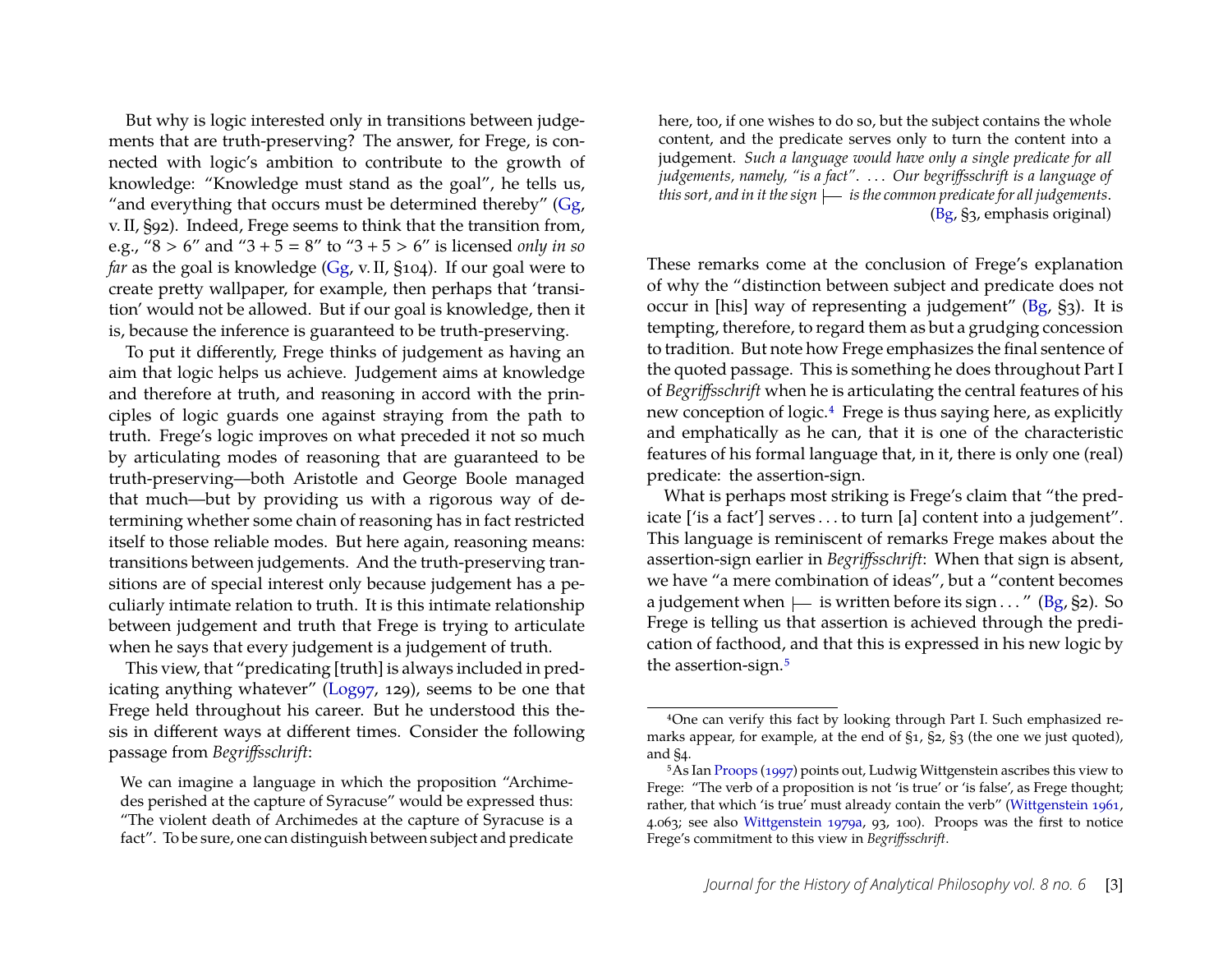This very idea is explicitly criticized in Frege's later work though, as often, Frege does not own up to the fact that he is criticising his own earlier view. Frege writes in "On Sense and Reference":

One might be tempted to regard the relation of the thought to the True not as that of sense to reference, but rather as that of subject to predicate. One can indeed say: "The thought that  $5$  is a prime number is true". But closer examination shows that nothing more has been said than in the simple sentence "5 is a prime number". The truth claim arises in each case from the form of the assertoric sentence, and when the latter lacks its usual force, e.g., in the mouth of an actor upon the stage, even the sentence "The thought that 5 is a prime number is true" contains only a thought, and indeed the same thought as the simple "5 is a prime number". It follows that the relation of the thought to the True may not be compared with that of subject to predicate. [\(SM,](#page-29-0) 34)

As we have already mentioned, Frege's claim that the attribution of truth adds nothing to the sense is often interpreted as an expression of a deflationary attitude towards truth. But Frege's central point here does not depend upon that claim, which arguably conflicts with his other views about sense.[6](#page-4-0) Frege's main point in this passage is that one cannot assert a thought just by predicating truth of it. Whether doing so changes what thought is expressed is irrelevant. Even if "The thought that  $\frac{1}{5}$  is a prime

number is true" and "5 is a prime number" express different thoughts, the former no more contains a judgement than does the latter. Frege mentions the theater to make this point, but he might equally have mentioned conditionals, such as: If the thought that 5 is a prime number is true, then there are odd primes. Frege famously emphasizes elsewhere (e.g. [BLC,](#page-29-9) 11; [Int-](#page-29-10)[Log,](#page-29-10) 185–86) that the antecedents of conditionals are not, in any sense, asserted, and that remains the case even when the word "true" appears in the antecedent.

Just because one has predicated truth of a thought, then, one has not necessarily made the judgement with that thought as its content. But there is, of course, another sense of "predicate", in which one does not predicate whiteness of snow if one merely supposes that snow is white, but does predicate whiteness of snow if one judges that snow is white. So one might suggest that it is only in this other sense that judging involves predicating truth of a thought. What the regress argument shows is that this cannot be right. Predication in this other sense *is itself a sort of judgement*, at least according to Frege [\(IntLog,](#page-29-10) 185): If so, however, then to predicate truth of the thought that *p* is just to judge that the thought that  $p$  is true, that is, to judge that it is true that *p*. If so, however, then judging that it is true that *p* is predicating truth of the thought that it is true that *p*, that is, judging that it is true that it is true that *p*. And now we really *have* started a regress. Moreover, the regress is vicious, since the sense in which judgement *is* predication of truth was meant to be constitutive.[7](#page-4-1) So it is not just that to "assert truth . . . we do not need the word 'true'", as Frege puts it in "Logic".[8](#page-4-2) The right

<span id="page-4-0"></span><sup>6</sup>There are several places in Frege's writings where he makes claims of sameness of sense that one might think he really ought not make, e.g., that " $A \wedge B$ " has the same sense as " $B \wedge A$ " ( $CT$ , 39). Frege is led to make such claims, we would argue, by an incorrect application of his famous criterion for difference of sense: that one should be able to believe *p* but not *q*. As Frege usually applies that criterion, it acts as a *sufficient* condition for difference of sense. Sometimes, however, he seems to apply it as if it were a *necessary* condition, but it has no plausibility as a necessary condition, and taking it to be one conflicts with other of Frege's views about sense [\(Heck and May 2011,](#page-30-3) §5, esp.  $n$   $72$ ). That is true here, too. The sentence "The thought that  $5$  is a prime number is true" refers to a thought, just as "John believes that  $\frac{1}{5}$  is a prime number" does, whereas "5 is a prime number" does not refer to a thought but only to a number (cf. [Moore 1953,](#page-31-6) 276). So they cannot have the same sense.

<span id="page-4-1"></span><sup>&</sup>lt;sup>7</sup>It would not be vicious if the claim were, say, merely one about the commitments one incurs by making a judgement, as [Dummett](#page-28-0) [\(1981,](#page-28-0) chap. 13) makes clear.

<span id="page-4-2"></span><sup>8</sup>In a brief note composed in 1915, we find Frege writing, in a similar vein: "assertion is not to be found in the word 'true', but in the assertoric force with which the sentence is uttered" [\(MBLI,](#page-29-1) 251). (The surrounding material is again concerned with the consequences of the alleged fact that "Sea-water is salt"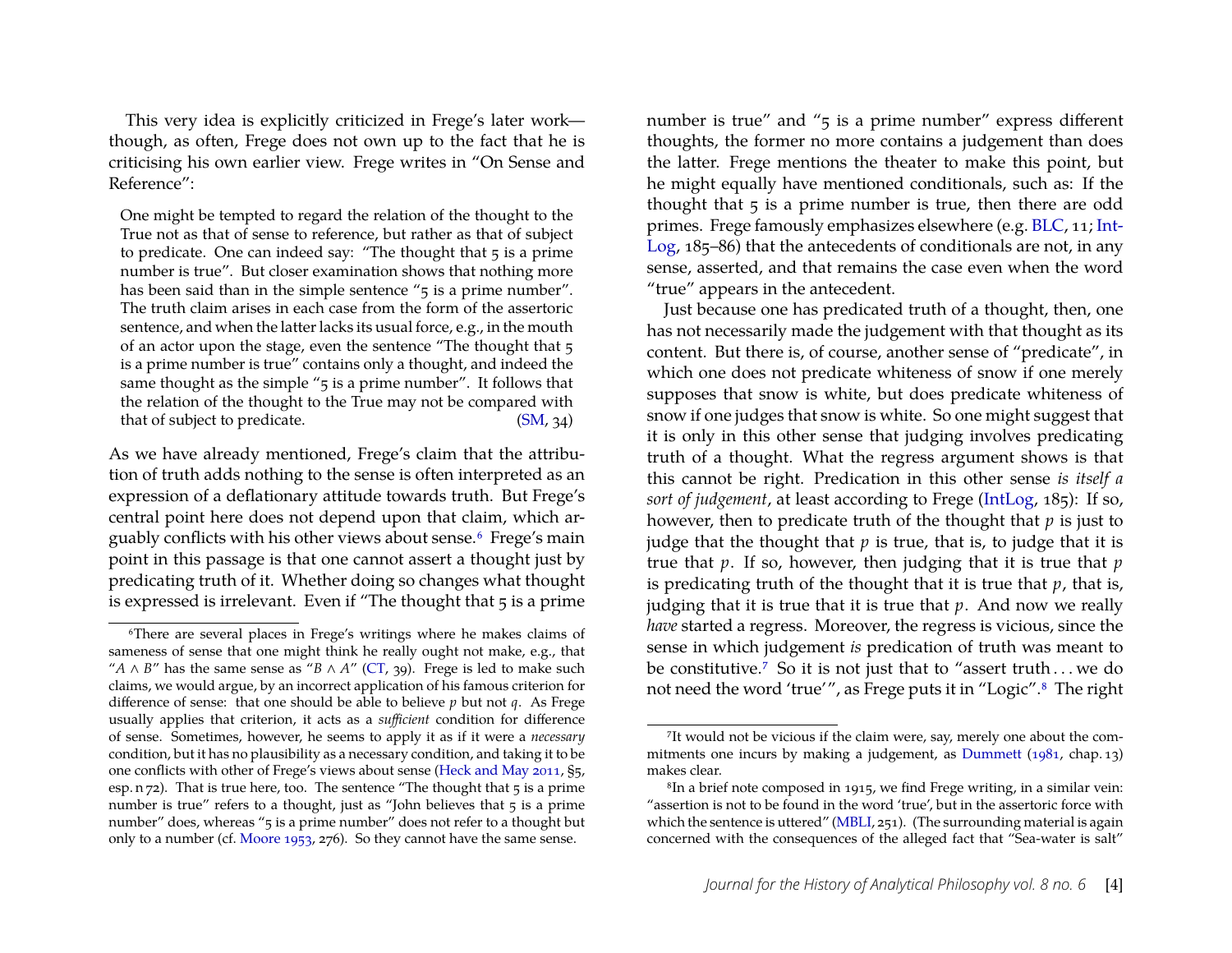conclusion to draw is that judgement is not predication of truth, in any sense.

In place of that view, Frege offers his mature view that "the relation of the thought to the True [is] that of sense to reference" [\(SM,](#page-29-0) 34). Frege thus does not abandon the idea that there is an intimate relationship between judgement and truth. Rather, he reconceives the nature of that relationship. He originally thought that judgement was predication of truth (or facthood). But the regress argument refutes that view: Judgement might in some sense involve the acceptance of thoughts "as true", but we cannot understand what that means in terms of a thinker's predicating truth of a thought. Fundamentally, then, truth is not a property of thoughts: The most fundamental relation in which a thought stands to its truth-value is not the relation of subject to predicate but that of sense to reference.

One might well say, therefore, that Frege's objection to the predicational view is that it does not give truth a role that is central enough. Judging that 5 is prime has to involve something more than merely entertaining the thought that 5 is prime, but what more judgement adds cannot be understood in terms of our predicating truth of this thought. The problem is that predication happens at the level of the thought: The thought that *p* is true is just another thought (and again, it does not really matter whether it is the same thought or a different one). What we do in judgement, by contrast, is to take "the step from the level of thoughts to the level of reference" [\(SM,](#page-29-0) 34), and that is where the True and the False are properly to be located.<sup>[9](#page-5-0)</sup>

This is, we think, a promising and underappreciated idea, quite at odds with the way philosophers nowadays tend to think about truth.[10](#page-5-1) At least since [Tarski](#page-31-0) [\(1956\)](#page-31-0), philosophical discussions of truth have tended to focus on the so-called "truthpredicate". What Frege is telling us is that this focus is misplaced. The study of truth must not be confused with the study of how the word "true" is or should be used in natural language. The notion of truth must already be in place before we can even begin to discuss the use of "true", because a distinction between truth and falsity is implicit in the act of judging itself. Such a distinction must, as Frege puts it, be "recognized . . . by everybody who judges something to be true—and so even by a skeptic" [\(SM,](#page-29-0) 34).

A similar point is expressed by Sir Peter Strawson when he writes:<sup>[11](#page-5-2)</sup>

The occurrence in ordinary discourse of the words "fact", "statement", "true" signalizes the occurrence of [fact-stating] discourse . . . If our task were to elucidate the nature of [this] type of discourse, it would be futile to attempt to do so in terms of the words "fact", "statement", "true", for those words contain the problem not its solution. It would, for the same reason, be equally futile to attempt to elucidate any one of these words (in so far as the elucidation of *that* word would be the elucidation of *this* problem) in terms of the others. And it is, indeed, very strange that people

<span id="page-5-2"></span>11This remark, we suggest, makes it far less clear than it is usually supposed to be that Strawson is any kind of deflationist. He thinks there is little interesting to be said about the use of the word "true", but he thinks there is a different problem, that of "elucidating the fact-stating type of discourse" [\(Strawson 1950,](#page-31-10) 142), that is well worth pursuing. That, according to Strawson, is where the philosophical puzzles about truth really lie, even though Strawson himself reserves the label "the problem of truth" for questions about "true". But that is just a consequence of the intellectual culture in which Strawson was working.

and "It is true that sea-water is salt" have the same sense.)

<span id="page-5-0"></span><sup>9</sup>It does not follow that there is no property had by all and only thoughts that refer to the True. Indeed, we have just said which property that is. Still, it is easy to understand why some commentators have been tempted to read Frege as arguing for the stronger conclusion that there is no property of truth at all. To read him so, however, is to miss what is really at issue, which is a question about how we should understand the relation between a thought and its truth-value. There is such a relation, and so there is such a property, but that property is not what is fundamental. Rather, it is derivative from the

relation between a thought and its truth-value.

<span id="page-5-1"></span><sup>10</sup>Something like this view is also to be found in Donald [Davidson](#page-28-2) [\(1984,](#page-28-2) [1990,](#page-28-3) [1996\)](#page-28-4), [Dummett](#page-28-5) [\(1978;](#page-28-5) [1991,](#page-28-6) chaps. 1–6; [1993b\)](#page-28-7), and David [Wiggins](#page-31-7) [\(1980\)](#page-31-7), among others. Dorit [Bar-On](#page-28-8) and Keith [Simmons](#page-28-8) [\(2007\)](#page-28-8), Mark [Textor](#page-31-8) [\(2010\)](#page-31-8), and Walter B. [Pedriali](#page-31-9) [\(2017\)](#page-31-9) discuss this aspect of Frege's view, as does [Dummett](#page-28-0) [\(1981,](#page-28-0) esp. chaps. 10 and 12).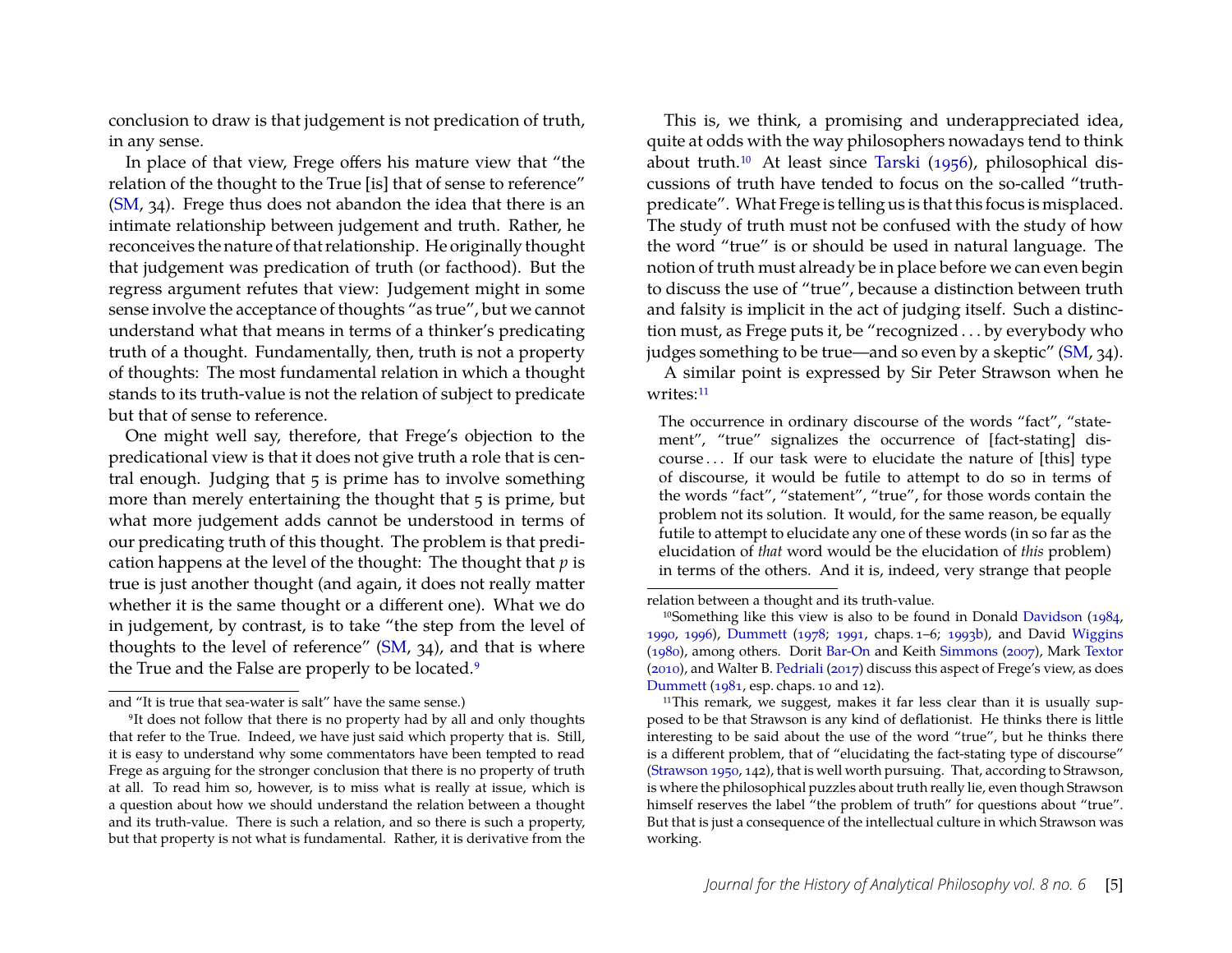have so often proceeded by saying, "Well, we're pretty clear about what a statement is, aren't we? Now let us settle *the further question*, *viz*., what it is for a statement to be true." This is like "Well, we're clear about what a command is: now what is it for a command to be obeyed?"

[\(Strawson 1950,](#page-31-10) 141, emphasis original, punctuation corrected)

And it is very strange. Or, to put it differently, it should not be at all surprising that, *if* you are prepared to assume that you know what statements are, *then* you should find that there is nothing left to say about what it is for a statement to be true. But that is not because there is nothing substantial to be said about truth. It is because what there is to be said about it must be said in the course of "elucidating" the nature of judgement or, perhaps, the contents of judgements, which is what Strawson means by a "statement".[12](#page-6-0)

Our goal here, however, is not to try to develop Frege's idea that truth and falsity are the references of sentences. Rather, in the remainder of this paper, we want to try to understand the origins of this now negelected view.

#### **2. The Truth-Value Thesis**

According to Frege, truth is the real subject-matter of logic. As he puts it in a now famous passage:[13](#page-6-1)

Just as "beautiful" points the way for aesthetics and "good" for ethics, so does the word "true" for logic. All sciences have truth as their goal; but logic is also concerned with it in a quite different

way: logic has much the same relation to truth as physics has to weight or heat. To discover truths is the task of all sciences; it falls to logic to discern the laws of truth. [\(Tht,](#page-29-2) 58)

It is therefore unsurprising that many of Frege's best known doctrines involve the notion of truth: Truth-values are the references of sentences; concepts are functions from objects to truth-values; negation and the conditional are truth-functions; the sense of a sentence is its truth-condition.

These doctrines are, of course, inter-related and mutually supporting. The thesis that sentences refer to truth-values implies that the sentential connectives denote truth-functions, given that they denote some sort of function or other: The sentences that occur as arguments of the conditional refer to truth-values, and so does the conditional itself; so if the conditional denotes a function, then it must denote a function from truth-values to truth-values. Similarly, the thesis that predicates refer to functions from objects to truth-values follows from the thesis that sentences refer to truth-values, given three of Frege's other commitments: that predicates refer to functions; that names refer to objects; and that the semantic value of a sentence "*Fa*" is the result of applying the function to which "*F*ξ" refers to the object to which "*a*" refers.[14](#page-6-2) For consider such a sentence. We know that "*F*ξ" must denote a function and that "*a*" must denote an object. So the arguments to the function "*F*ξ" are objects, and if the reference of "*Fa*" is to be a truth-value, then the values of the function must be truth-values. So "*F*ξ" denotes a function from objects to truth-values.[15](#page-6-3)

<span id="page-6-0"></span><sup>12</sup>Strawson's terminology is thus a bit confusing, but he explicitly does *not* mean by a "statement" an *utterance*: That truth applies to utterances is, [Straw](#page-31-10)[son](#page-31-10) [\(1950,](#page-31-10) §1) thinks, one of the central errors in the theory of truth due to J. L. [Austin](#page-28-9) [\(1950\)](#page-28-9) that he is criticizing.

<span id="page-6-1"></span><sup>&</sup>lt;sup>13</sup>These remarks were written around 1918 and so are from very late in Frege's career. Similar remarks are found, however, both in Frege's unpublished "Logic" from 1897 [\(Log97,](#page-29-4) 128) and, a little less explicitly, in an earlier piece by the same title  $(Log79, 3)$ .

<span id="page-6-2"></span><sup>14</sup>This last doctrine reflects Frege's view that semantic composition is, in a sense we try to explain elsewhere [\(Heck and May 2013,](#page-30-4) §4), "internal" to the semantics of predicates.

<span id="page-6-3"></span><sup>15</sup>Frege holds similar views about predicates of other logical types. For example, a two-place predicate like "ξ loves  $\eta$ " refers, on Frege's view, to a two-place function from objects to truth-values: it refers to a two-place, firstlevel concept. Higher-level concepts take concepts (more generally, functions) as arguments and have truth-values as their values. Quite generally, then,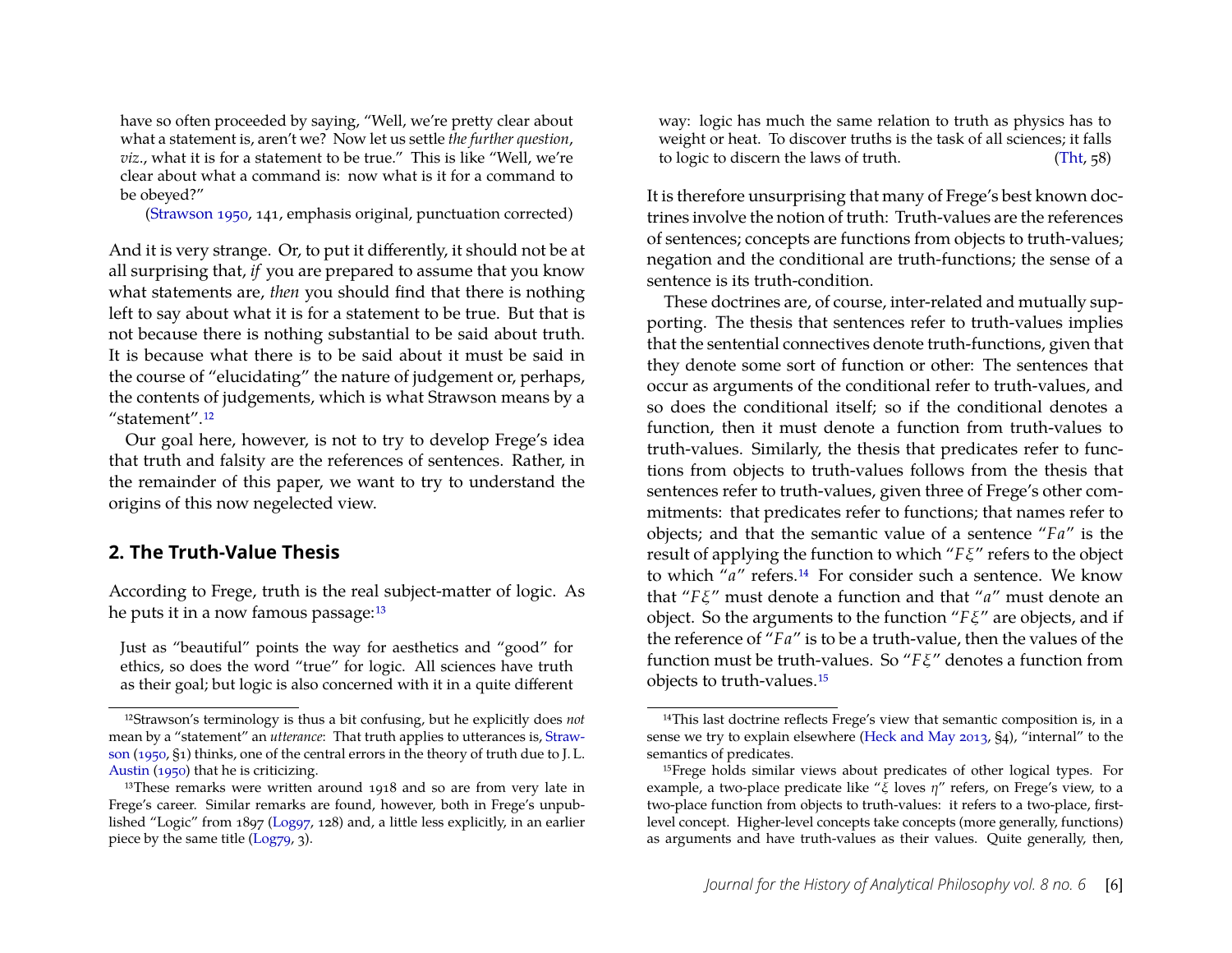We have argued elsewhere [\(Heck and May 2011,](#page-30-3) §4) that the thesis that the sense of a sentence is its truth-condition is also a consequence of Frege's conception of how thoughts are composed from senses, given that sentences refer to truth-values. And it is, or so we suggested in the last section, because sentences refer to truth-values—a claim that is itself a reflection of the intimate link between judgement and truth—that logic is constitutively concerned with truth. The most fundamental of Frege's mature doctrines about truth is thus the thesis that sentences refer to their truth-values or, as we shall call it, the Truth-Value Thesis. It is on it that the other doctrines rest.

It is important to distinguish the Truth-Value Thesis, as Frege himself does not, from the related thesis that truth-values are *objects*. As [Dummett](#page-28-0) [\(1981,](#page-28-0) chap. 12) has emphasized, given the fact that, for Frege, ontological categories supervene on syntactic ones, the latter thesis is all but equivalent to the claim that sentences are a sort of proper name. That is, Frege holds quite generally that what kind of entity something is—an object, concept, or function of whatever type—is determined by what kind of expression might refer to it [\(Dummett 1981,](#page-28-0) chaps. 3–4). If so, then the claim that truth-values are objects becomes the claim that sentences (which are the kinds of expressions that refer to truth-values) are of the same logical type as the expressions normally fit to refer to objects, proper names. It should be obvious that this syntactic thesis is independent of the thesis that sentences refer to their truth-values.[16](#page-7-0)

As Dummett also makes clear, the claim that sentences *refer* to things, while it sounds odd to the modern ear, should not be doubted on that ground.[17](#page-7-1) Frege's notion of reference, though grounded intuitively in the relation between a name and its bearer, is a technical one, to be explicated, ultimately, in terms of the theoretical work it is supposed to do [\(Dummett 1981,](#page-28-0) 196– 203). That work is semantic, which is why Dummett suggests we might use the term "semantic value" for the general notion Frege has in mind, perhaps reserving "reference" for the special case of proper names.

The role that truth is supposed to play in logic is clearest from Frege's own elaboration of his formal system in *Grundgesetze der Arithmetik*. Part I of that book, entitled "Exposition of the System", is intended, first and foremost, to introduce and explain the system of logic in which Frege proposes to give his "Proofs of the Basic Laws of Cardinal Number" in Part II. But Frege's goal in Part I is not, in our view, just expository.[18](#page-7-2) Frege's overall goal in *Grundgesetze* is to show "that arithmetic is merely logic further developed" [\(Gg,](#page-29-6) v.I, vII), but the provision of formal proofs of axioms for arithmetic, though necessary for this goal since, otherwise, something intuitive might intrude unnoticed [\(Gl,](#page-29-12) §90)—is not sufficient. The question remains whether the Basic Laws from which the proofs themselves proceed, and the inferences that constitute those proofs, are logical in character [\(PCN,](#page-29-13) 362–63). Only if that is so will the theorems of Frege's system be guaranteed to be truths of logic.

The real goal of Part I, then, is to secure this additional claim: to demonstrate that each of Frege's six Basic Laws is true and to show that each of his rules of inference preserves truth. These arguments depend, as they must, upon a series of stipulations Frege makes regarding the meanings of the primitive expressions of his formal language, his "begriffsschrift" (cf. [Heck 2012a,](#page-30-6) §2.2). For example, he stipulates that a conditional

predicates refer to functions from arguments of some appropriate type (or types) to truth-values.

<span id="page-7-0"></span><sup>16</sup>In their semantics textbook *Knowledge of Meaning*, [Larson and Segal](#page-30-5) [\(1995\)](#page-30-5) treat sentences as referring to truth-values, but do not regard sentences as being a special sort of proper name.

<span id="page-7-1"></span><sup>17</sup>Frege's German term is "*bedeuten*", whose most natural translation is "meaning". But that does not help a great deal, since the thesis that sentences

<span id="page-7-2"></span><sup>&</sup>quot;mean" their truth-values sounds odd for a different reason. 18[Heck](#page-30-6) [\(2012a,](#page-30-6) Part I) gives detailed arguments for this claim.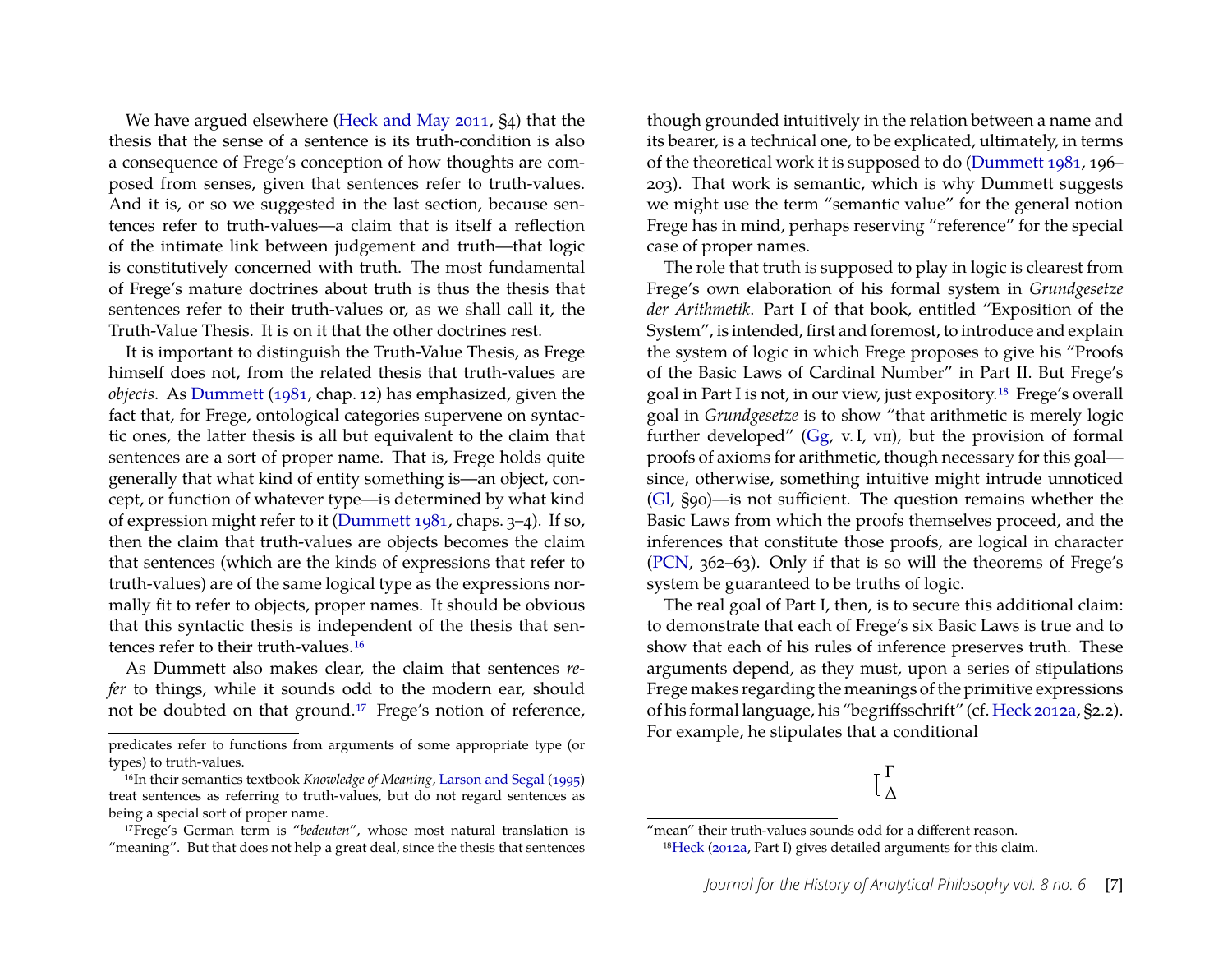is to have as its value the False only if  $\Delta$  is the True and  $\Gamma$  is the False [\(Gg,](#page-29-6) v. I, §11), and he then uses this stipulation to show that his Basic Law I:

$$
\mathbb{T}_q^p
$$

is true [\(Gg,](#page-29-6) v. I, §18) and that his first method of inference, *modus ponens*, preserves truth [\(Gg,](#page-29-6) v. I, §14).

Frege makes similar stipulations concerning the other primi-tives,<sup>[19](#page-8-0)</sup> and these stipulations together comprise an informal, but nonetheless rigorous,[20](#page-8-1) semantic theory for begriffsschrift. Frege goes on to argue in §31 that what he has stipulated concerning his primitives is adequate to assign a unique denotation to every expression of begriffsschrift. Specifically, his stipulations are adequate to assign a unique truth-value to every sentence and, therefore, to determine the condition under which any given sentence of the language will be true  $(Gg, v, I, S32)$ . In that sense, Frege's semantics is "materially adequate", in roughly Tarski's sense: For each sentence *S* of the language, it allows us to prove something of the form

#### *S* refers to the True iff *p*

where *p* is a translation of the formal sentence *S* into our informal meta-language.

To be sure, the argument Frege gives in §31 is fatally flawed. If, indeed, every sentence of begriffsschrift had a unique truthvalue as its reference, then we could argue for the consistency of the begriffsschrift as follows: It follows from the stipulations

Frege makes concerning his primitives that all of his Basic Laws refer to the True and, moreover, that his rules of inference preserve the property of referring to the True; but then, by a simple induction, every theorem refers to the True; yet there is at least one sentence (e.g.,  $\mathcal{L}$   $\alpha \neq \alpha$ ) that does not refer to the True; hence, not every sentence can be a theorem, and the begriffsschrift must be consistent. Since it isn't, something has gone wrong, a point Frege recognizes himself in one of his letters to Russell [\(PMC,](#page-29-14) 132).

But the fact that the argument of §31 is flawed does not imply that it does not tell us something important about how Frege thought about his formal language and its relation to truth. Indeed, although the argument is flawed, its shortcomings are due entirely to peculiarities connected with the stipulation Frege makes concerning the *spiritus lenis*, or "smooth breathing", which is used to form names of value-ranges and which is the subject of the infamous Basic Law V. If we omit the smooth breathing, then Frege's argument *really does show* that every expression of the "logical fragment" of begriffsschrift has been provided with a unique denotation and a definite truthcondition.[21](#page-8-2)

The claim that sentences "refer" to their truth-values is of course at the foundation of Frege's semantics for begriffsschrift: The "semantic value" of a sentence is its truth-value, as Frege's stipulation concerning the conditional makes clear. In that respect, then, the Truth-Value Thesis is actually quite familiar: The sort of semantics we teach in elementary logic embodies the same idea, that the fundamental semantic fact about a sentence is that it is true or false, that is, that it has whatever truth-value it has. Nonetheless, the Truth-Value Thesis seems to many just strange, and it does not help that Frege gives almost no explicit argument

<span id="page-8-0"></span><sup>&</sup>lt;sup>19</sup>That concerning the horizontal is in v. I,  $\S$ 5; negation,  $\S$ 6; identity,  $\S$ 7; the first-order universal quantifer, §8; the smooth breathing, §9; the definite article, §11; and the second-order universal quantifer, §24.

<span id="page-8-1"></span><sup>20</sup>One almost as rigorous as the semantics for the calculus of classes that Tarski develops in §3 of "The Concept of Truth in Formalized Languages" [\(Tarski 1956\)](#page-31-0), which is also stated in an informal meta-theory and is in no sense "formal".

<span id="page-8-2"></span><sup>&</sup>lt;sup>21</sup>And one can then prove that the logical fragment of the begriffsschrift is consistent, in much the same way that [Tarski](#page-31-0) [\(1956,](#page-31-0) 199, Theorem 7) proves that the calculus of classes is. This is not a terribly interesting result, however, since the logical fragment has a two-element model.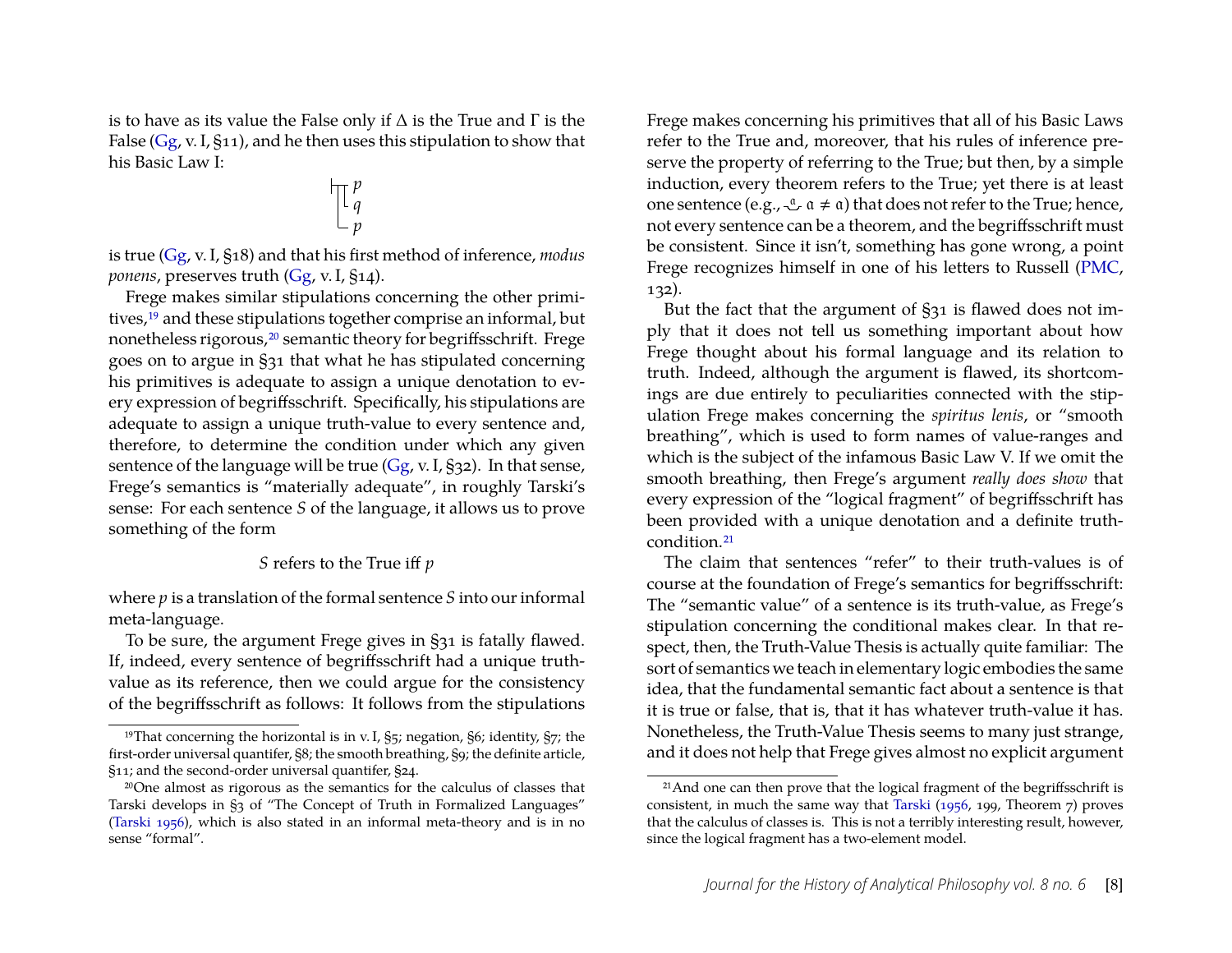for it. The few arguments he does give are in "On Sense and Reference", and they are weak.

The first of these arguments is that it only matters to us whether a name refers in so far as we are concerned with the truth-value of some sentence in which it occurs. That may be, but we are hardly "driven into accepting the truth-value of a sentence as constituting what it refers to" [\(SM,](#page-29-0) 34) by this sort of consideration. For it might well be that (i) we are only interested in the reference of a sentence when we are interested in its truth-value and (ii) what the reference of the sentence is depends upon the references of the names that are contained in it. If so, then we would indeed be interested in the reference of a name only when concerned with the truth-value of some sentence containing it. But if a sentence referred to a state of affairs, then (ii) would certainly be true, and one can at least imagine a plausible argument for (i), i.e., that we are interested in what state of affairs a sentence refers to only when we are interested in its truth-value. But if even if that were not so, then that would be because there were cases in which we were interested in the reference of a name because we were interested in what state of affairs a sentence "expressed", even though we were *not* interested in whether that sentence was true. And then Frege's argument has a false premise.

Frege's second argument is a little better, but not much:

If our supposition that the reference of a sentence is its truth-value is correct, then the latter must remain unchanged when a part of the sentence is replaced by an expression with the same reference. And this is in fact the case. . . . If we are dealing with sentences for which the meaning of their component parts is at all relevant, then what feature except the truth-value can be found that belongs to such sentences quite generally and remains unchanged by substitutions of the kind just mentioned? [\(SM,](#page-29-0) 35)

This is usually interpreted as an attempt to derive the Truth-Value Thesis from the compositionality of reference, that is, from the

claim that the reference of a complex expression is determined by the references of its parts. But it too is unconvincing. What the argument certainly does show is that it is *consistent* with compositionality to take sentences to refer to their truth-values, but it does not follow that sentences refer to truth-values unless there is no other view with that is consistent with compositionality. And the view that sentences refer to states of affairs might well be thought to be just such a view. That they refer to Russellian propositions (or to sets of metaphysically possible worlds) is certainly such a view.

Why are Frege's arguments for the Truth-Value Thesis so terrible? The answer is simple: He doesn't really have a direct argument for it. But these are not the sorts of considerations that might plausibly have led him to it, anyway. A better indication of why Frege adopted the Truth-Value Thesis is a remark he makes in the Foreword to *Grundgesetze*: "Only a thorough engagement with the present work can teach how much simpler and more precise everything is made by the introduction of truth-values" [\(Gg,](#page-29-6) v. I, x). Frege thinks that the Truth-Value Thesis solves a lot of problems, and he thinks that it solves them better than anything else on offer. That is the real reason he adopts it.

To understand why Frege embraces the Truth-Value Thesis, then, we need to discover what problems he thinks it solves. And the key to that task is the realization that *not one* of the distinctive doctrines about truth that we listed at the beginning of this section is present in Frege's earliest work: Frege does not hold, in *Begriffsschrift*, that sentences refer to truth-values, nor that concepts are functions from objects to truth-values, nor that negation and the conditional are truth-functions. Indeed, there is hardly any mention of truth in Frege's writings before 1890.

In the sections that follow, then, we shall explore these various doctrines in an effort to understand how, and in response to what pressures, they emerge.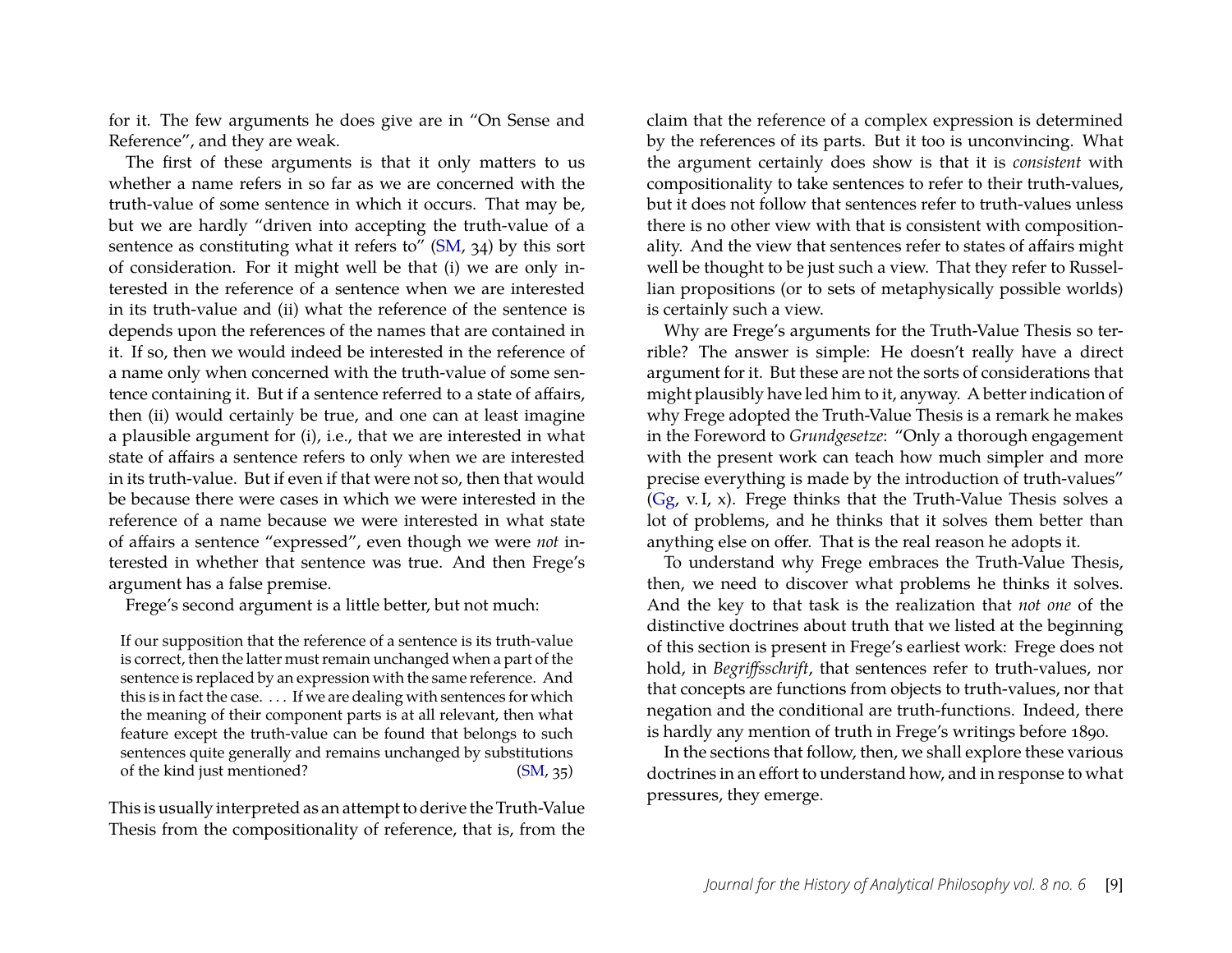#### <span id="page-10-1"></span>**3. Concepts as Functions From Objects to Truth-Values**

Let us focus first on Frege's doctrine that (first-level) concepts are functions from objects to truth-values. The idea that concepts are functions is already present in *Begriffsschift*. Frege presents the distinction between function and argument as the key to his new analysis of generality, and the way he explains that distinction [\(Bg,](#page-29-7) §9) is strikingly reminiscent of how he explains the distinction between function and object in his mature work [\(FC,](#page-29-15) 6). And, although Frege does not use the term "concept" in *Begriffsschrift*, when he introduces the distinction between function and argument, he does so by applying it to the sentence "Hydrogen is lighter than carbon dioxide". Frege says that, if we regard "hydrogen" as replaceable by other expressions, then "'hydrogen' is the argument and 'being lighter than carbon dioxide' is the function" [\(Bg,](#page-29-7) §9). Obviously, "being lighter than carbon dioxide" is a predicate, and so the upshot is that we are to regard predicates, logically, as being functions.

Frege thus regarded a simple sentence like "5 is prime" as being analyzable into a function and an argument. This might sound familiar, but it is important to appreciate that this distinction is actually very different from Frege's mature distinction between concept and object. Whereas the distinction between concept and object "is not made arbitrarily, but founded deep in the nature of things" [\(FC,](#page-29-15) 31), the distinction between function and argument "has nothing to do with the conceptual content [but] comes about only because we view the expression [of that conceptual content] in a particular way" [\(Bg,](#page-29-7) §9). What, on one way of viewing "5 is prime", we regard as a function, on another way of viewing it, we may regard as an argument [\(Bg,](#page-29-7) §10). If we imagine "5" replaced by other expressions, then we are regarding it as the argument. But we may also imagine "is prime" replaced by other expressions. Then we would be regarding it as the argument.

Frege could have made an analogous point in his mature period. He would then have regarded "5 is prime" as most fundamentally composed of a name, "5", and a concept-expression, "ξ is prime", where " $\xi$ " indicates the "incompleteness" that Frege then understood such expressions to have. But one can also regard the sentence as saying something like: Prime is something 5 is. In that case, one is thinking of the sentence as being composed of the first-level predicate " $\xi$  is prime" and the second-level predicate " $5_x$ ( $\Phi x$ )", a predicate that means something like: is instantiated by 5. But this is not how Frege is thinking of matters in *Begriffsschrift*. The analysis just described depends crucially upon the distinction between first- and second-level predicates and, more generally, upon the notion of incompleteness or unsaturatedness, neither of which is present in *Begriffsschrift*.

Perhaps what is most striking about Frege's early distinction between function and argument is that it is essentially a linguistic one. Frege's official view in *Begriffsschrift* would appear to be that functions are *expressions*. If, in the sentence "5 is prime", we take the argument to be "5", then the function is "the part that remains invariant *in the expression*" when we replace "5" by other names, such as "7" or "12" [\(Bg,](#page-29-7) §9, our emphasis). That is why we said, a few paragraphs ago, that the *predicate* is to be regarded as a function.[22](#page-10-0)

From this point of view, the question what the values of the function "is prime" are supposed to be need never arise, and Frege never addresses himself to this question. The only relevant remark would seem to be in his introduction of his notation for generality, where he says that " $\uparrow$   $\Phi$ (a)" "stands for the judgement that, whatever we may take for its argument, the function is a fact" [\(Bg,](#page-29-7) §11). But it is utterly unclear what this is supposed to mean (and the problem does not seem to be with the translation). The *function* is a fact? Surely not. Frege must mean that,

<span id="page-10-0"></span><sup>&</sup>lt;sup>22</sup>For defense and elaboration of the claims made in the last few paragraphs, see our paper "The Function is Unsaturated" [\(Heck and May 2013\)](#page-30-4), especially §28.2.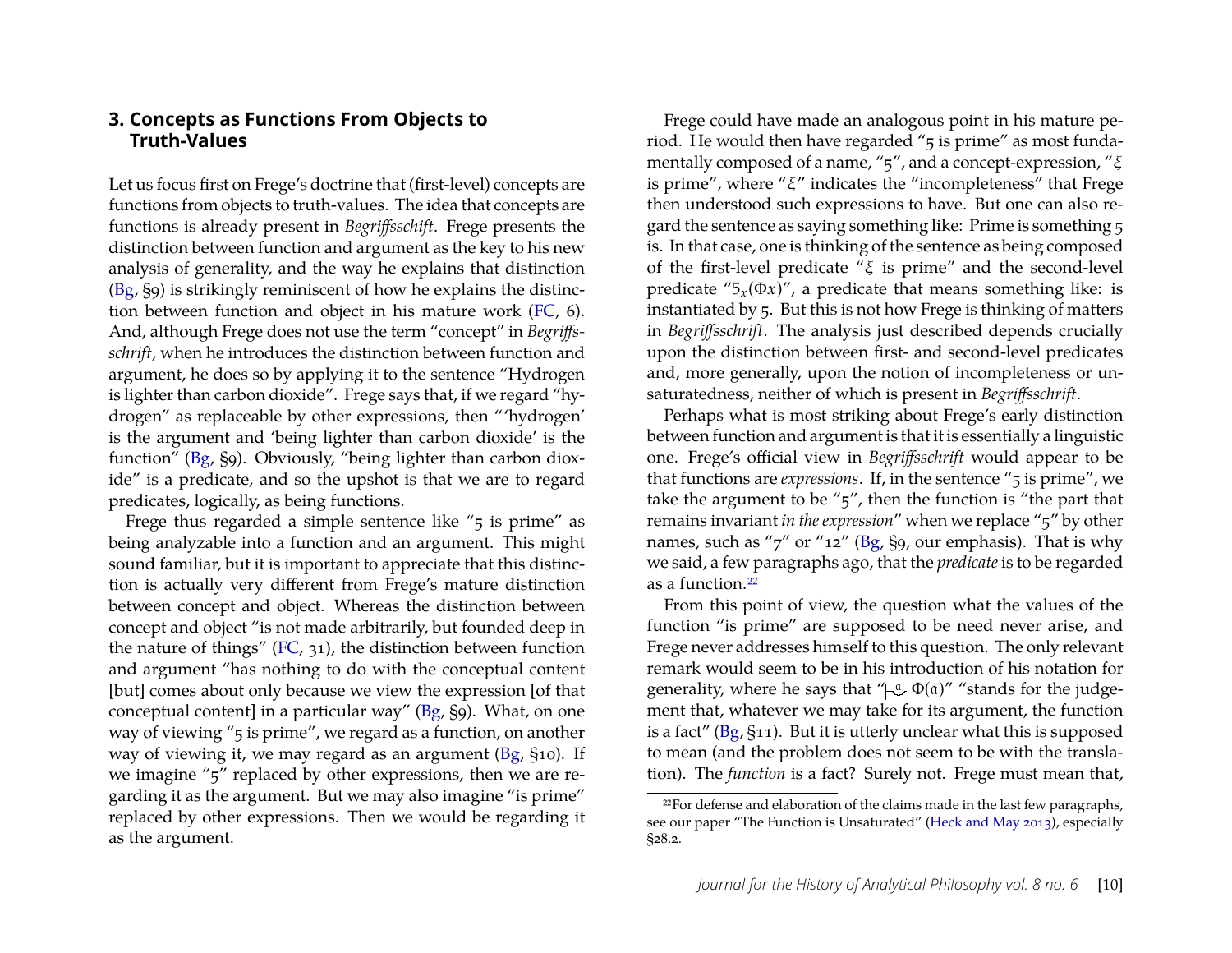for each argument, the *value* of the function is a fact. But what is its value if it is not a fact? A non-fact? It would appear that Frege simply had not thought such matters through.

Within just a couple years, however, Frege abandons the linguistic view of functions and replaces it with a more modern view that regards functions as mappings from arguments to values [\(Heck and May 2013,](#page-30-4) §28.3). And once this new view is in place, Frege can no longer avoid the question what might be the values and arguments of the functions associated with predicates. Moreover, Frege no longer considers the argument of the function to be a name, but rather what the name stands for. And Frege held already in *Begriffsschrift* that the content of a proper name is the object it denotes [\(Bg,](#page-29-7) §8), so the arguments to what we shall call "concept-functions" are objects, as one would expect.

What, however, might the values of concept-functions be? It is easy enough to deduce Frege's original answer by applying the sort of reasoning we used above. Consider a simple sentence "*Fa*". Applying the concept-function that is the content of "*F*" to the object that is the content of "*a*" should yield the content of the complex expression that they together constitute. But the content of a proper name has as its content an object; the content of a sentence "*Fa*" is a content that can become a judgement [\(Bg,](#page-29-7) §2), for short, a "judgeable content"; so the function that is the content of "*F*" must take objects arguments and have judgeable contents as values. That is, Frege's early view must have been that concept-functions are functions from objects to judgeable contents.[23](#page-11-0)

This view is strikingly reminiscent of Russell's notion of a propositional function [\(Russell 1903,](#page-31-11) chap. VII) and is really quite elegant. Unfortunately, as now well-known considerations show, it has consequences that would have been unacceptable to Frege. If the content of

#### (1) The Evening Star is a planet

is the result of applying the function that is the content of " $\xi$  is a planet" to the object that is the content of "the Evening Star", then its content must be the same as that of

(2) The Morning Star is a planet.

But [\(1\)](#page-10-1) and [\(2\)](#page-10-1) cannot have the same content. The point is not simply that we have some "intuition" that they do not (cf. [Heck](#page-30-7) [2014\)](#page-30-7). The notion of content that is in play here is not an "intuitive" one but one whose natural home is logic:

[T]he contents of two judgements may differ in two ways: either the consequences derivable from the first, when it is combined with certain other judgements, always follow from the second, when it is combined with these same judgements, or this is not the case. The two propositions, "The Greeks defeated the Persians at Plataea" and "The Persians were defeated by the Greeks at Plataea" differ in the first way. . . . Now I call that part of the content that is the *same* in both the *conceptual content*. ... Everything necessary for a correct inference is expressed in full, but what is not necessary is generally not indicated; *nothing is left to guesswork*.

[\(Bg,](#page-29-7) §3, emphasis in original)

Some readers, such as Robert [Brandom](#page-28-11) [\(1994,](#page-28-11) 94ff) and Michael [Kremer](#page-30-8) [\(2010\)](#page-30-8), have claimed to find in this passage an argument for the claim that, if *A* and *B* have the same consequences, then they must also have the same content. We don't read the passage that way, but the issue is not relevant at the moment.<sup>[24](#page-11-1)</sup> What

<span id="page-11-0"></span><sup>23</sup>Michael [Beaney](#page-28-10) [\(2007\)](#page-28-10) comes to the same conclusion. Additional evidence is provided by Frege's remark in the preface to *Grundgesetze* that conceptual content "now splits for me into what I call thought and what I call truth-value [as] a consequence of the distinction between the sense and reference of a sign" [\(Gg,](#page-29-6) v. I, x). Frege's language here obviously suggests that the roles of (i) sentential content and (ii) the value of a concept-function had previously been played by a single notion, and that this notion is what has now split (functionally, not mereologically) into sense and reference. We have discussed

this point further elsewhere [\(Heck and May 2006,](#page-30-9) §4).

<span id="page-11-1"></span><sup>24</sup>Even if we did read the passage that way, we would counsel against assuming that it had any implications whatsoever for Frege's mature views.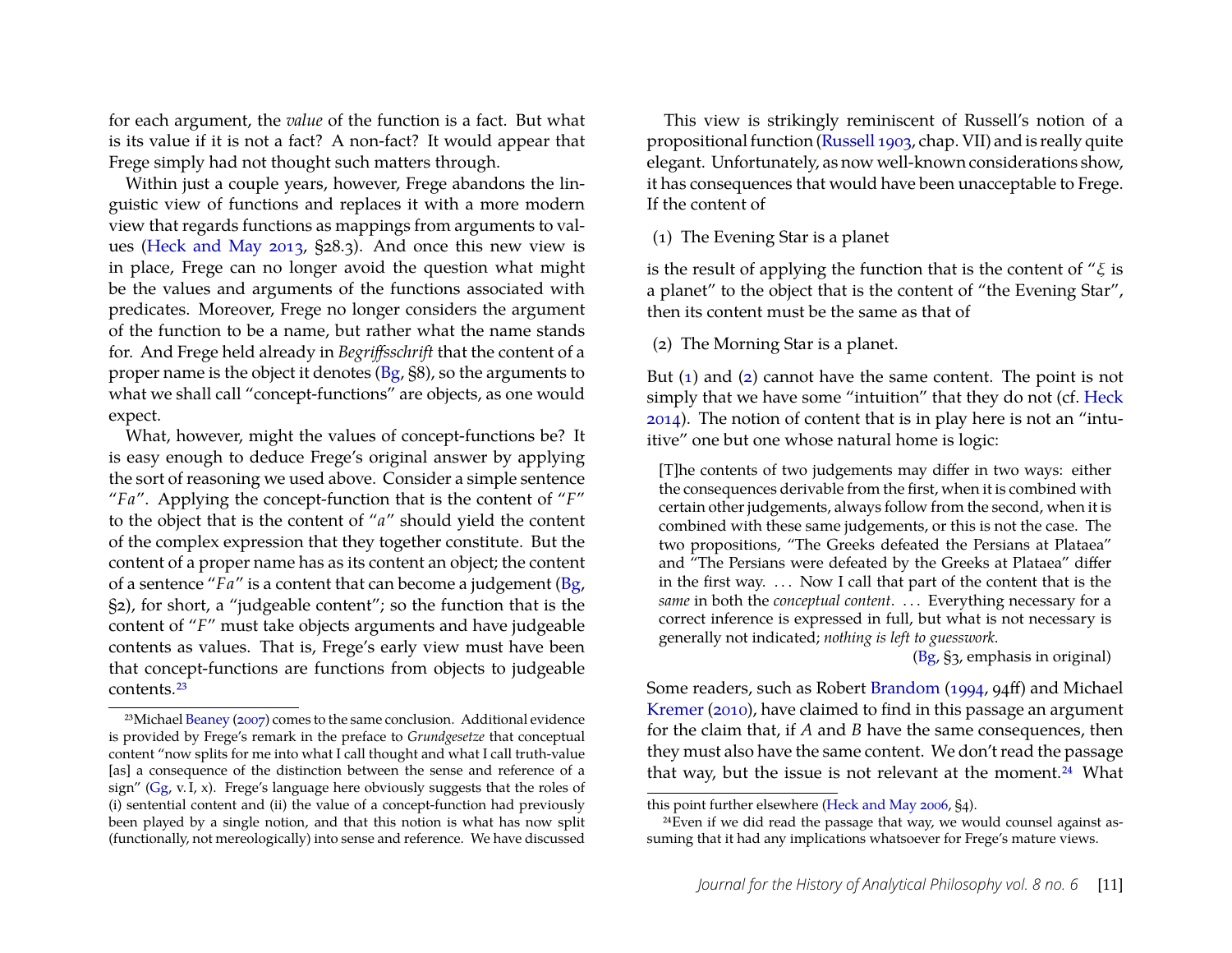matters for our purposes is only that a weaker thesis clearly is present: If *A* and *B* have the same content, then they must have the same logical properties. If so, then since it is obvious that  $(1)$ and [\(2\)](#page-10-1) have different logical consequences,<sup>[25](#page-12-0)</sup> it follows that  $(1)$ and [\(2\)](#page-10-1) must have different conceptual contents. We'll call this the "substitution argument".

How can Frege avoid the conclusion that [\(1\)](#page-10-1) and [\(2\)](#page-10-1) must have the same content? The conclusion depends upon just four assumptions:

- <span id="page-12-5"></span>(i) The content of a proper name is its bearer.
- <span id="page-12-2"></span>(ii) The contents of predicates are functions.
- <span id="page-12-1"></span>(iii) The content of a simple sentence "*Fa*" is the result of applying the concept-function that is the content of "*F*" to the content of "*a*".
- <span id="page-12-3"></span>(iv) Logical properties are determined by content, so that sameness of content implies sameness of logical properties.

Only [\(iii\)](#page-12-1) is dispensible: [\(ii\)](#page-12-2) is the key to Frege's understanding of logical generality; [\(iv\)](#page-12-3) is integral to Frege's conception of logic and its relation to content (May  $2008$ );<sup>[26](#page-12-4)</sup> and [\(i\)](#page-12-5) is central to Frege's understanding of identity as objectual. This last view is not present in *Begriffsschrift*, but it is in place by 1881 and is fundamental to Frege's logicism [\(May 2001;](#page-30-11) [Heck and May 2006;](#page-30-9) [Heck 2019\)](#page-30-12). So, as said, [\(iii\)](#page-12-1) is what Frege must abandon: The content of "*Fa*" *cannot* be the result of applying the conceptfunction that is the content of "*F*" to the object that is the content of "*a*".[27](#page-12-6) To put it differently: The values of concept-functions *cannot* be judgeable contents. So what are they?

We know, of course, what Frege's answer to this question will ultimately be: The values of concept-functions are truth-values, so that concepts are functions from objects to truth-values. So this thesis—and, with it, the Truth-Value Thesis—is partly a result of Frege's being forced to re-think the question what the values of concept-functions are in light of the substitution argument, which shows that they cannot be judgeable contents.

Another source of Frege's mature view lies in how he proposes to distinguish concepts from objects. As we mentioned earlier, the notion of unsaturatedness, or incompleteness, does not appear in *Begriffsschrift* or in any of Frege's (extant) writings before 1881. It clearly is present, however, by 1882, when Frege writes, in a letter to the philosopher Anton Marty: "A concept is unsaturated in that it requires something to fall under it; hence it cannot exist on its own" [\(PMC,](#page-29-14) 101). More important for our purposes, however, is an earlier remark that the one just quoted elaborates, that "it [is] essential for a concept that the question whether something falls under it has a sense" [\(PMC,](#page-29-14) 101), a question that Frege says would be senseless in the case of an object. What this suggests is that Frege views concepts as sorting objects into two baskets: those that fall under the concept and those that do not. The view that concepts are functions from objects to truth-values fits naturally with this suggestion.

But such considerations cannot, on their own, have driven Frege to the view that truth-values are the values of concept-

<span id="page-12-0"></span><sup>25</sup>We take this to be obvious ourselves—although it can be and has been denied [\(Marcus 1995\)](#page-30-13)—but, more importantly, we take it to have been obvious to Frege, i.e., we take it that Frege would have thought it obvious.

<span id="page-12-4"></span> $^{26}$ It is [\(iv\),](#page-12-3) of course, that Russellian responses to Frege's puzzle about substitution encourage us to abandon [\(Fine 2007;](#page-28-12) [Heck 2012b\)](#page-30-14).

<span id="page-12-6"></span><sup>27</sup>So long, that is, as Frege is working with an undifferentiated notion of content. As we shall see in Section [6,](#page-26-0) however, other problems lurk here, ones that will eventually force Frege to split the notion of content into sense and reference (see note  $23$ ). Then [\(i\),](#page-12-5) [\(ii\),](#page-12-2) and [\(iii\)](#page-12-1) will hold when "content" means *reference*, but [\(iv\)](#page-12-3) will hold only when "content" means *sense*. Whether [\(ii\)](#page-12-2) and [\(iii\)](#page-12-1) also hold when "content" means *sense* is controversial, though our view is that they do not [\(Heck and May 2011,](#page-30-3) esp. §4). That [\(i\)](#page-12-5) does not hold when "content" means *sense* is, of course, the very point of the distinction between sense and reference.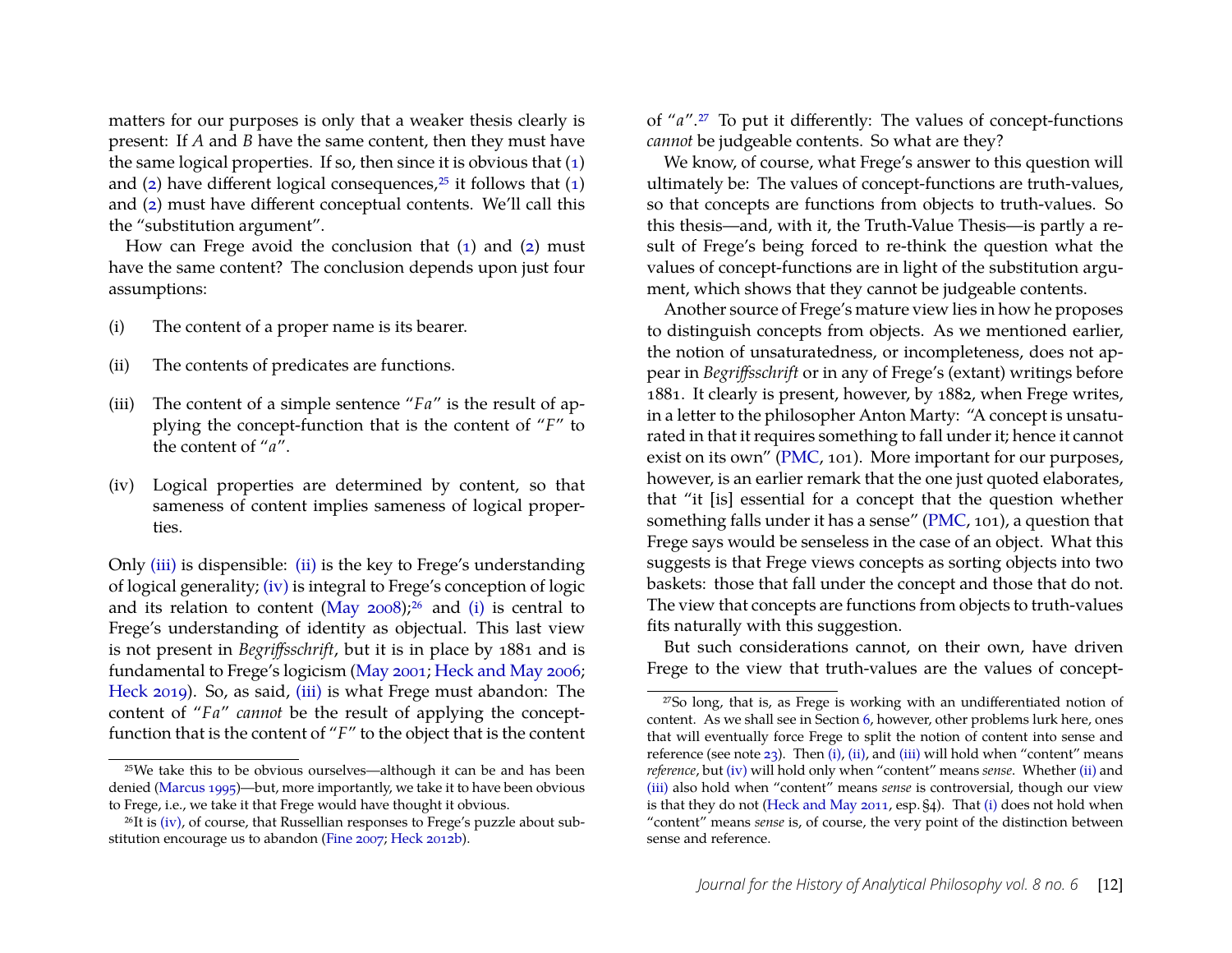functions, because this view has deeply counter-intuitive consequences. In particular, it implies that concepts are extensional, so that there can be only one concept true of a given collection of objects. Suppose, for example, that (as philosophers' lore has it) the animals that are supposed to have kidneys are the same as the animals that are supposed to have hearts. Then the function that maps an animal to the truth-value True just in case that animal is supposed to have a kidney is the very same function as the one that maps an animal to the True just in case that animal is supposed to have a heart. So, if concepts are functions from objects to truth-values, then the concepts *renate* and *cordate* are the same concept, which is a deeply counterintuitive result. That is Frege's *mature* view, to be sure: concepts are extensional. But he did not start out with that view.

The view that concepts are *in*tensional is an almost immediate consequence of Frege's original view that concepts are functions from objects to judgeable contents. On that view, *is a renate* maps Joe to *Joe is a renate*, and *is a cordate* maps Joe to *Joe is a cordate*. Since the content *Joe is a cordate* has different logical properties from the content *Joe is a renate*, these are different contents, so the functions *is a cordate* and *is a renate* are distinct: They take different values for Joe as argument. Indeed, they take different values for *every* argument.

There is also direct textual evidence that Frege originally thought that concepts were intensional. In "Boole's Logical Cal-culus and the Begriffsschrift",<sup>[28](#page-13-0)</sup> Frege implicitly uses the thesis that concepts are intensional as a premise in one of his main arguments:

The concept "planet whose distance from the sun lies between that of Venus and that of Mars" is still something different from the individual object the Earth, even though [the Earth] alone falls under the concept. Otherwise, you couldn't form concepts with different contents whose extensions were all limited to this one thing, the Earth.  $(BLC, 18)$ 

The argument Frege is giving here intended to establish a conclusion that matters deeply to him: that we must distinguish concepts from objects. The argument for that conclusion is simple: If every concept true just of the Earth was identical with the Earth, then all concepts true just of the Earth would be the same; but they aren't—that is the intensionality premise—so concepts true just of the Earth aren't identical with the Earth.[29](#page-13-1) Frege's implicit claim that you *can* "form concepts with different contents whose extensions [are] all limited to this one thing" is thus one on which he is willing to put quite a lot of weight. And yet, he feels no need to give an argument for it.

That the Boolean logicians treat objects as if they were concepts is, in fact, one of Frege's main criticisms of them. For Boole and his followers, sentences were constructed from predicates using the traditional forms of judgement. A universal affirmative judgement, for example, would be constructed by inserting predicates into the form: "All ... are ...". It might seem as if this would make the famous argument

All humans are mortal.

Socrates is a human.

Therefore, Socrates is mortal.

difficult to handle. But the Booleans regarded proper names as simply a special sort of predicate, ones that happen to be true of a single thing. In particular, "Socrates" is a predicate, one that is true just of Socrates.<sup>[30](#page-13-2)</sup> The famous argument just mentioned

<span id="page-13-2"></span>30One might compare this idea to W. V. Quine's famous suggestion that we might verb all the names, e.g., replace "Pegasus" by "Pegasizes" [\(Quine 1953\)](#page-31-12).

<span id="page-13-0"></span><sup>28</sup>This paper was not published by Frege during his lifetime, but the editors of the *Nachlass* note that he submitted it for publication three times. We can therefore take it to express his considered views at that time.

<span id="page-13-1"></span><sup>29</sup>As Richard Cartwright once pointed out in a lecture, though in a slightly different context, it is consistent with this argument that *one* concept true of just the Earth should be identical with the Earth. It's a nice question what additional premise is needed here. Perhaps, Cartwright suggested, it is some form of the Principle of Sufficient Reason.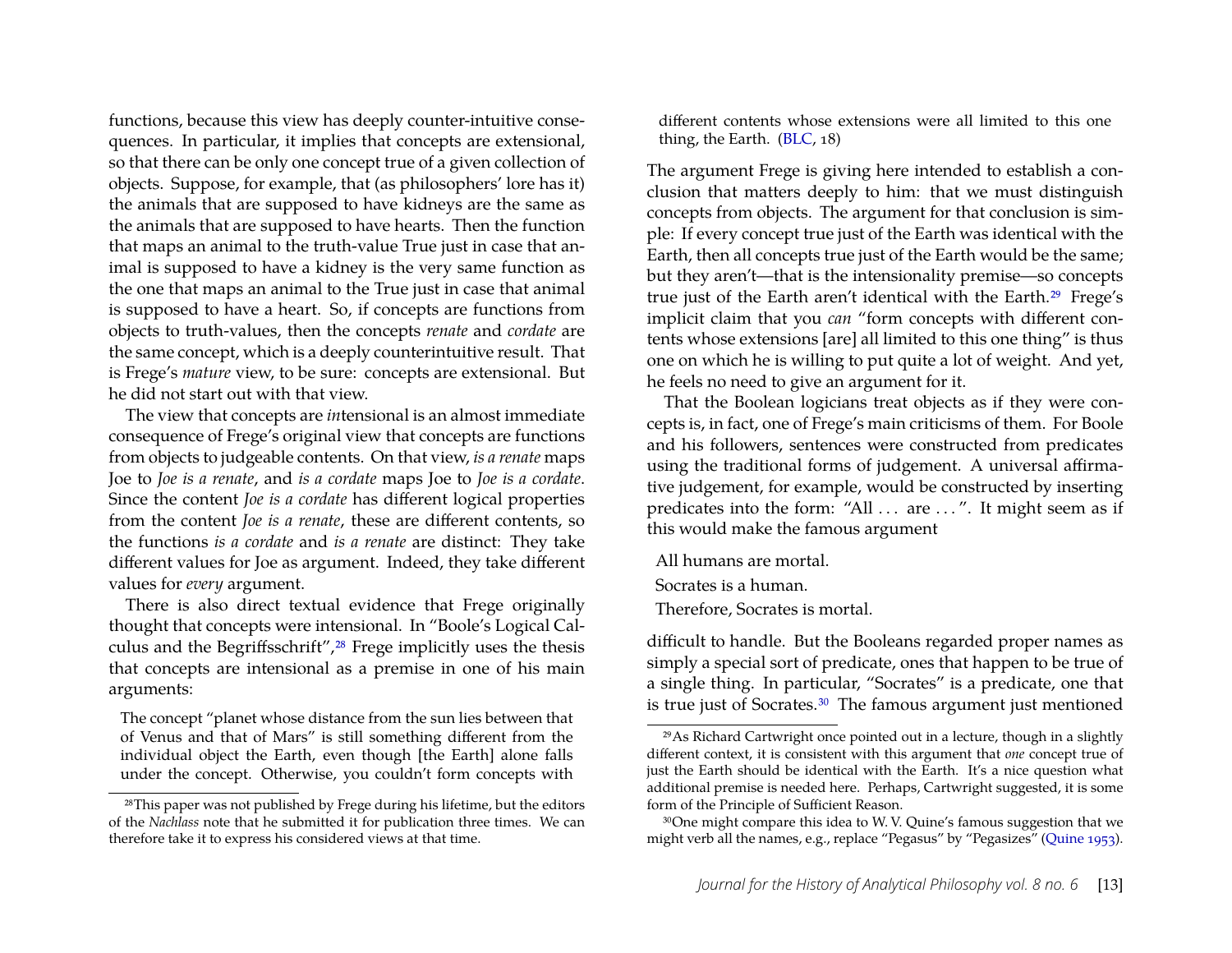could therefore be represented as:

All *H* are *M*. All *S* are *H*. Therefore, all *S* are *M*.

#### and its correctness is then evident.<sup>[31](#page-14-0)</sup>

Frege repeats this criticism in *Die Grundlagen*, directing it at Ernst Schröder (a prominent German member of the Boolean school),<sup>[32](#page-14-1)</sup> emphasizing that "a concept does not cease to be a concept simply because only one single thing falls under it" [\(Gl,](#page-29-12) §51). And, of course, the principle that concepts must, quite generally, be distinguished from objects is one of the "three fundamental principles" that Frege lists in the introduction to *Die Grundlagen* as crucial to the argument of the book [\(Gl,](#page-29-12) x). The argument for this principle that Frege gives in "Boole's Logical Calculus" does *not* appear in *Die Grundlagen*, however, and the reason is that Frege has by then abandoned the view that concepts are intensional. In a footnote attached to his definition of number, Frege writes:

I believe that for "extension of the concept" we could write simply "concept". But this would be open to two objections:

- 1. that this contradicts my earlier statement that the individual numbers are objects . . . ;
- 2. that concepts can have identical extensions without themselves coinciding.

I am, as it happens, convinced that both these objections can be met; but to do this would take us too far afield for present purposes. [\(Gl,](#page-29-12) §68 n 1) It is extremely unfortunate that Frege does not say how he would have answered the second of these objections, that is, how he now proposes to defend the view that concepts are extensional. But the prior question is why he has abandoned his earlier view that concepts are intensional. The later view is far less plausible, so Frege must have had very good reason to commit himself to the claim that concepts are extensional. What sort of change in his thinking might have forced him to do so? We can see no answer other than: adoption of the view that concepts are functions from objects to truth-values. That would imply that concepts with the same extension must "coincide" and so would provide Frege with the resources to answer the second objection. So the thesis that concepts are functions from objects to truth-values must therefore be in place by 1884, at the latest.

We pause to emphasize this point, because it is extremely important, and much of what we shall have to say below depends upon it. So here it is again: The view that concepts are functions from objects to truth-values, and so one core piece of the Truth-Value Thesis, is already in place by *Die Grundlagen*. Our argument for this claim is admittedly indirect, but we simply cannot see how else one might explain why Frege would have abandoned the natural view that concepts are intensional in favor of the deeply problematic view that concepts are extensional, nor how else one might suppose that Frege would have proposed to defend his new view. The problem is made all the more difficult by the fact that so much else has to be held fixed, e.g., the view that concepts are functions, due to the role that claim plays, throughout Frege's career, in his analysis of generality.

There are a couple of counter-suggestions that might be made. As Frege indicates in "On Concept and Object" [\(CO,](#page-29-17) 195 n 6), his response to the first objection is that the phrase "the concept *F*", which is what one finds in the text on which Frege is commenting, refers not to a concept but to an object (perhaps to the extension of that concept). One might therefore suggest that Frege's answer to the second objection would be similar: He does not think

<span id="page-14-0"></span><sup>31</sup>We have discussed this objection of Frege's in more detail elsewhere [\(Heck](#page-30-9) [and May 2006,](#page-30-9) §2).

<span id="page-14-1"></span><sup>&</sup>lt;sup>32</sup>In 1877, Schröder had published a short exposition of the basic ideas behind Boolean logic [\(Schröder 1877\)](#page-31-13). Frege cites this book in at least two places [\(BLC,](#page-29-9) 38–39; [BLF,](#page-29-16) 49). As we'll note below, Frege does not seem to have known of Boole's work when he wrote *Begriffsschrift*. He seems to have learned of it from reviews published, by among others, [Schröder](#page-31-14) [\(1880\)](#page-31-14) himself.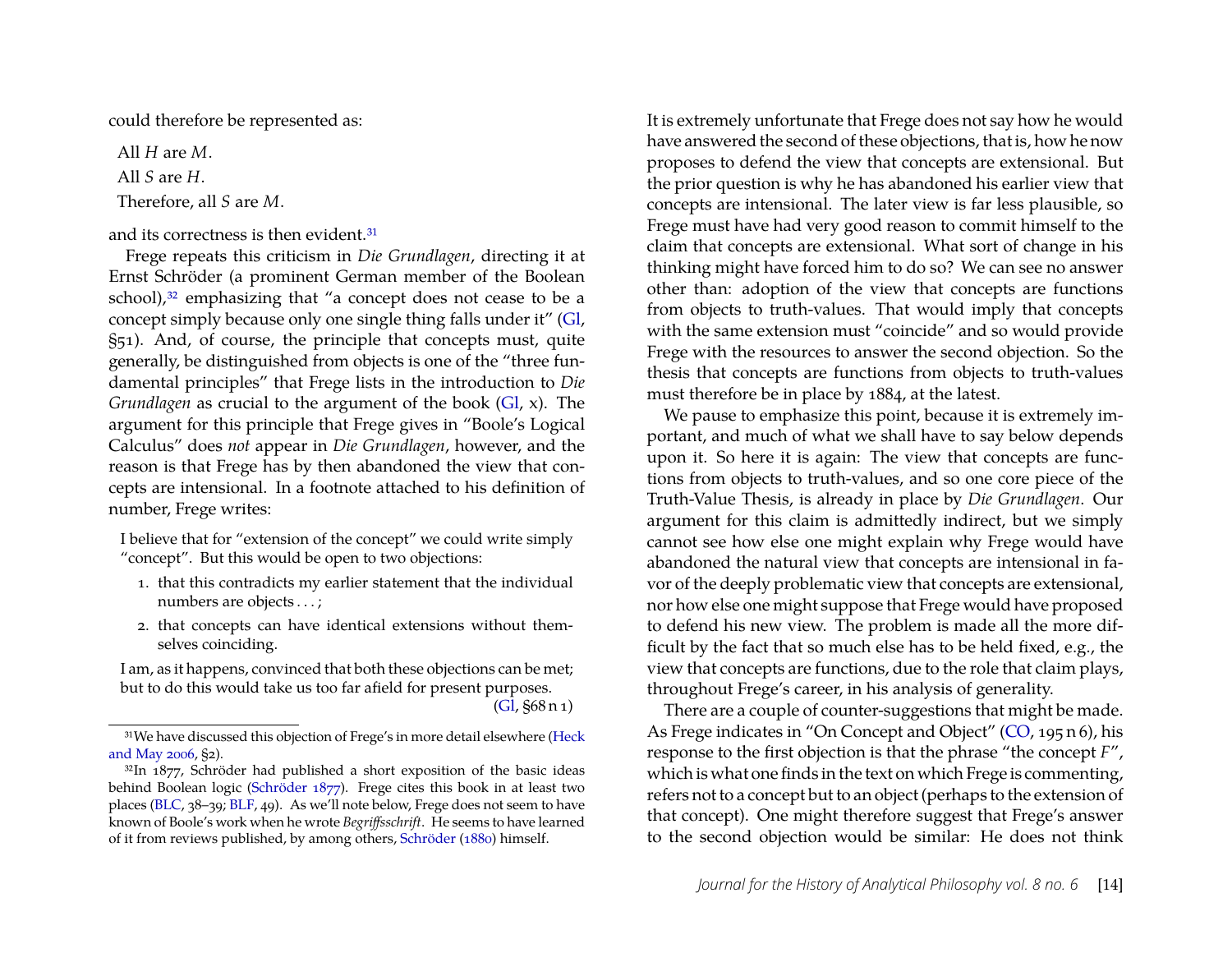that "concepts can have identical extensions without themselves coinciding"; he just thinks that *the* concept *F* cannot differ from *the* concept *G* unless they have different extensions, since these phrases themselves refer to extensions, not to concepts. But we do not find that reading very plausible. This interpretation fails to explain why the argument from "Boole's Logical Calculus" does not reappear in *Die Grundlagen*. Moreover, Frege seems to be indicating that he thinks it is *false* that "concepts can have identical extensions without themselves coinciding", not that the second objection fails to engage with what he has said.

Alternatively, one might note that the view that concepts are functions from objects to truth-values does not, by itself, entail that concepts are extensional: Functions themselves might be intensional. If so, then concepts will be intensional, too. So the natural suggestion is that Frege had regarded *functions* as intensional before *Die Grundlagen* but now regards them as extensional, and that is why he takes concepts to be extensional in *Die Grundlagen*. The problem, however, is that the extensionality of functions does not, by itself, entail the extensionality of concepts. The argument rehearsed earlier for the intensionality of concepts did not depend upon the claim that functions are intensional. If concepts are functions from objects to judgeable contents, then *is a cordate* maps Joe to *Joe is a cordate* and *is a renate* maps Joe to *Joe is a renate*, and so those functions map Joe to different values; it is irrelevant whether the functions themselves are extensional. What is right, though, is that the extensionality of concepts follows only from the combination of these two views: that concepts are functions from objects to truth-values *and* that functions are extensional. Frege's abandonment of the intensional view of concepts makes sense, therefore, only if he has committed himself to *both* of these views by *Die Grundlagen*. It is the commitment to the former view that matters here, though we do indeed take these same considerations to show that the latter view was also in place by 1884.

For what it's worth, we think this probably does represent another change in Frege's views. As mentioned earlier, Frege does not clearly distinguish functions from the expressions that denote them in *Begriffsschrift*. If so, then it would have been natural for him to regard  $x^2 - 1$  and  $(x + 1)(x - 1)$  as different functions. Frege abandons this view, presumably, for much the same reason he abadons the view that identity is a relation between names: his emerging opposition to formalism [\(May 2001\)](#page-30-11), which is firmly in place by *Die Grundlagen* [\(Gl,](#page-29-12) §§92–99) and which is the entire focus of his paper "Formal Theories of Arithmetic", which was published a year later. And once Frege has distinguished functions from expressions, it becomes very natural for him also to regard functions as extensional. As he himself points out [\(Gg,](#page-29-6) v. II. §147), mathematicians of his day, no less than of ours, often said such things as that *x* <sup>2</sup>−1 and (*x*+1)(*x*−1) are the same function. Frege objected to such language on the ground that identity is a relation between objects, and functions are not objects. But the functions may be regarded as standing in a relation appropriate to their type that "corresponds to" identity [\(CSM,](#page-29-18) 121), and that relation treats functions as extensional.

So the view that concepts are (extensional) functions from objects to truth-values seems to have been in place by 1884. The fact that this view has such counter-intuitive consequences makes it a nice question, again, why Frege came to hold it. The answer, or so we have suggested, is that Frege had by then arrived at the view that concepts are functions from objects to truth-values. The question then becomes why Frege might have adopted that view. And the answer, or so we have suggested, is that it is a consequence, for reasons we have already considered, of the Truth-Value Thesis: If (i) "*Fa*" denotes a truth-value, (ii) "*a*" denotes an object, and (iii) the incomplete predicate symbol "*F*ξ" denotes a function from the denotation of its argument to the denotation of the result of completing it with that argument, then it simply follows that concepts—what incomplete predicate symbols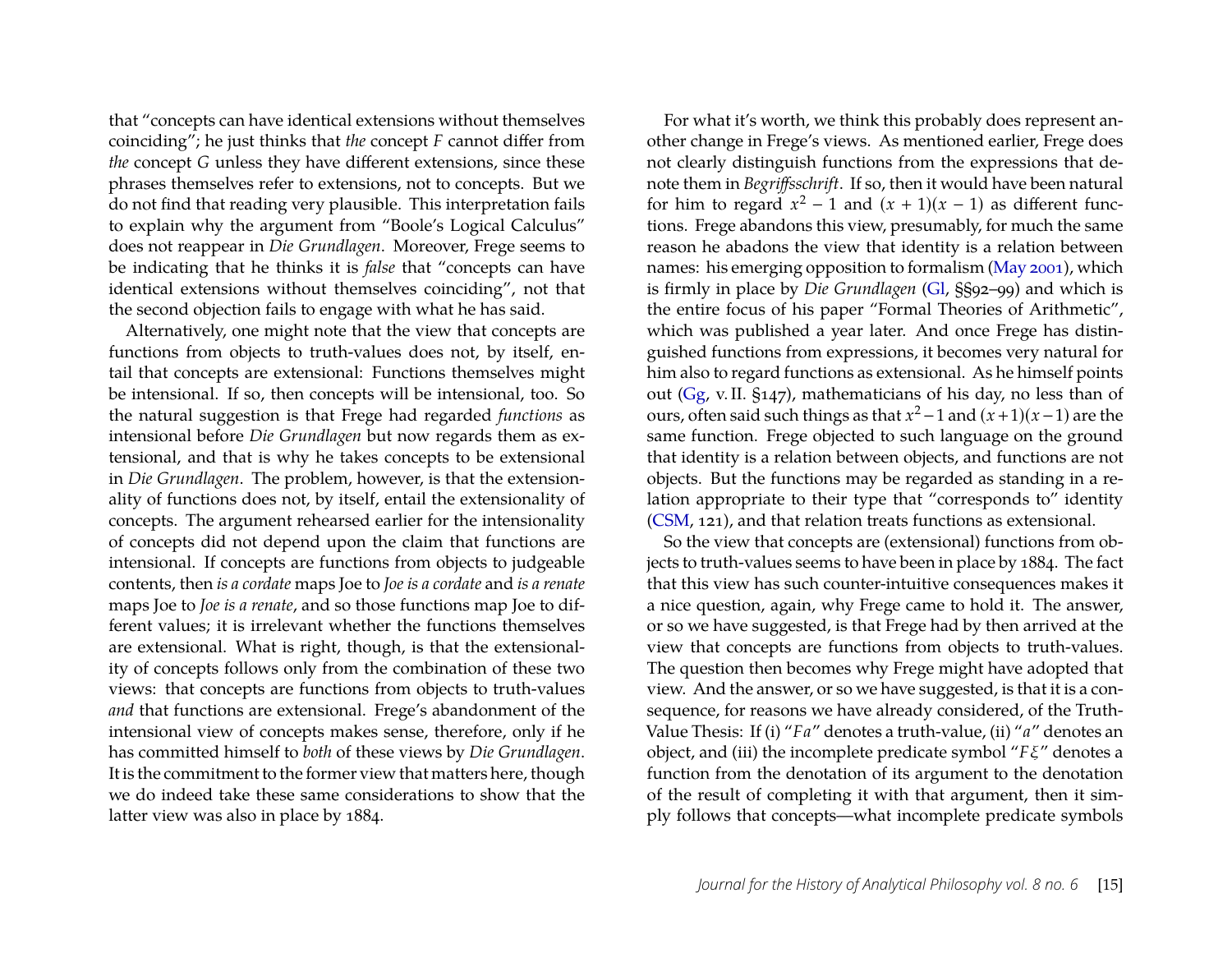denote—are functions from objects to truth-values. Indeed, the claim that concepts are functions from objects to truth-values is simply equivalent to the Truth-Value Thesis, given Frege's other commitments.

We are suggesting, therefore, that Frege had settled upon the Truth-Value Thesis by 1884. The question we must explore next, then, is why that might be.

#### <span id="page-16-2"></span>**4. An Antinomy in** *Begriffsschrift***?**

We argued earlier that Frege was forced to abandon his original view that concepts are functions from objects to judgeable contents by the substitution argument, which purports to show that these two sentences:

- [\(1\)](#page-10-1) The Evening Star is a planet.
- [\(2\)](#page-10-1) The Morning Star is a planet.

must have the same content. A version of this argument, it turns out, can be presented in the formal theory of *Begriffsschrift*. What makes the formalization possible is the fact that there is, in the formal language of *Begriffsschrift*, a symbol "≡" for what Frege calls "identity of content": The official reading of " $A \equiv B$ " is "the sign *A* and the sign *B* have the same conceptual content, so that we can everywhere put *B* for *A* and conversely" [\(Bg,](#page-29-7) §8, emphasis removed). But the substitution argument involves little more than an applicaton of Leibniz's Law, which is proposition (52) of *Begriffsschrift*. The argument thus turns out to be very short indeed:<sup>[33](#page-16-0)</sup>

$$
\begin{aligned}\n\vdash c &\equiv d \rightarrow [(Fc \equiv Fc) \rightarrow (Fc \equiv Fd)] \\
\vdash Fc &\equiv Fc \\
\vdash c &\equiv d \rightarrow Fc \equiv Fd\n\end{aligned}
$$

The first formula is the instance of Leibniz's Law for "*Fc* ≡ *F*ξ"; the second is an instance of proposition (54) of *Begriffsschrift*; the conclusion then follows by *modus ponens*, more or less.[34](#page-16-1)

It is hard to imagine that Frege would not have discovered this antinomy himself. For one thing, this sort of substitution argument was dear to Frege's heart, being at the very center of "On Sense and Reference". For another, arguments of similar structure occur in *Begriffsschrift* itself. The proof of symmetry, which is proposition (55), involves the same sequence of steps, except that the instance of (52) that we need is the one for " $\xi \equiv c$ ":

$$
\begin{aligned}\n \vdash c \equiv d \rightarrow (c \equiv c \rightarrow d \equiv c) \\
 \vdash c \equiv c \\
 \vdash c \equiv d \rightarrow d \equiv c\n \end{aligned}
$$

Moreover, the conclusion of the argument we sketched,  $c \equiv d \rightarrow$  $Fc \equiv Fd$ , is relatively obvious, since it is just expresses a principle of compositionality for content: If you replace a part of a sentence with another with the same content, then the content of the whole will be unchanged.

Indeed, one might have thought that Frege should have formulated Leibniz's Law not as:

$$
\vdash c \equiv d \rightarrow (Fc \rightarrow Fd), \tag{52}
$$

but instead as:

$$
\vdash c \equiv d \rightarrow Fc \equiv Fd, \tag{52'}
$$

which is simply the conclusion of the argument we are discussing. He cannot do so, however, because we would not then

<span id="page-16-1"></span><sup>34</sup>As a special case—take " $F\xi$ " to be " $c \equiv \xi$ "—we have:

$$
c \equiv d \rightarrow [(c \equiv c) \equiv (c \equiv d)]
$$

<span id="page-16-0"></span><sup>33</sup>We shall use modern notation here, and in other places where doing so makes no significant difference.

which amounts to a formal refutation of the theory of identity in *Begriffsschrift* §8: Any true identity-statement will have the same content as a triviality. [Kremer](#page-30-8) [\(2010\)](#page-30-8) also notes the derivability of this formula. His proof involves substituting  $(c \equiv c) \equiv (c \equiv \xi)$  into (52). See also [May](#page-30-15) [\(2012\)](#page-30-15).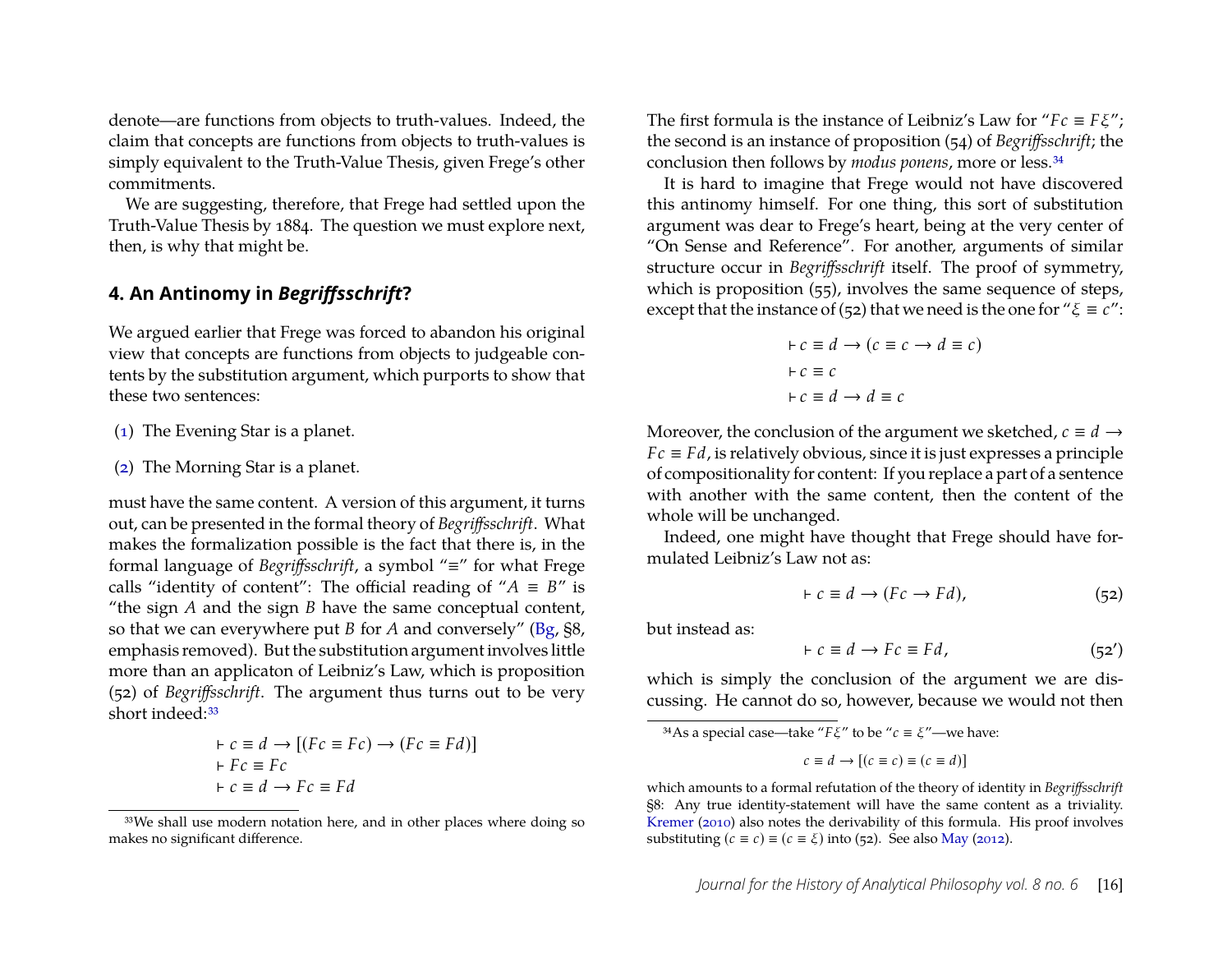know how to 'do anything' with the consequent: The problem, in effect, is that we would not then have an elimination rule for " $\equiv$ ". It is (52) that functions as such an elimination rule. But (52') remains the natural form of Leibniz's Law.

How can Frege respond to this antimony? How, that is, can he prevent (52′ ) from being a theorem of the system? His options are limited. One idea would be to strengthen what " $c \equiv d$ " means, taking it to be true only if "*c*" and "*d*" have the same content in some sense stronger than their simply denoting the same object. But even in *Begriffsschrift*, Frege clearly thinks he needs to be able to express extensional identity—that would seem to be the point of the discussion of identity in §8—and Frege's emerging logicism will quickly require a notion of objectual identity, anyway [\(May 2001\)](#page-30-11). Even if that were not so, however, simply weakening " $c \equiv d$ " to " $c = d$ " will not help if "=" it is still subject to the same laws as "≡", since then the antinomy will simply resurface as:

$$
\vdash c = d \rightarrow Fc \equiv Fd
$$

So Frege has to do something about "≡" as it occurs in the consequent, that is, as it appears between sentences.

One option that will seem natural to contemporary readers is to declare that "≡" creates an opaque context and so that "*Fc* ≡ *F*ξ" is not a valid substituend in Leibniz's Law. And, in some sense, Frege has no choice but to pursue this option. So long as ". . . has the same content as . . . " can legitimately be substituted into Leibniz's Law, the antimony will remain. So we might see Frege's concern with intensional contexts in the later parts of "On Sense and Reference" as part of his response to the antinomy: It amounts to an explanation of why intensional contexts, in general, cannot legimately be substituted into Leibniz's Law.

Still, Frege never explores anything like intensional logic, so the suggestion we are considering must ultimately be that Frege should simply remove "≡" from his system, or else to re-explain it so that it does not create an opaque context. As we have said, this is undoubtedly something Frege needs to do. But again, in *Begriffsschrift*, Frege seems to think that he needs some such relation as that expressed by "≡" when it appears between sentences: It plays a crucial role in the statements of definitions, which are supposed to establish an identity of content. For Frege, then, it remains an important question how "≡" should be weakened: How, in the case of sentences, can we allow " $A \equiv B$ " to be true, even though "*A*" and "*B*" do not have the same content?

We might try re-interpreting "≡" in terms of mutual implication: either defining " $A \equiv B''$  as " $(A \rightarrow B) \land (B \rightarrow A)''$  or else establishing axioms that would have the same effect.<sup>[35](#page-17-0)</sup> That would certainly have resolved the antinomy, but, so far as we know, Frege never considers this option, even though it would have served his immediate purposes in *Begriffsschrift*.[36](#page-17-1) As Frege mentions in "Boole's Logical Calculus", he uses the triple bar "between contents of possible judgement almost exclusively to stipulate the sense of a new designation" [\(BLC,](#page-29-9) 35–36). And, in *Begriffsschrift*, Frege only ever uses a definition  $⊩$  *A* ≡ *B* to infer the conditionals  $\vdash A \rightarrow B$  and  $\vdash B \rightarrow A$ . However, reinterpreting "≡" in terms of mutual implication would leave us with no obvious reason to accept the sentential form (as it were) of proposition  $(52)$ ,<sup>[37](#page-17-2)</sup> which is Frege's form of Leibniz's Law. Granted, as concerns sentential variables, (52) is not used essentially in *Begriffsschrift*, except to permit inferences from a definition to the corresponding conditionals. Given the definition  $⊩$  *A* ≡ *B*, Frege then cites

$$
\vdash A \equiv B \to (A \to B),
$$

<span id="page-17-0"></span><sup>35</sup>As Alessandro Bandeira Duarte has pointed out, there is no way to derive the latter from the former in *Begriffsschrift*. To see this, note that all the axioms remain true if "≡" is taken to express some stronger notion of equivalence.

<span id="page-17-1"></span><sup>36</sup>Though his concerns are very different, this kind of suggestion is made by Hugh [MacColl](#page-30-16) [\(1880,](#page-30-16) 51). We do not have any reason to think Frege read this paper, however, which is not the one that Schröder cites in his review of *Begriffsschrift* [\(Schröder 1880\)](#page-31-14).

<span id="page-17-2"></span><sup>&</sup>lt;sup>37</sup>This might nowadays be formulated like this:  $\vdash (A \rightarrow B \land B \rightarrow A) \rightarrow$  $(... A \ldots \rightarrow ... B \ldots)$ , where the dots indicate some context in which *A* and *B* occur, and in which the latter has replaced the former.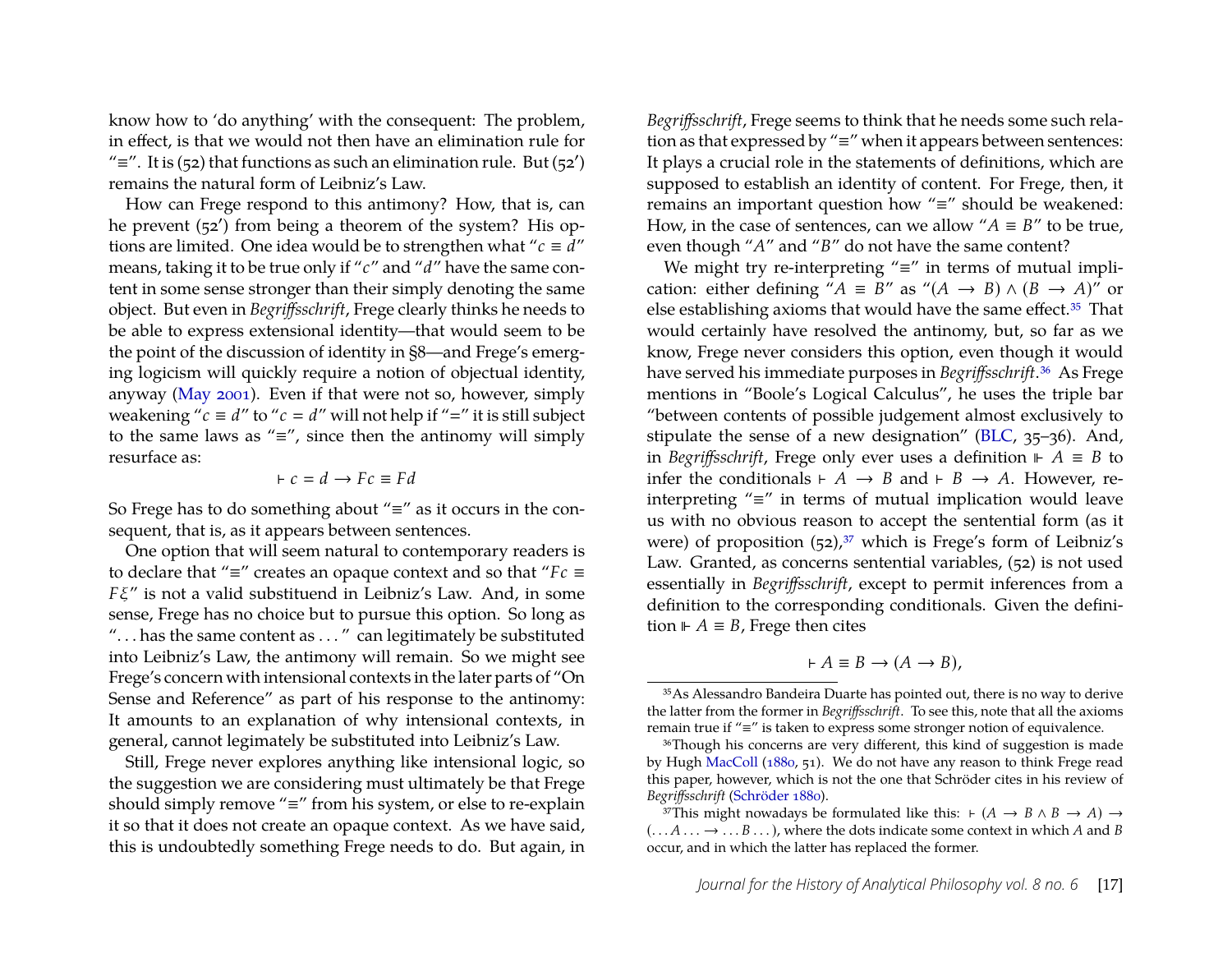which is a kind of degenerate instance of (52), with "*F*ξ" being replaced simply by " $\xi$ ". This inference is made, for example, in the derivations of propositions (75), (89), and (105); a related inference is involved in the proofs of (68) and (100).

To the modern eye, such an application of Leibniz's Law just looks weird. But, for Frege, (52) is what justifies the arbitrary replacement of the definiendum by the definiens, no matter where or how deeply nested the former might be. For example, Frege would have been perfectly happy to use (52) to derive a proposition like:

$$
\vdash A \equiv B \to [(C \to A) \to (C \to B)],
$$

where now "*F*ξ" has been replaced by: *C* → ξ. Though such inferences do not appear in *Begriffsschrift*, the further development of Frege's system can be expected to require them, and there are lots of inferences of this sort in *Grundgesetze*.[38](#page-18-0) Such a use of (52) is actually dispensible, of course, but that it is always dispensible is a significant meta-theorem, and it is certainly not the sort of thing Frege anywhere proves.[39](#page-18-1)

Re-interpreting "≡" in terms of mutual implication would also abandon something else Frege might have thought important: the idea that "≡" expresses a sort of identity. This element of Frege's view is not what is responsible for the antinomy. The antinomy emerges not from the formal result

$$
\vdash c \equiv d \rightarrow Fc \equiv Fd
$$

but from how the consequent is being interpreted, in particular, from the idea that its being true requires "*Fc*" and "*Fd*" to have the same content. So, again, resolving the antinomy means weakening that relation: It will have to be possible for " $A \equiv B$ " to be true when *A* and *B* do not have the same content. But, if we are to preserve the idea that " $A \equiv B$ " expresses some form of identity, then what is it that is the same?

That this is the right question to ask may well have been confirmed for Frege by the work of Boole and his followers, and Frege was intensely engaged with the work of the Booleans in the early 1880s. Boolean logic is an equational calculus, in which we find such results  $as<sup>40</sup>$  $as<sup>40</sup>$  $as<sup>40</sup>$ 

$$
A \times (B + C) = (A \times B) + (A \times C)
$$

this being the Boolean version of the distributivity of conjuction over disjunction. Frege was generally quite critical of the Booleans' emphasis on analogies between arithmetic and logic [\(AimCN,](#page-28-1) 93–94; [BLC,](#page-29-9) 13–15). But surely he would have noticed the similarity between the Booleans' use of " $=$ " and his own use of "≡". It might even have seemed to him confirmation of his view that " $A \equiv B''$  expresses some sort of identity. So the question again becomes: What is the same?

With this question in mind, consider again some remarks from "On Sense and Reference" that we quoted above:

If our supposition that the reference of a sentence is its truth-value is correct, then the latter must remain unchanged when a part of the sentence is replaced by an expression with the same reference. And this is in fact the case. . . . If we are dealing with sentences for which the meaning of their component parts is at all relevant, then what feature except the truth-value can be found that belongs to such sentences quite generally and remains unchanged by substitutions of the kind just mentioned? [\(SM,](#page-29-0) 35)

<span id="page-18-0"></span><sup>38</sup>More precisely, Frege uses the equivalent of (52), his Basic Law III, to justify the arbitrary replacement of an expression with one proven equivalent to it, where the equivalence often rests upon a definition. See, for example, theorems  $(22)$ ,  $(23)$ , and  $(33)$ , and how they are applied.

<span id="page-18-1"></span><sup>39</sup>In most settings, it is enough to have Leibniz's Law for atomic formulas. One can then show, by induction on the complexity of expressions, that it will also be provable for complex formulas. Something similar is true in the sentential case. But, again, showing this kind of thing takes real work, and it is far from obvious. Indeed, because of the presence of "≡", it is not even clear that this would hold in *Begriffsschrift*. See note [35.](#page-17-0)

<span id="page-18-2"></span><sup>40</sup>Notation varies among the various contributors to this tradition. We'll use the one in the text as it is relatively familiar.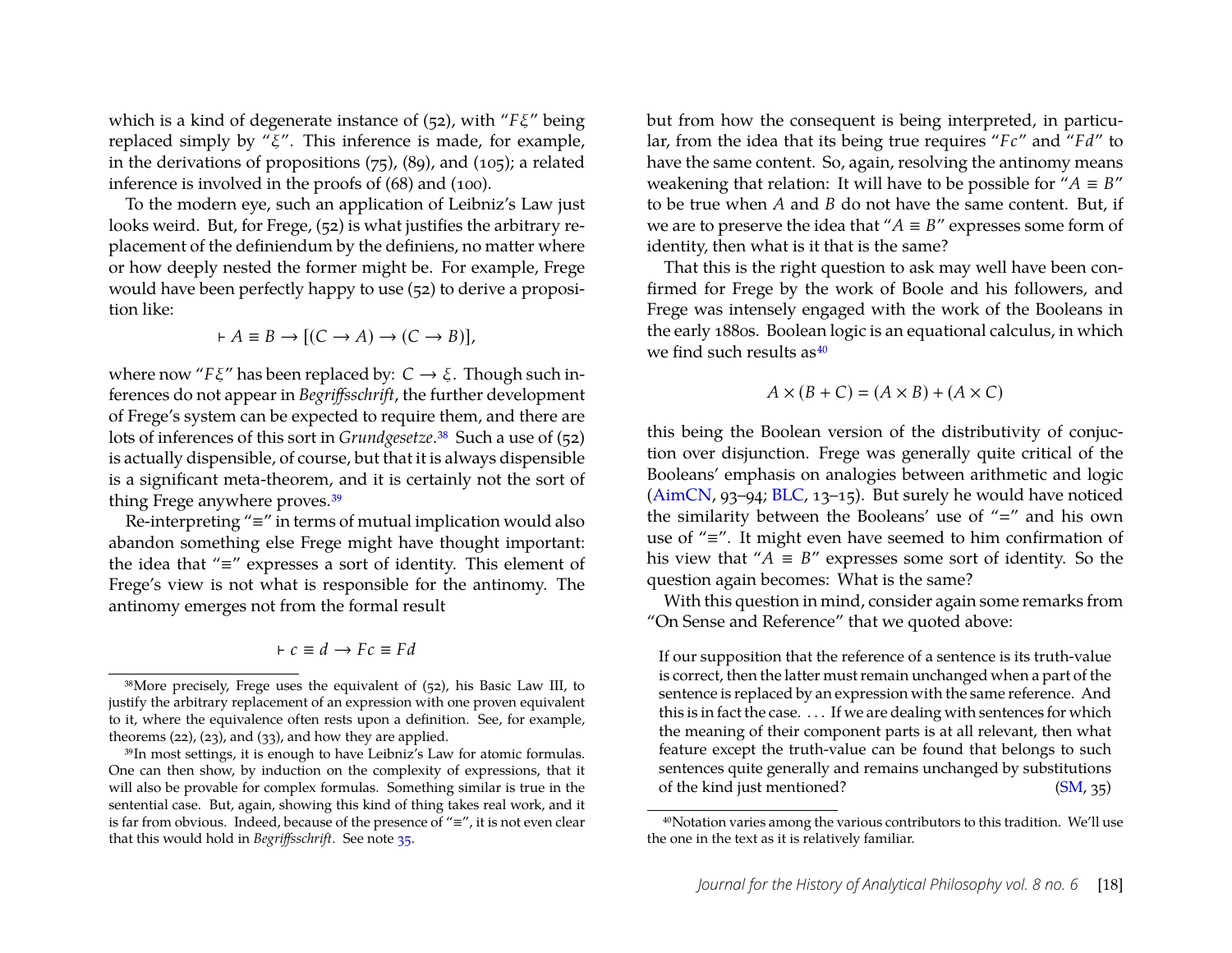We earlier dismissed this as an unsuccessful attempt to derive the Truth-Value Thesis from the compositionality of reference. But we can now see that there is more to it. Frege is gesturing in the direction of the antinomy we have been discussing and indicating how he thinks it ought to be solved. Unfortunately, this observation helps only a little, since, while Frege does point out that truth-values will do the job, he still gives us no reason to suppose that *only* truth-values will do the job.

It is still not clear, therefore, why Frege chooses truth-values to play this role. To answer that question, we need to look at a different aspect of the Truth-Value Thesis: one that is connected with the fact that sentences can occur as parts of other sentences.

#### **5. Sentential Connectives as Functions**

In their landmark study *The Development of Logic*, William and Martha [Kneale](#page-30-17) [\(1962,](#page-30-17) 420, 531) credit Frege with the discovery of truth-tables. They are in good company. Ludwig Wittgenstein too seems to attribute this discovery to Frege, though he is critical of Frege's understanding of truth-tables. He is reported to have said in  $1935:41$  $1935:41$ 

It is important to see that [the truth-table for disjunction] says nothing about the function  $p \vee q$ , but is another way of writing it. When Frege explained such functions by listing the truth-values of the arguments in columns on one side and the function on the other, it looked as though he had said something *about* the function. But instead he had defined it, given another notation for it.

[\(Wittgenstein 1979b,](#page-31-15) 136)

The view Wittgenstein is attributing to Frege is of course very widespread today. The truth-tables, many of us would suppose, are bound up with the semantics of propositional logic; they embody a conception of how the semantic value of a complex formula depends upon, and is determined by, the semantic values of its parts. Wittgenstein, on the other hand, regarded truthtables as a contribution to *syntax*. He would have regarded

| р |   |   |
|---|---|---|
| T | T | T |
| T | F | T |
| F | T | T |
| F | F | F |

as being a formula—a "propositional sign"—one we might otherwise write: *p* ∨ *q* [\(Wittgenstein 1961,](#page-31-4) 4.442).

It is not our present purpose to try to resolve this disagreement, though it will be clear that we side with Frege. What we want to discuss here, rather, is the source of Frege's view that the sentential connectives—in particular, negation and the conditional—are truth-functions. And here again, the key to the investigation lies in the realization that this view is not present in Frege's earliest work.

Frege emphasizes in *Begriffsschrift* that, when we are considering a binary sentential connective, we must distinguish four possible cases, corresponding of course to the four lines of the truth-table. But although a table of sorts does appear in *Begriffsschrift*, *truth*-tables do not, since Frege does not mention the notion of truth in this connection: Frege simply does not say, in *Begriffsschrift*, that a conditional is false only when its antecdedent is true and its consequent is false. Frege's explanation of the conditional reads, rather, as follows:

If *A* and *B* stand for contents that can become judgements . . . , there are the following four possibilities:

- (1) *A* is affirmed and *B* is affirmed;
- (2) *A* is affirmed and *B* is denied;
- (3) *A* is denied and *B* is affirmed;
- (4) *A* is denied and *B* is denied.

<span id="page-19-0"></span><sup>41</sup>Thanks to Michael Kremer for helping us locate this passage.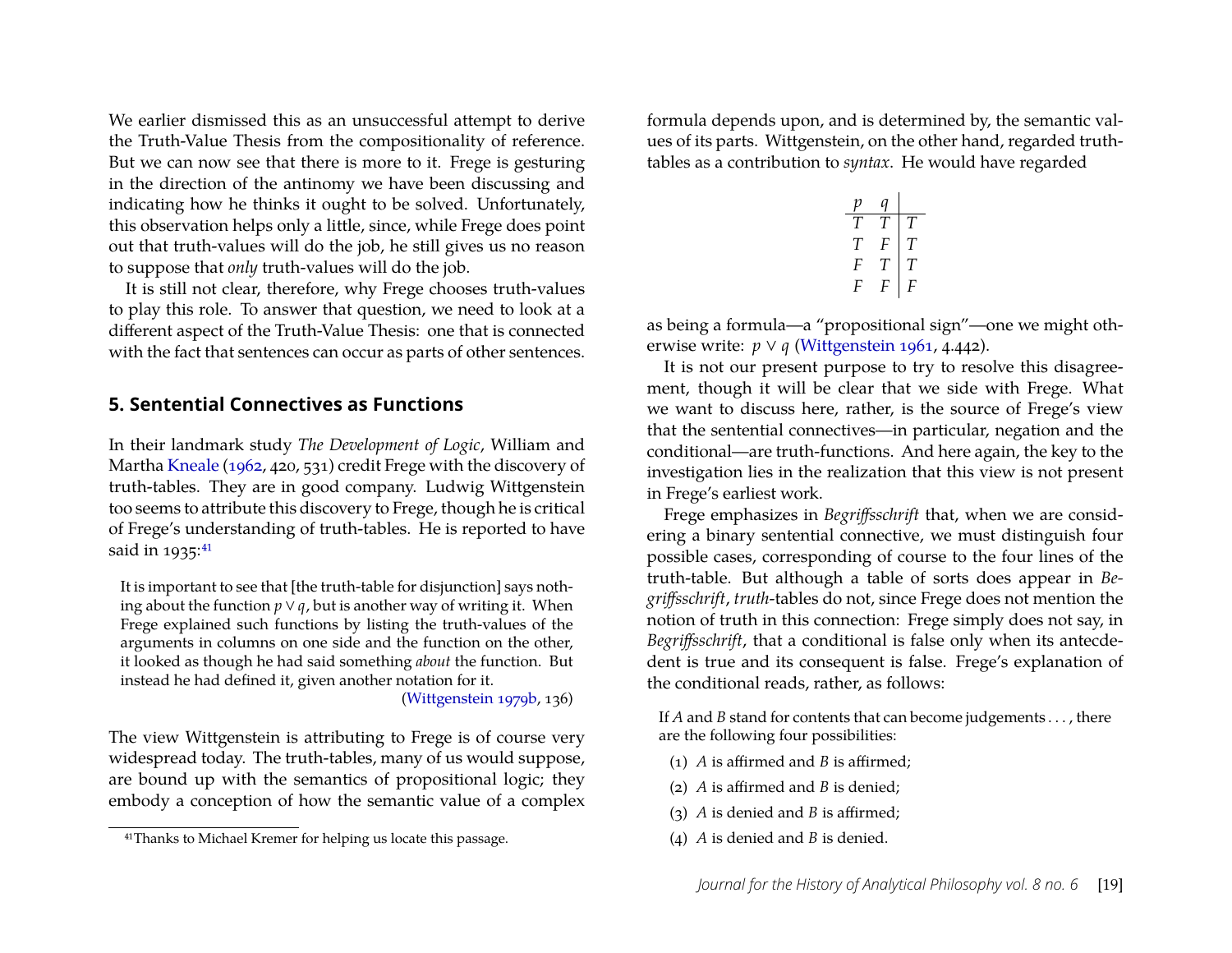Now

$$
\mathop{\top}\nolimits_{B}^{A}
$$

stands for the judgement that *the third of these possibilities does not take place, but one of the other three does*.

[\(Bg,](#page-29-7) §5, emphasis original; see also [BLC,](#page-29-9) 35)

Frege does not use this sort of language in his explanation of negation in *Begriffsschrift*, but nor does he speak of truth:

If a short vertical stroke is attached to the content stroke, then this will express the circumstance that *the content does not take place*. So, for example,

$$
\mid_{\tau} A
$$
\nmeans "*A* does not take place".\n(Bg, §7)

The suggestion that negation and the conditional express truthfunctions is therefore wholly absent from *Begriffsschrift* and, indeed, does not appear in any of Frege's extant writings from before the 1890s.

Truth-functions appear for the first time in the lecture *Function and Concept*. Shortly after completing the argument that functions are "unsaturated", Frege suggests that we should think of concepts too as functions and then raises the question what their values might be, explaining that he takes them to be truthvalues [\(FC,](#page-29-15) 13). Once the truth-values have been admitted as values of functions, however, it is then natural also to consider functions for which they are among the arguments. Interesting cases include negation and the conditional, and Frege clearly and explicitly explains these as truth-functions [\(FC,](#page-29-15) 20ff). $42$  That

said, however, so far as we know, nowhere in his later writings does Frege give the sort of "tabular" account that both Wittgenstein and the Kneales mention. Their crediting Frege with the discovery of the truth-tables thus appears to rest upon their conflating the tabular presentation in *Begriffsschrift* with the truthfunctional explanation of the connectives in Frege's mature work. Putting these together doesn't require great insight, but the fact is that truth-tables as such do not appear in Frege's work. Moreover, there is no reason to suppose that Frege realized, as both Wittgenstein and Emil [Post](#page-31-16) [\(1921\)](#page-31-16) clearly did, that truth-tables can be used to decide the validity of an arbitrary propositional formula. There is therefore no basis for attributing the discovery of truth-tables to Frege. That honor belongs to Wittgenstein and Post, as is now widely appreciated. Still, the discovery of truth-*functions* is Frege's, as we shall now see.

Perhaps surprisingly, the idea that the sentential operators express functions is also absent from *Begriffsschrift*. Frege nowhere says that they do express functions, and that is not plausibly an oversight, given how concerned Frege is to establish the importance of the notion of function to logic. And there is indirect, but nonetheless impressive, evidence that Frege did not regard the connectives as expressing functions when he wrote *Begriffsschrift*.

One route to this conclusion would begin with a suggestion due to Øystein [Linnebo](#page-30-18) [\(2003\)](#page-30-18): that the Frege of *Begriffsschrift* shared with Immanuel Kant (from whom he presumably inherited it) the doctrine that logic is concerned only with the form of thought and not with its content. The notion of function would then belong only to content, whereas the conditional is part of the

<span id="page-20-0"></span><sup>&</sup>lt;sup>42</sup>The fact that, in his mature period, Frege regards truth-values are objects complicates the situation, of course, since something like

<sup>1</sup>  $\overline{0}$ 

is not only well-formed but true. This is because the horizontal strokes that form part of the sign for the conditional are "horizontals" in Frege's proprietary

sense ( $Gg$ , v. I, §12), and so we may effectively regard the arguments as always being prefixed by horizontals and so as being truth-values. This fact plays an important role in the argument of §31, when Frege writes: "According to our specifications the names ' $\rightarrow \Delta'$  and ' $\top \Gamma$ ∆ ' always have references if the names

<sup>&#</sup>x27; — Δ' and '— Γ' refer to something", thus disposing of the question whether negation and the conditional have a reference. Frege makes a similar move in the argument of §10.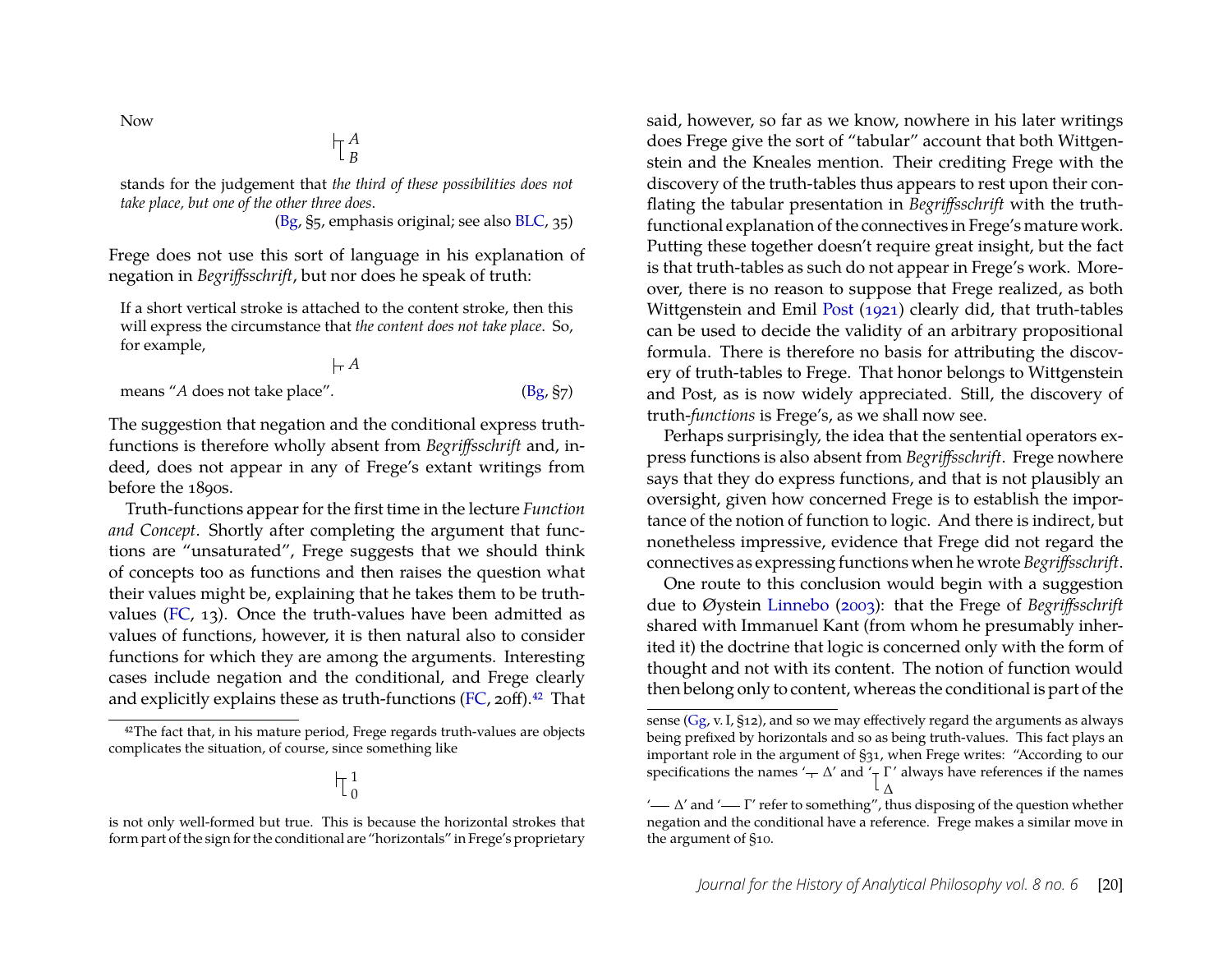form, and so conditionals would not be treated as functions. The matter is unclear, however. The logical development in *Begriffsschrift* is, indeed, in some sense concerned only with form, but this may reflect a decision on Frege's part first to show what of mathematical significance follows strictly from matters of form before turning, as he does in *Die Grundlagen*, to the particulars of content.

There is, however, a different route to much the same conclusion. As Frege saw the matter in 1881, a "highly developed language" must contain two kinds of signs, "material" and "formal". In particular, a *lingua characterica* for mathematics must contain both sorts of elements. The material part of the language will include such symbols as "+" and "×". Frege compares the formal part of the language to the "prefixes, suffixes, and auxiliary words" of natural language [\(BLC,](#page-29-9) 13), and the traditional view was precisely that such expressions had no meaning of their own. But the formal part, for Frege, includes most especially the logical symbols, so it appears that he regards them as being essentially without meaning and so certainly not as expressing functions. Rather, they would have been treated as syncategorematic.

Why, then, did Frege abandon this traditional view? Frege's emerging logicism would have given him one reason. Arithmetical truths are supposed to be logical truths, and Frege certainly did not think that arithmetic is without content. Indeed, in "Formal Theories of Arithmetic", Frege carefully explains the difference between two senses in which a theory of arithmetic can be "formal", denying explicitly that arithmetic is formal in the traditional sense [\(FTA,](#page-29-19) 97ff).

Another reason is to be found in Frege's reaction to criticisms of *Begriffsschrift* itself and, in particular, in his belated encounter with the work of Boole. Six reviews of *Begriffsschrift* were published,[43](#page-21-0) among which was a condescending review written by [Schröder](#page-31-14) [\(1880\)](#page-31-14) in which he accused Frege of having ignored the accomplishments of Boole and his followers:

With the exception of what is said . . . about "function" and "generality" and up to [Part III], the book is devoted to the establishment of a formula language that essentially coincides with Boole's mode of presenting *judgements* and Boole's calculus of judgements, and which certainly in no way achieves more.

[\(Schröder 1880,](#page-31-14) 221, emphasis original)

Schröder (1880, 220) speculates that Frege was ignorant of Boole's work, as does John [Venn](#page-31-17) [\(1880,](#page-31-17) 234) in his review.<sup>[44](#page-21-1)</sup> They were almost certainly right. As Terrell [Bynum](#page-28-14) [\(1972,](#page-28-14) 77–78) points out, Frege took no courses in logic as a student, and some of his claims to originality reveal his ignorance of Boole.

It is no surprise that Frege should emphasize in his various replies [\(AimCN,](#page-28-1) [BLC,](#page-29-9) [BLF\)](#page-29-16) how badly Schröder has failed to appreciate the significance of what Frege has to say "about 'function' and 'generality'". But Frege's response is not limited to this point. His more potent criticism is that Boole's treatment of logic is fundamentally misconceived. For Boole, logic consists of two parts, which he calls the "calculus of judgements" and the "calculus of concepts". The former is essentially what we now know as propositional logic; the latter has the same scope as traditional Aristotelian logic, treating of the sorts of relations between concepts expressed by "All *F* are *G*", "Some *F* are *G*", and so forth. Boole treats the calculus of concepts as fundamental and attempts to reduce the calculus of judgements to it. Frege argues not only that Boole's attempted reduction fails but, more generally, that Boole is wrong to treat the calculus of concepts as fundamental.[45](#page-21-2)

<span id="page-21-0"></span><sup>43</sup>These are collected in the edition of *Begriffsschrift* edited by Terrell Bynum [\(Frege 1972\)](#page-28-13).

<span id="page-21-1"></span><sup>44</sup>Venn never seems to have gotten over it. In the second edition of his *Symbolic Logic*, published in 1894, he writes of *Begriffsschrift*: "Here . . . we have an instance of an ingenious man working out a scheme—in this case a very cumbrous one—in apparent ignorance that anything better of the kind had ever been attempted before" [\(Venn 1894,](#page-31-18) 493–94). Venn seems to have known nothing of Frege's later work.

<span id="page-21-2"></span><sup>45</sup>Frege [\(Schr\)](#page-29-20) would later make related criticisms of a somewhat different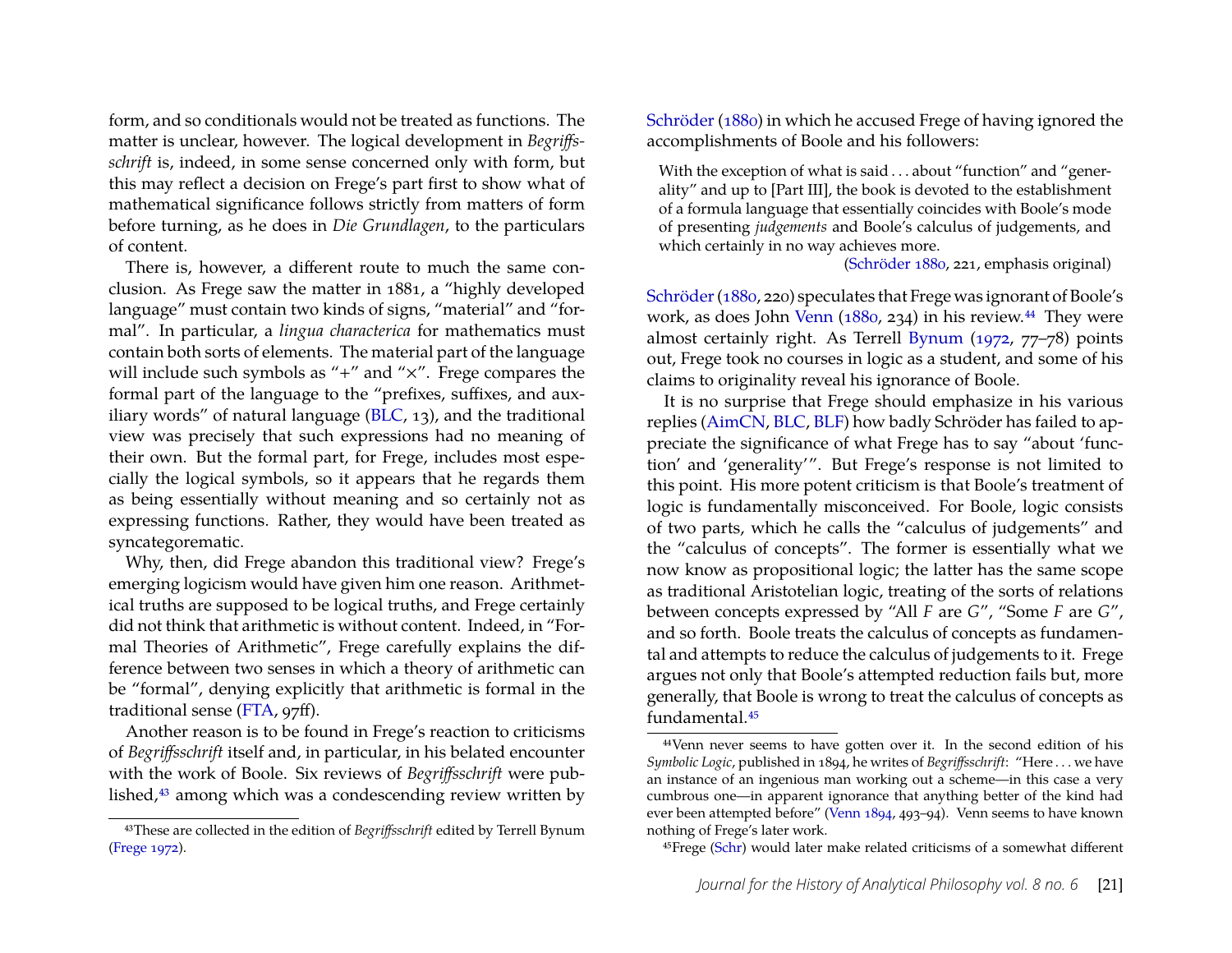Here is how Boole's reduction works. The languages of the two calculi are the same. Both contain expressions of the forms " $A \times B$ ", " $A + B$ ", " $\overline{A}$ ", and so forth. In the calculus of concepts, the variables are supposed denote classes (or extensions of concepts):[46](#page-22-0) subsets of the "universe of discourse". The operations are then interpreted set-theoretically, in the now familiar way: Multiplication is intersection; addition is union; $47$  the bar represents the complement relative to the universe. Precisely how the operations were to be interpreted in the calculus of judgements was more controversial. One might expect that they would de-note truth-values, but that would be wrong.<sup>[48](#page-22-2)</sup> The whole point what makes Boole's reduction possible—is that they again denote *classes*. What is controversial is what these classes contain as members, i.e., what sorts of things the universe of discourse comprises in the calculus of judgements. In *The Mathematical Analysis of Logic*, [Boole](#page-28-15) [\(1847,](#page-28-15) 48ff) takes the sentential variables to denote sets of "cases" or "circumstances". But he became dissatisfied with this view because it "involves the necessity of a definition of what is meant by a 'case'" [\(Boole 1854,](#page-28-16) chap. XI,

§16), and Boole thinks that will involve us in all sorts of matters beyond the bounds of logic. So Boole takes a different view in *The Laws of Thought*:

Let us take, as an instance for examination, the conditional proposition "If the proposition *X* is true, the proposition *Y* is true". An undoubted meaning of this proposition is, that the *time* in which the proposition *X* is true, is *time* in which the proposition *Y* is true. [\(Boole 1854,](#page-28-16) chap. XI, §5)

The letters thus denote classes of times: the times a proposition is true. So the conditional proposition becomes a universal affirmative proposition: All times at which *X* is true are times at which *Y* is true. This is genius at its most twisted.

Boole's reduction of the calculus of judgements to the calculus of classes thus amounts to his treating the sentential operators " $A \times B$ ", " $A + B$ ", and " $\overline{A}$ " as expressing set-theoretic operations on the power set of some universe, indeed, as expressing the very same set-theoretic operations that " $A \times B$ ", " $A + B$ ", and " $\overline{A}$ " express in the calculus of classes. The controversy about what comprises the universe has proved not to be the crucial point. On the contrary, the flexibility inherent in Boole's approach has proven a positive advantage. Boole's original view, which makes reference to "cases", inspired some of the earliest work on modal logic, and his later view, which makes reference to times, had a similar influence on tense logic. Indeed, Boole's great insight is precisely that, *no matter what* we take the universe to comprise, if we treat the sentential operators as expressing set-theoretic operations on its power set, then the algebra so determined is (what we now call) a Boolean algebra, and it validates the laws of classical logic.

Blinded by the uncomprehending criticisms of his opponents, Frege could no more see the importance of this discovery of Boole's than Schröder could see the importance of Frege's notion of generality. But we must nonetheless agree with Frege that Boole's attempt to reduce sentential logic to quantification

attempt that Schröder makes to found Boolean logic upon something akin to mereology.

<span id="page-22-0"></span><sup>46</sup>We shall not pursue the matter here, but the fact that extensions of concepts are so critical to the Boolean tradition makes it a natural suggestion that Frege's own interest in extensions, which appear first in *Die Grundlagen* [\(Gl,](#page-29-12) §68), was also due to his encounter with Boole. As we noted earlier, the notion of unsaturatedness emerges at about the same time, and that is probably what enforced, for Frege, a distinction between concepts and extensions (cf. [Heck](#page-30-12) [2019\)](#page-30-12).

<span id="page-22-1"></span><sup>&</sup>lt;sup>47</sup>In fact, there is vigorous debate among the Booleans about whether " $A + B$ " should be interpreted as union, which corresponds to inclusive disjunction, or to something rather more complicated that corresponds to exclusive disjunction. These disagreements are of no significance for the present discussion, however, so we shall ignore them.

<span id="page-22-2"></span><sup>48</sup>[MacColl](#page-30-19) [\(1877,](#page-30-19) 9–10) comes closest to this conception, but his official view is that the sentence-letters denote "statements". Schröder mentions MacColl in his review, but it is unclear if Frege ever read him. Frege mentions MacColl twice [\(AimCN,](#page-28-1) 93; [BLF,](#page-29-16) 15), but what he says is all but lifted from Schröder.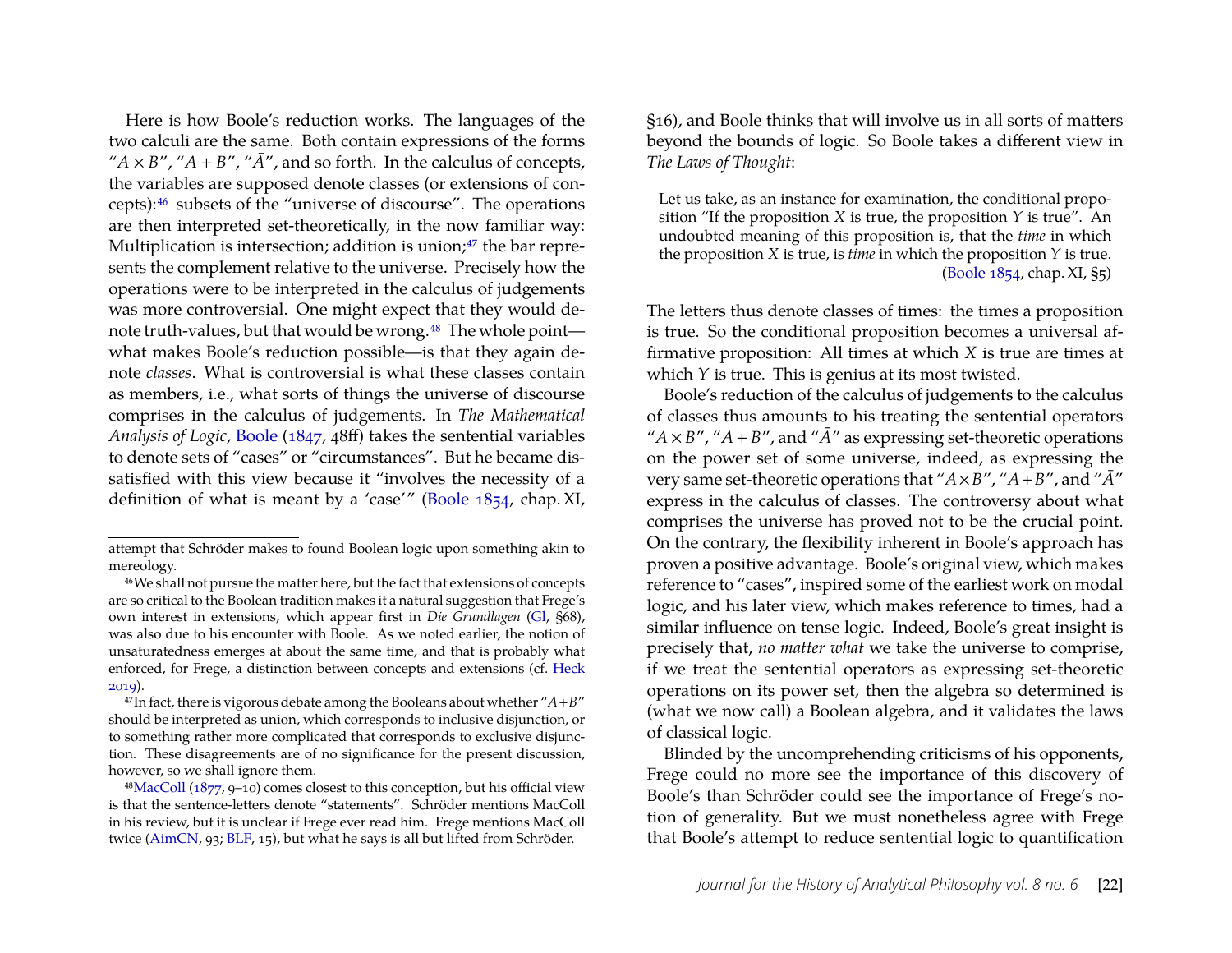theory is a failure, and not only for the case of "eternal truths such as those of mathematics" [\(BLC,](#page-29-9) 15). What is fundamental is *sentential* logic, and Frege goes so far as to describe himself as reducing Boole's "primary propositions", such as universal affirmative propositions, to his "secondary" propositions, such as conditionals [\(BLC,](#page-29-9) 17–18).

It is worth pausing over this point, because it reveals something important about Frege's early understanding of generality. What Frege means is that, in his logic, a statement like "All *F*s are *G*" becomes a conditional [\(AimCN,](#page-28-1) 95):

$$
\begin{array}{ccc}\n\bigcap_{T} G x & & & \text{(*)}\n\end{array}
$$

Note carefully the omission of the leading quantifier. Frege could not have claimed to have reduced the calculus of classes to the calculus of judgements if he had symbolized "All *F*s are *G*" as:

$$
\begin{array}{c}\n \downarrow^{\alpha} \uparrow G \mathfrak{a} \\
 F \mathfrak{a}\n \end{array} \tag{**}
$$

Nor would it have served Frege's purposes to symbolize it as in [\(\\*\)](#page-23-0) were this simply short for [\(\\*\\*\)](#page-23-1), as it would be if free variables were understood as tacitly bound by invisible universal quantifiers, as is often supposed. How exactly Frege understands free variables in *Grundgesetze* is a matter of some delicacy (see [Heck 2012a,](#page-30-6) §3.2), but it is clear how he understood them in *Begriffsschrift*. Frege's view at that time was that generality is indicated by "letters", that is, by variables [\(Bg,](#page-29-7) §1)*.* This contrasts with his mature view, where generality is expressed by the "concavity", that is, by the universal quantifier (which denotes a second-level concept that is true of precisely those concepts that are true of all). By contrast, Frege tells us in *Begriffsschrift* that the concavity serves only to "delimit . . . the scope that the generality *indicated by the letter* covers" [\(Bg,](#page-29-7) §11, our emphasis). The concavity, that is to say, is merely an indicator of scope, a piece of pure syntax; it has no meaning of its own, and it is not a quantifier in the modern sense of that term.[49](#page-23-2)

There is much more that could be said about this matter, but just two points are important at present. The first is that Boole does *not* treat the sentential connectives as expressing truthfunctions. To be sure, Boole recognizes the importance of the special case in which the universe contains just one element. The calculations in which Boole is interested are especially simple in this case, which is of course that of a two-element Boolean algebra, with elements Boole would have denoted 1 and 0. But Boole simply does not interpret 1 and 0 as truth and falsity: They denote the universe and the empty set. And the same seems to have been true of Schröder, at least at the time he wrote his review of *Begriffsschrift*. What [Schröder](#page-31-14) [\(1880,](#page-31-14) 224) says about sentential logic in the review is in agreement with what was quoted from Boole above.

<span id="page-23-1"></span><span id="page-23-0"></span>So Boole did not treat the sentential connectives as expressing truth-functions, so Frege did not get the idea that they do from Boole. But Boole undoubtedly *did* treat the connectives as expressing *functions*. Boole's use of the arithmetical expressions "+" and "×" serves to emphasize this point. And, as critical as

<span id="page-23-2"></span><sup>49</sup>We have discussed this point in more detail elsewhere [\(Heck and May](#page-30-4) [2013,](#page-30-4) §28.2), and it has been noted by others, too. We have a dim memory of having encountered it in the work of Peter Geach, but we cannot locate a reference. Gary [Kemp](#page-30-1) [\(1995,](#page-30-1) 46 n 12) mentions it in a footnote, but takes it to have been Frege's view throughout his career. That is clearly wrong: Frege explicitly says that in *Grundgesetze* that the quantifers have a reference [\(Gg,](#page-29-6) v. I, §31), and he tells us explicitly what that is [\(Gg,](#page-29-6) v. I, §§8, 24). What Kemp actually discusses in the footnote cited is Frege's understanding of Roman letters (i.e., free variables), which is a different matter. But, for what it is worth, we do not think Frege thought of free variables as "conferring generality" in his mature period either, though, as we have said, that matter is more delicate. The passage from "Introduction to Logic" [\(IntLog,](#page-29-10) 190) that Kemp cites cannot establish the point on its own. Frege's point there is that, in something like (\*), the variable takes scope over the whole formula, not separately over its individual parts. This point could as well have been made with bound variables, though these have not yet been introduced at that point in the paper.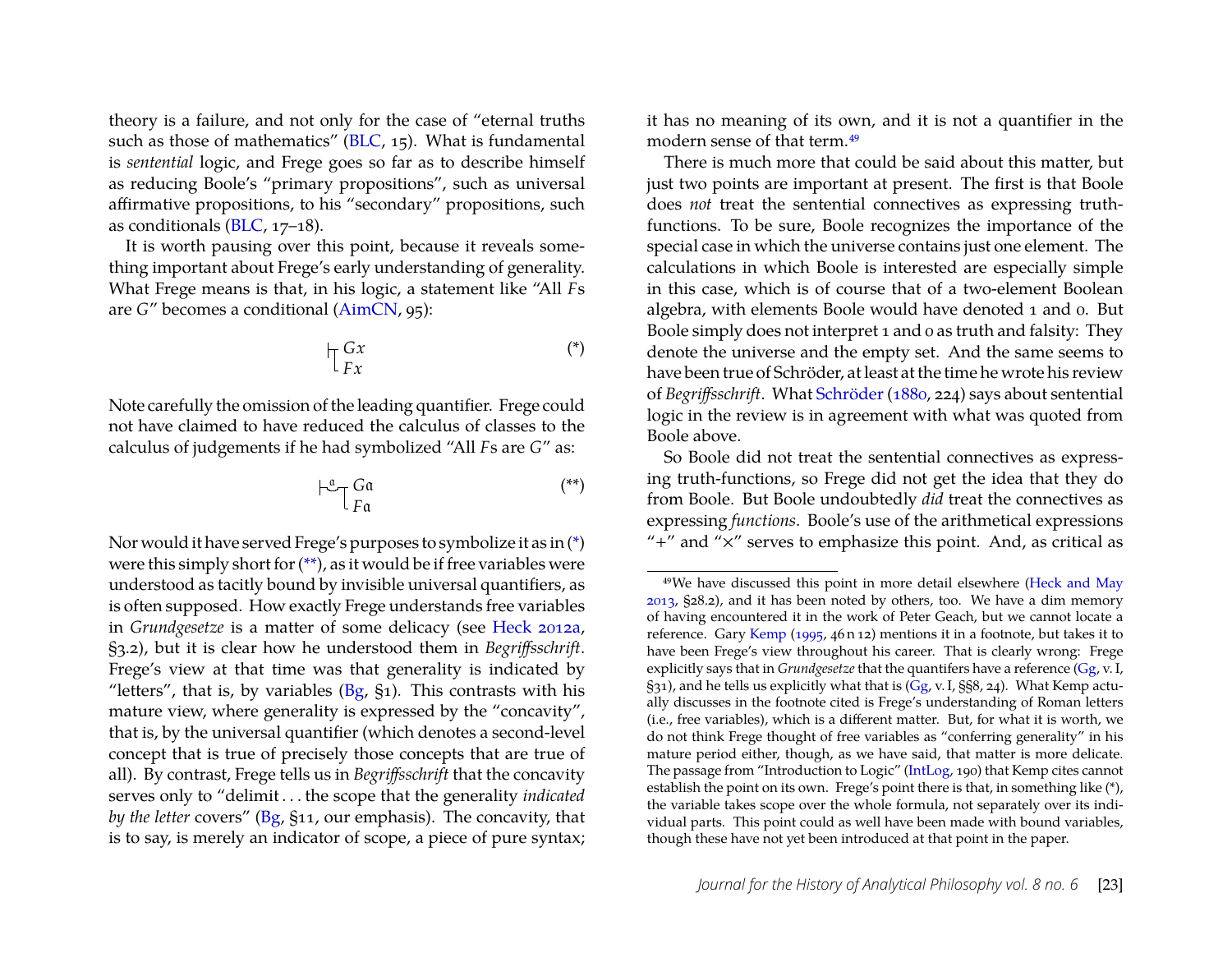Frege is of Boole's over-reliance on the analogy with arithmetic, it is hard to imagine that Frege would not have been impressed by this element of Boole's approach. It might even have seemed to Frege a confirmation of his own emphasis on the importance of the notion of function to logic. Frege does not highlight this aspect of Boole's work in the critical pieces from 1881 and 1882 he is too busy defending himself—but nor does he criticize it. So, although it may have taken him a little while to assimilate it, it seems very plausible that Frege *did* get the idea that the sentential connectives express functions from his reading of Boole.

The significance of this transformation should not be underestimated, quite independently of any correlative commitment to the *truth*-functionality of the connectives. It constitutes Frege's final abandonment of the traditional conception of logic as purely formal. That sentential connectives express functions makes them, for Frege, of a piece not only with the arithmetical expressions that belong to the "material" part of the language but with predicates quite generally.<sup>[50](#page-24-0)</sup> So, although the distinction between the logical and non-logical parts of the language will survive—Frege certainly would have regarded geometrical primtives as non-logical, for example—that distinction can no longer be understood as one between the formal and the contentful. And that, of course, is all to the good, so far as the requirements of Frege's logicism are concerned.[51](#page-24-1)

Our present concern, however, is with the emergence of Frege's views about truth. So the next question we must ask, on Frege's behalf, is the one that must naturally arise once we have decided to treat the sentential connectives as expressing functions, namely:[52](#page-24-2) What are the arguments and values of these functions? At one time, of course, the obvious thing for Frege to say would have been that the conditional expresses a two-place function from contents to contents. But this option is off the table now, due to the antinomy we discussed in Section [4.](#page-16-2)

Note first that the arguments of the sentential functions must be of the same sort as their values: Since negation and the conditional embed within one another, the value of the one becomes an argument of the other. And the arguments of the connectives will plausibly be the same as the values of concept-functions, too, since, in a formula like

#### *Fb Fa*

the values of the concept-function *F*ξ become the arguments of the conditional.[53](#page-24-3) We know what Frege's mature view was: All of these are truth-values. But what leads him to that view?

Recall Frege's explanation of the conditional in *Begriffsschrift*:

If *A* and *B* stand for contents that can become judgements . . . , there are the following four possibilities:

- (1) *A* is affirmed and *B* is affirmed;
- (2) *A* is affirmed and *B* is denied;
- (3) *A* is denied and *B* is affirmed;
- (4) *A* is denied and *B* is denied.

<span id="page-24-0"></span><sup>50</sup>It is this aspect of Frege's view that Wittgenstein targets in the *Tractatus* [\(Wittgenstein 1961\)](#page-31-4). For discussion, see [May](#page-30-2) [\(2018,](#page-30-2) esp. 113–16).

<span id="page-24-1"></span><sup>51</sup>Vestiges of this traditional view seem to survive at least into [Quine](#page-31-19) [\(1970\)](#page-31-19), whose opposition to the logical status of second-order logic is otherwise hard to understand. Or, at least some of his grounds are hard to understand. Why should it matter otherwise if second-order logic admits of a complete proof procedure? Quine seems to be supposing, quite without argument, that logic is essentially syntactic (cf. [Boolos 1975,](#page-28-17) 525–26).

<span id="page-24-2"></span><sup>52</sup>As said earlier, this question will only arise once Frege has stopped confusing functions with expressions. But we are past that point now.

<span id="page-24-3"></span><sup>&</sup>lt;sup>53</sup>None of this is absolutely necessary, due to the presence of the horizontal, or content-stroke, in Frege's language. If concept-functions had conceptual contents for their values (or circumstances, or whatever), then " $-\xi$ " might yet be understood as expressing a function from conceptual contents to truthvalues—as in effect being a truth-predicate—and then everything would still fit together. It is even possible that Frege at some time held this sort of position, though we know of nowhere that he expresses it.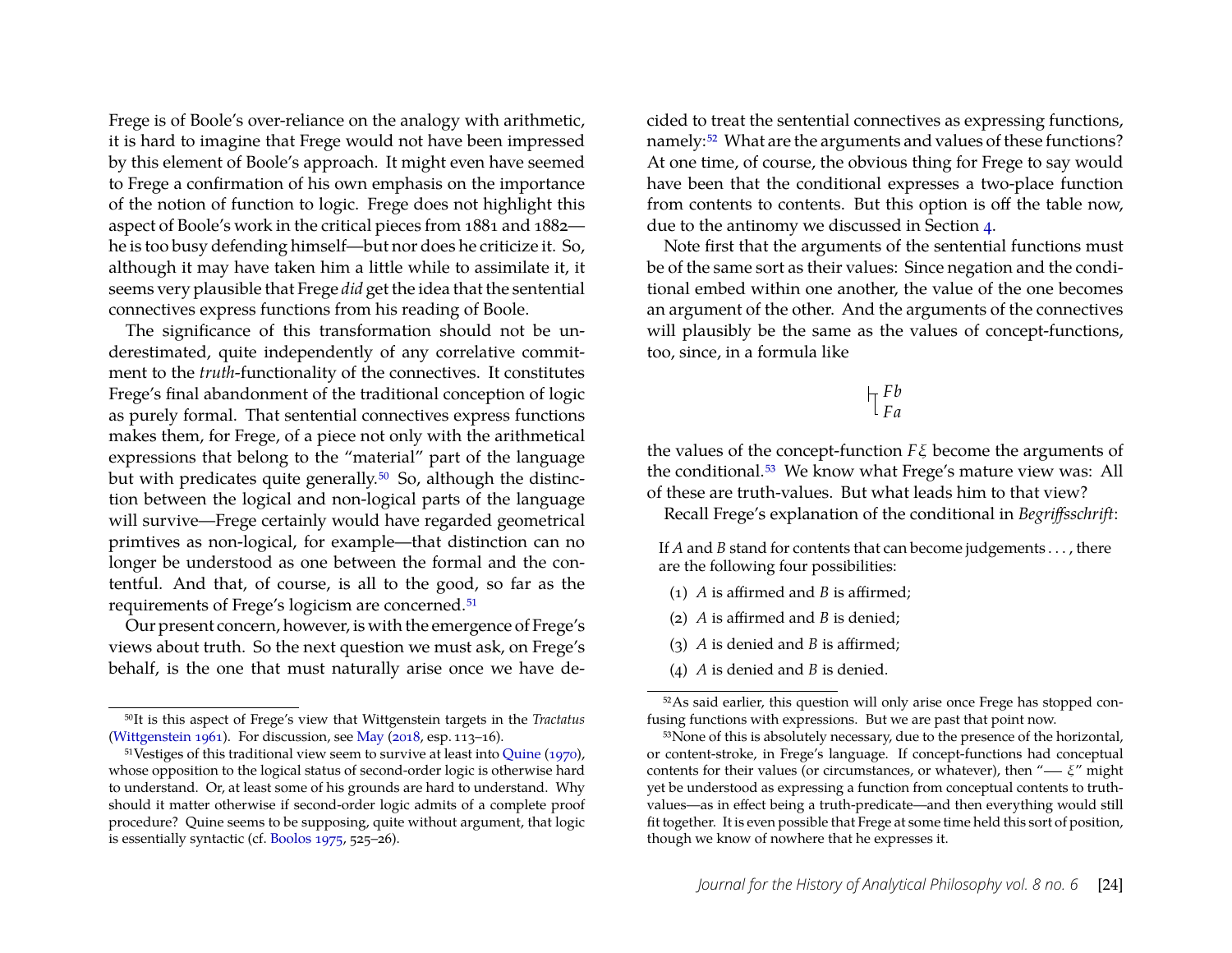Now

*A B*

stands for the judgement that the third of these possibilities does not take place, but one of the other three does.

[\(Bg,](#page-29-7) §5, emphasis removed)

The language of affirmation and denial is not only quaint but misplaced, as Frege himself would eventually come to realize: When one asserts a conditional, one is *not* thereby affirming or denying its antecedent or consequent, and one is not saying anything about whether anyone else should affirm or deny them, either. This is essentially what Peter [Geach](#page-29-21) [\(1965\)](#page-29-21) famously called "the Frege point", and it is closely connected with what Frege himself called "the dissociation of assertoric force from the predicate" [\(IntLog,](#page-29-10) 185).

The crucial observation is, yet again, that Frege changes his view about this matter. There are certainly intimations of the Frege point in *Begriffsschrift*, e.g, in §2. But it is not, contrary to what [Geach](#page-29-21) [\(1965,](#page-29-21) 449) claims, ever actually stated there. If Frege had fully appreciated the Frege point at that time, he could not have explained the conditional as he does, in terms of affirmation and denial. Such language continues to appear in the writings on Boole from 1881 and 1882, especially "Boole's Logical Formula-language" [\(BLF,](#page-29-16) esp. 50), but it does not appear later. So, at some point between 1882 and 1884—when, as we have seen, the Truth-Value Thesis is already in place—Frege must have become dissatisfied with his use of such language, probably for the reason we have just recalled.

When he does abandon the language of affirmation and denial, however, Frege is faced with a problem: He needs a new way to explain the conditional; he needs, in particular, to reconstruct his table of possibilities. In the writings from 1881 and 1882, Frege sometimes presents the table this way [\(BLC,](#page-29-9) 35; [BLF,](#page-29-16) 49):

- (1) *A* and *B*;
- (2) *A* and not-*B*;
- (3) not-*A* and *B*;
- (4) not-*A* and not-*B*.

So long as one is not thinking of the conditional as expressing a function, then this will do. But once Frege has decided that the conditional ought to be understood as expressing a function, this form of explanation will no longer do, for now we must ask what the arguments and values of the function expressed by the conditional are, and simply listing the cases in this way does not answer that question. If that is the question, however, then it is not hard to see how, after his encounter with Boole, Frege might eventually have been struck by the answer: What is relevant is not whether *A* and *B* are affirmed or denied, but just whether they are true or false, and the arguments and values of the sentential connectives are "truth-values".<sup>[54](#page-25-0)</sup>

Once this idea is in place, Frege's other problem gets resolved, too. As said previously, the arguments of the connectives are the values of the concept-functions, since, in a formula like

$$
\bigupharpoonright_{Fa}^{Fb}
$$

the values of the concept-function *F*ξ become the arguments of the conditional. So concepts are functions from objects to truthvaules. The fact that the elements of this package fit so nicely together then becomes, for Frege, yet another reason to think it must be right.

In the end, then, Frege's argument for the view that sentences refer to truth-values is, as we said earlier, broadly pragmatic: It solves a lot of problems. Taking sentences to refer to truthvalues tells us what the values of concept-functions are and it

<span id="page-25-0"></span><sup>&</sup>lt;sup>54</sup>There is a complication here, for which see note [42.](#page-20-0)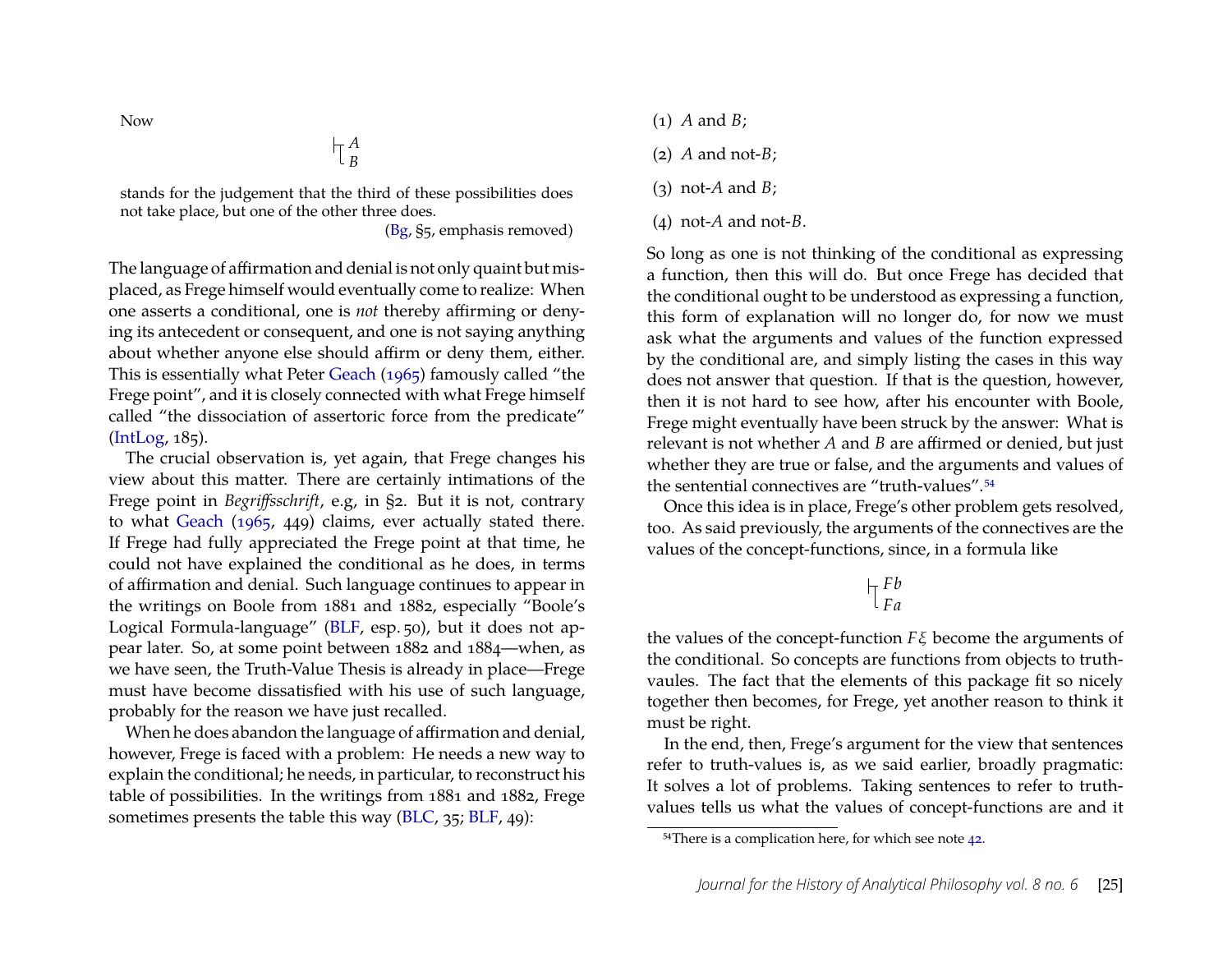gives us the powerful notion of truth-functionality. In short, the idea that sentences refer to truth-values ties up a bunch of loose ends. So it is no surprise that Frege should boast in *Grundgesetze* of "how much simpler and more precise everything is made by the introduction of truth-values" [\(Gg,](#page-29-6) v. I, x). Though he might have added: It would help to look at my earlier work so as to get a sense for how messy things used to be.

#### <span id="page-26-0"></span>**6. Closing**

Our story of how truth came to play a central role in Frege's philosophy of logic is now complete. But, as we noted at the end of Section [4,](#page-16-2) Frege's position still is not quite stable. Taking sentences to refer to truth-values tells us how we can weaken "≡" so that

$$
\vdash c = d \rightarrow Fc \equiv Fd
$$

might be true but harmless. Indeed, it can now be reformulated simply as

$$
\vdash c = d \rightarrow Fc = Fd
$$

as it is in Frege's mature work, with an identity between sentences being true just in case they have the same truth-value. But other problems loom, as Frege himself notes in "On Sense and Reference":[55](#page-26-1)

If now the truth-value of a sentence is its meaning, then on the one hand all true sentences have the same meaning and so, on the other hand, do all false sentences. From this we see that in the meaning of the sentence all that is specific is obliterated. [\(SM,](#page-29-0) 35)

And the problem is not just that this might seem strange. The problem is that we now have no way to understand the nature of inference.

As we have emphasized, an inference, for Frege, is a transition between judgements, and the correctness of such an inference is supposed to be determined by the contents of those judgements: Sameness of content is supposed to imply sameness of logical relations; differences of content are to be recognized only where the logical relations are different. But if "in the meaning of the sentence all that is specific is obliterated", then content can be meaning only if all true sentences, and all false sentences, have the same logical properties, which is absurd. There must, therefore, be another sort of content, one that is more fine-grained, in terms of which the correctness of inferences can be characterized.

The problem with which the Truth-Value Thesis leaves Frege is thus one that is utterly central to his conception of logic. Frege wanted to insist that logic is, in a sense, formal, but not in the sense that logic is concered only with form. On the contrary, the task of logic is to uncover the laws of truth, and there is no truth without content. More precisely, inferences of the form

$$
A \to B, A \vdash B
$$

are, Frege wants to insist, valid not in virtue of formal relations between the symbols that appear in these formulae but in virtue of semantic relations between the contents expressed by the formulae. Logic is formal only in so far as formal relations between symbols can be made to reflect semantic relations between contents.

The problem that animates Frege's mature philosophy is how this idea might be reconciled with seemingly incompatible demands. On the one hand, Frege's insistence that logic must concern itself with truth leads him to say that the conditional itself expresses a truth-function, one that will not permit *B* to be false if both *A* and  $A \rightarrow B$  are true. That is why the inference is valid. But, on the other hand, if the conditional expresses a function, then, once it is given some arguments, it will, so to speak, apply itself to them and hand us a value. From the point of view of

<span id="page-26-1"></span><sup>55</sup>We here translate "*Bedeutung*" as meaning, rather than reference. One simply cannot appreciate the force of the worry otherwise: that all true sentences *mean* the same thing.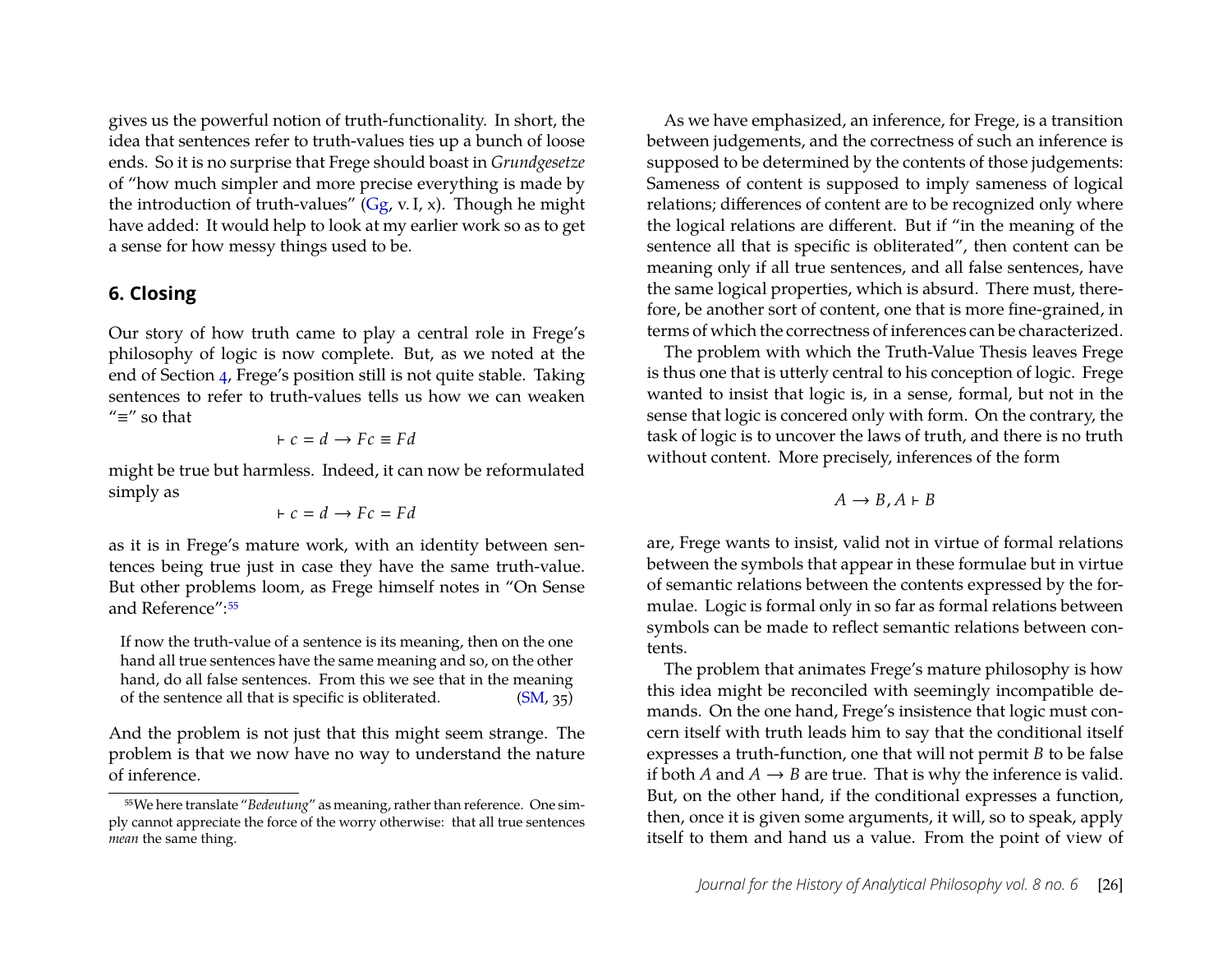meaning, then, all we have is

⊤, ⊤ ⊢ ⊤

and nothing about *modus ponens* follows from that triviality. What we seem to need is a way of holding the arguments apart from the function, so that they are not obliterated by functional application, obscuring the nature of the inference. We need, that is to say, is to find some way to retain the structural features of a sentence in its content, and the broader lesson of the substitution argument is that the notions of function and argument are ill-suited to this purpose.<sup>[56](#page-27-0)</sup>

Frege's proposal, in his mature work, is that we should regard *A* and *B* as expressing "thoughts" that are themselves components of the thought expressed by " $A \rightarrow B$ ". But this only leaves us with several more questions. The most obvious is how exactly the thought expressed by the conditional is supposed to be composed from the thoughts expressed by its parts. We have discussed that vexed question elsewhere [\(Heck and May 2011\)](#page-30-3). But there is an even more pressing question. It was in terms of a relation between their truth-values that we explained the validity of the inference from the judgement that  $A \rightarrow B$  and the judgement that *A* to the judgement that *B*. If we are still to endorse such an explanation, then we need to understand how this relation among the truth-values of these thoughts depends upon the structural relations among them. More generally, we need to understand how thoughts are related to their truth-values.[57](#page-27-1) No relation between thoughts can make an inference valid unless there is some such relation—not if inference is to have anything to do with truth or, better, with knowledge, as both Frege's logicism and common sense require.

Frege's solution to this problem is that we should regard the relation of a thought to its truth-value as that of sense to reference. What this might mean, unfortunately, is still far from clear. Part of what it means, or so we would venture to suggest, is that, as [Dummett](#page-28-18) [\(1993c\)](#page-28-18) would have put it, truth is the central notion of semantics. But how exactly Frege's idea should be developed is a question we shall have to leave for another time.

#### **Acknowledgements**

This paper began life as a draft of what would eventually become our survey "Truth In Frege" [\(Heck and May 2018\)](#page-30-0). Unfortunately, the paper quickly exceeded the word limit we had been given, so we had to excerpt and re-organize what seemed most appropriate for the *Oxford Handbook of Truth*. Thanks to Michael Glanzberg for the invitation to write that piece (and so for the inspiration for this one) and to an anonymous referee for helpful comments.

**Richard Kimberly Heck**

Brown University rikiheck@brown.edu

#### **Robert C. May**

University of California, Davis rcmay@ucdavis.edu

<span id="page-27-0"></span><sup>56</sup>This is so even if we move the function–argument analysis up to the level of sense, taking the sense of a predicate to be a function from senses to thoughts [\(Heck and May 2011,](#page-30-3) 147).

<span id="page-27-1"></span><sup>57</sup>Eva [Picardi](#page-31-20) [\(1996,](#page-31-20) 318) puts a closely related point thus: "Even a superficial reader of [*Grundgesetze*] soon realizes that without the account of how a sentence of the formal language is determined as true—the sense expressed by an assertion of a sentence of [*Grundgesetze*] being the thought that its truthconditions are fulfilled  $[(Gg, v. I, S32)]$  $[(Gg, v. I, S32)]$  $[(Gg, v. I, S32)]$ -Frege would have not a shade of an argument for opposing the doctrines both of psychologistic logicians and of

formalist mathematicians." An "account of how a sentence of the formal language is determined as true" is of course a semantics.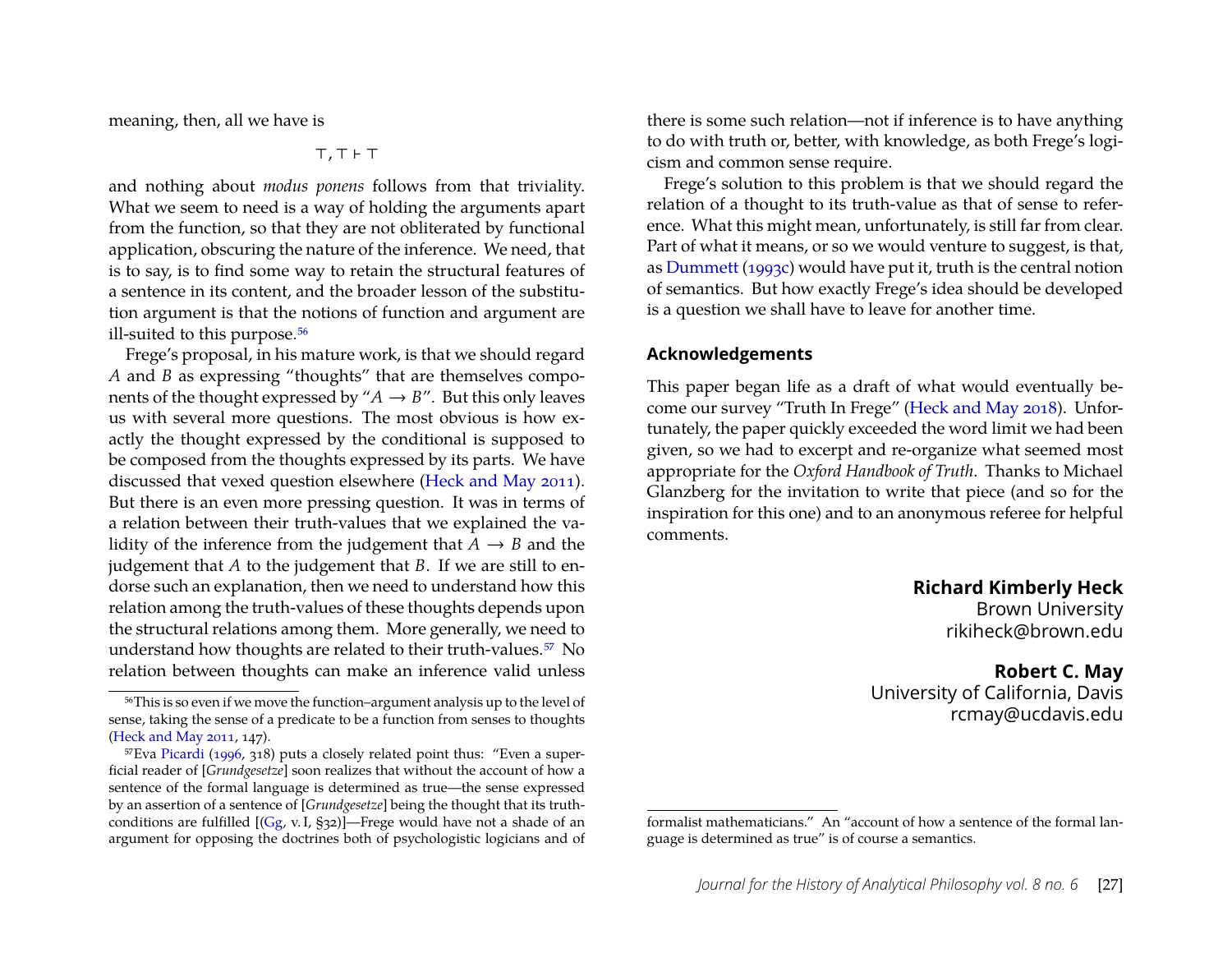#### **References**

- <span id="page-28-9"></span>Austin, J. L., 1950. "Truth." *Proceedings of the Aristotelian Society, Supplementary Volume* 24: 111–28.
- <span id="page-28-8"></span>Bar-On, Dorit and Keith Simmons, 2007. "The use of force against deflationism: assertion and truth." In *Truth and Speech Acts: Studies in the Philosophy of Language*, edited by Dirk Greimann and Geo Siegwart, pp. 61–89. New York: Routledge.
- <span id="page-28-10"></span>Beaney, Michael, 2007. "Frege's use of function-argument analysis and his introduction of truth-values as objects." *Grazer Philosophische Studien* 75: 93–123.
- <span id="page-28-15"></span>Boole, George, 1847. *The Mathematical Analysis of Logic, Being an Essay Towards a Calculus of Deductive Reasoning*. Cambridge: Macmillan, Barclay, & Macmillan.
- <span id="page-28-16"></span>, 1854. *An Investigation of the Laws of Thought*. London: Macmillan and Co.
- <span id="page-28-17"></span>Boolos, George, 1975. "On second-order logic." *Journal of Philosophy* 72: 509–27.
- <span id="page-28-11"></span>Brandom, Robert, 1994. *Making It Explicit: Reasoning, Representing, and Discursive Commitment*. Cambridge, Mass.: Harvard University Press.
- <span id="page-28-14"></span>Bynum, Terrell Ward, 1972. "Editor's introduction." In [Frege](#page-28-13) [\(1972\)](#page-28-13), pp. 55–80.
- <span id="page-28-2"></span>Davidson, Donald, 1984. "Truth and meaning." In *Inquiries Into Truth and Interpretation*, pp. 17–36. Oxford: Clarendon Press.
- <span id="page-28-3"></span>Davidson, Donald, 1990. "The structure and content of truth." *Journal of Philosophy* 87: 279–328.
- <span id="page-28-4"></span>, 1996. "The folly of trying to define truth." *Journal of Philosophy* 93: 263–78.
- <span id="page-28-5"></span>Dummett, Michael, 1978. "Truth." In *Truth and Other Enigmas*, pp. 1–24. London: Duckworth.
- <span id="page-28-0"></span>, 1981. *Frege: Philosophy of Language*, second edition. London: Duckworth.
- <span id="page-28-6"></span>, 1991. *The Logical Basis of Metaphysics*. London: Duckworth.
- <span id="page-28-19"></span>, 1993a. *The Seas of Language*. Oxford: Clarendon Press.
- <span id="page-28-7"></span>- 1993b. "The source of the concept of truth." In [Dummett](#page-28-19) [\(1993a\)](#page-28-19), pp. 188–201.
- <span id="page-28-18"></span>, 1993c. "What is a theory of meaning? (II)." In [Dummett](#page-28-19) [\(1993a\)](#page-28-19), pp. 34–93.

<span id="page-28-12"></span>Fine, Kit, 2007. *Semantic Relationism*. Oxford: Blackwell.

- Frege, Gottlob, 1970. *Translations from the Philosophical Writings of Gottlob Frege*, second edition, edited by Peter Geach and Max Black. Oxford: Blackwell.
- <span id="page-28-13"></span>, 1972. *Conceptual Notation and Related Articles*, translated and edited by Terrell Ward Bynum. Oxford: Clarendon Press.
- <span id="page-28-20"></span>, 1979. *Posthumous Writings*, edited by Hans Hermes, Friedrich Kambartel, and Friedrich Kaulbach, translated by Peter Long and Roger White. Oxford: Basil Blackwell.
- <span id="page-28-21"></span>, 1984. *Collected Papers on Mathematics, Logic, and Philosophy*, edited by Brian McGuiness. Oxford: Basil Blackwell.
- <span id="page-28-22"></span>, 1997. *The Frege Reader*, edited by Michael Beaney. Oxford: Blackwell.
- <span id="page-28-1"></span>, [AimCN] 1882. "On the aim of the conceptual notation." Translated by Terrell Ward Bynum. In [Frege](#page-28-13) [\(1972\)](#page-28-13), pp. 90–100.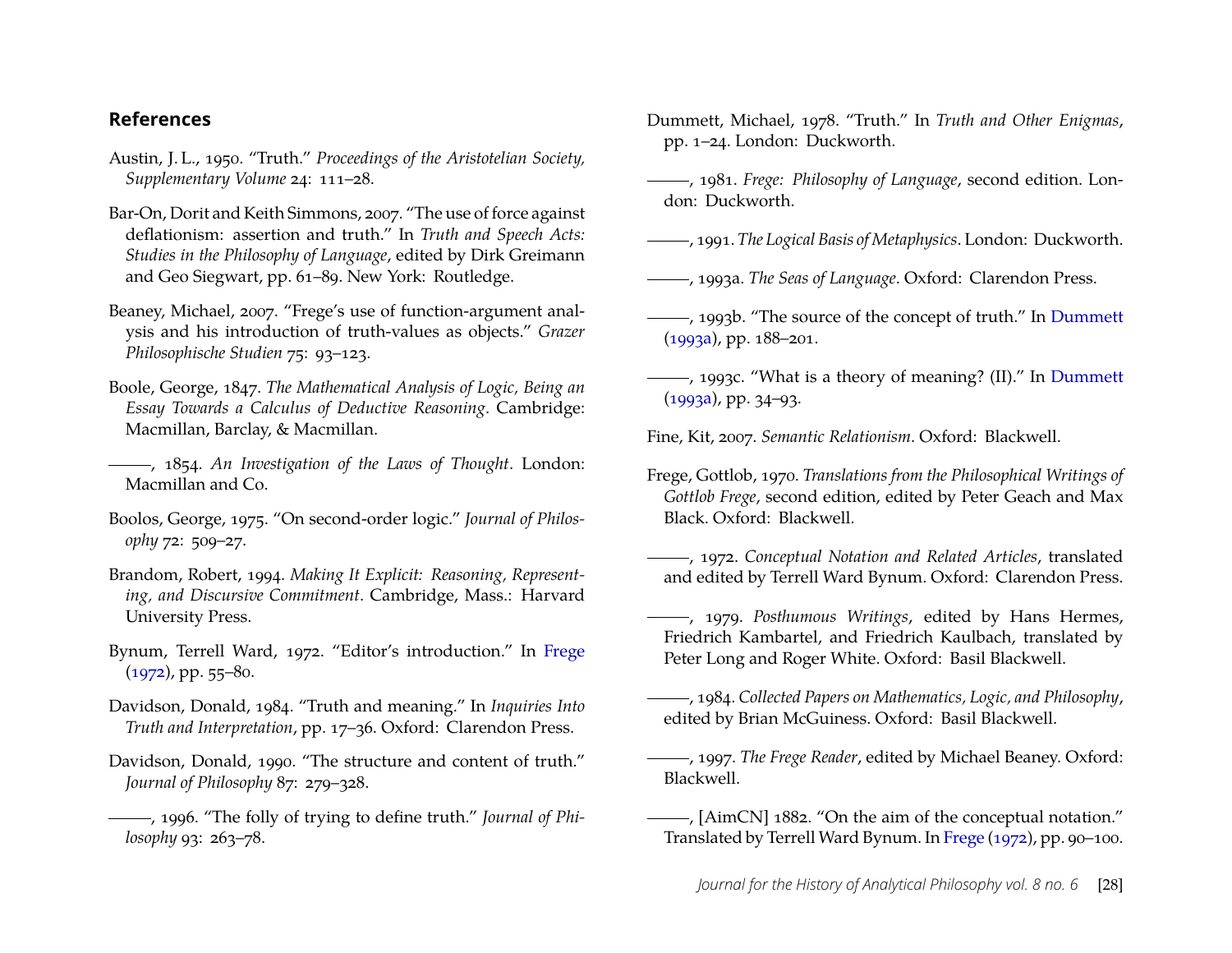<span id="page-29-7"></span>Frege, Gottlob, [Bg] 1879. "Begriffsschrift: A formula language modeled upon that of arithmetic, for pure thought." Translated by Stefan Bauer-Mengelberg. In *From Frege to Gödel: A Sourcebook in Mathematical Logic 1879–1931*, edited by Jean van Heijenoort, pp. 5–82. Cambridge, Mass.: Harvard University Press.

<span id="page-29-9"></span>, [BLC] 1880?. "Boole's logical calculus and the conceptscript." In [Frege](#page-28-20) [\(1979\)](#page-28-20), pp. 9–46.

<span id="page-29-16"></span>(BLF) 1882. "Boole's logical formula-language and my concept-script." In [Frege](#page-28-20) [\(1979\)](#page-28-20), pp. 47–52.

- <span id="page-29-17"></span>, [CO] 1892. "On concept and object." Translated by Peter Geach. In [Frege](#page-28-21) [\(1984\)](#page-28-21), pp. 182–94. Also in [Frege](#page-28-22) [\(1997\)](#page-28-22), pp. 181–93.
- <span id="page-29-18"></span>, [CSM] 1892–95. "Comments on sense and meaning." In [Frege](#page-28-20) [\(1979\)](#page-28-20), pp. 118–25. Also in [Frege](#page-28-22) [\(1997\)](#page-28-22), pp. 172–80.
- <span id="page-29-8"></span>, [CT] 1923. "Compound thoughts." Translated by Peter Geach and R. H. Stoothoff. In [Frege](#page-28-21) [\(1984\)](#page-28-21), pp. 390–406.
- <span id="page-29-15"></span>, [FC] 1891. "Function and concept." Translated by Peter Geach. In [Frege](#page-28-21) [\(1984\)](#page-28-21), pp. 137–56. Also in [Frege](#page-28-22) [\(1997\)](#page-28-22), pp. 130–48.
- <span id="page-29-19"></span>, [FTA] 1885. "Formal theories of arithmetic." Translated by E.-H. W. Kluge. In [Frege](#page-28-21) [\(1984\)](#page-28-21), pp. 112–21.
- <span id="page-29-5"></span>, [Geo2] 1906. "On the foundations of geometry: Second series." Translated by E.-H.W. Kluge. In [Frege](#page-28-21) [\(1984\)](#page-28-21), pp. 293– 340.
- <span id="page-29-6"></span>, [Gg] 2013. *Basic Laws of Arithmetic*, translated and edited by Philip A. Ebert and Marcus Rossberg. Oxford: Oxford University Press.

<span id="page-29-12"></span>, [Gl] 1953. *The Foundations of Arithmetic*, second, revised edition, translated by J. L. Austin. Oxford: Blackwell.

<span id="page-29-10"></span>, [IntLog] 1906. "Introduction to logic." In [Frege](#page-28-20) [\(1979\)](#page-28-20), pp. 185–96; extracts in [Frege](#page-28-22) [\(1997\)](#page-28-22), pp. 293–98.

<span id="page-29-11"></span>, [Log79] 1879–1891. "Logic." In [Frege](#page-28-20) [\(1979\)](#page-28-20), pp. 1–8.

<span id="page-29-4"></span>, [Log97] 1897. "Logic (1897)." In [Frege](#page-28-20) [\(1979\)](#page-28-20), pp. 126–51. Also in [Frege](#page-28-22) [\(1997\)](#page-28-22), pp. 227–50.

<span id="page-29-1"></span>, [MBLI] 1915. "My basic logical insights." In [Frege](#page-28-20) [\(1979\)](#page-28-20), pp. 251–52. Also in [Frege](#page-28-22) [\(1997\)](#page-28-22), pp. 322–24.

<span id="page-29-13"></span>(PCN] 1897. "On Mr. Peano's conceptual notation and my own." Translated by V. H. Dudman. In [Frege](#page-28-21) [\(1984\)](#page-28-21), pp. 234–48.

<span id="page-29-14"></span>, [PMC] 1980. *Philosophical and Mathematical Correspondence*, edited by Gottfried Gabriel, Hans Hermes, Friedrich Kambartel, Christian Thiel, Albert Veraart, and Brian McGuinness, translated by Hans Kaal. Oxford: Blackwell.

<span id="page-29-20"></span>, [Schr] 1895. "A critical elucidation of some points in E. Schröder, *Vorlesungen über die Algebra der Logik*." In [Frege](#page-28-21) [\(1984\)](#page-28-21), pp. 210–28.

<span id="page-29-0"></span>, [SM] 1892. "On sense and meaning." Translated by Max Black. In [Frege](#page-28-21) [\(1984\)](#page-28-21), pp. 157–77. Also in [Frege](#page-28-22) [\(1997\)](#page-28-22), pp. 151– 71.

<span id="page-29-2"></span>, [Tht] 1918. "Thoughts." Translated by Peter Geach and R. H. Stoothoff. In [Frege](#page-28-21) [\(1984\)](#page-28-21), pp. 351–72. Also in [Frege](#page-28-22) [\(1997\)](#page-28-22), pp. 325–45.

<span id="page-29-21"></span>Geach, P. T., 1965. "Assertion." *Philosophical Review* 74: 449–65.

<span id="page-29-3"></span>Greimann, Dirk, 2015. "Frege's performative argument against truth relativism." *Journal for the History of Analytical Philosophy*  $3(2): 1-17.$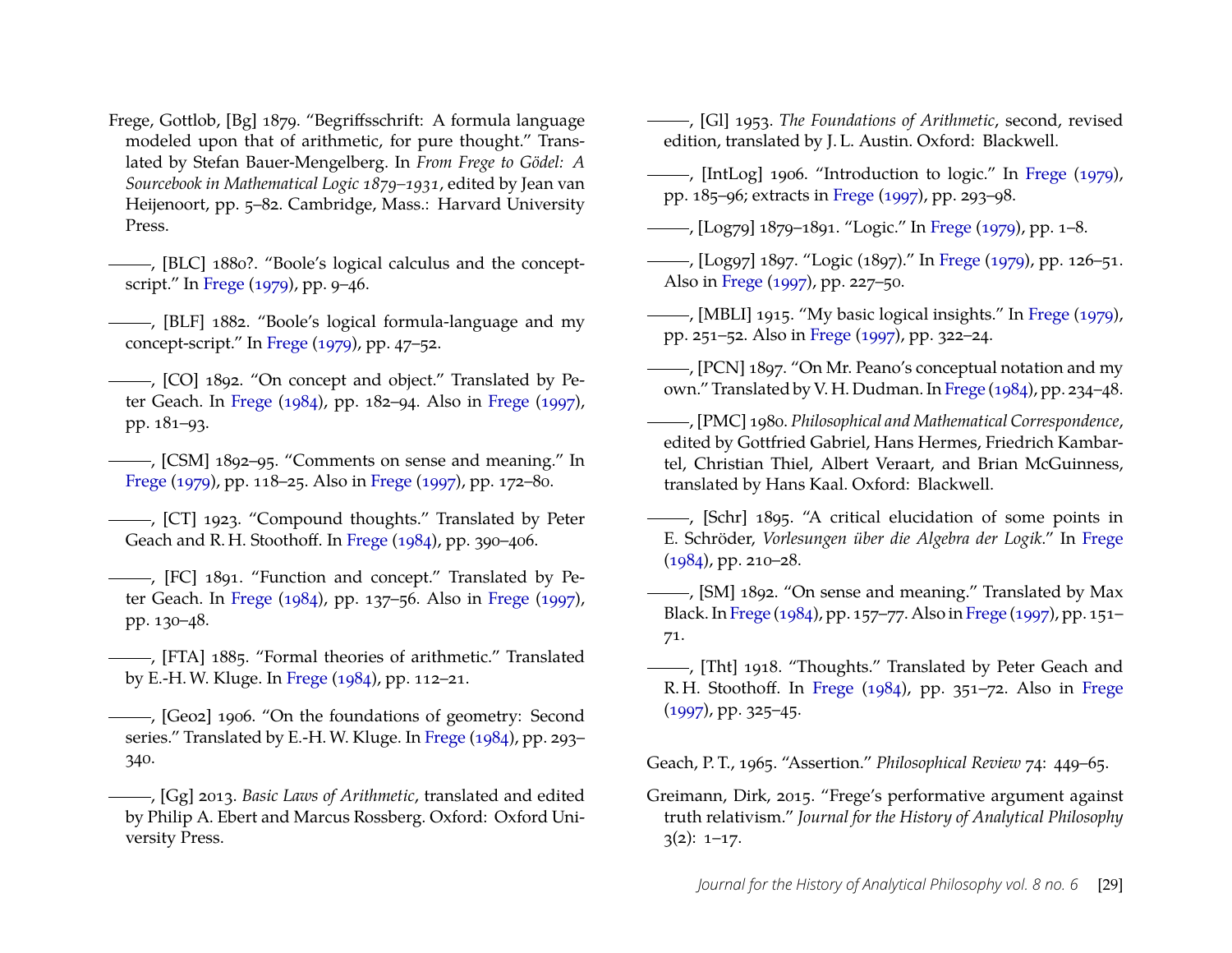- <span id="page-30-6"></span>Heck, Richard Kimberly, 2012a. *Reading Frege's* Grundgesetze. Oxford: Clarendon Press. Originally published under the name "Richard G. Heck, Jr".
- <span id="page-30-14"></span>, 2012b. "Solving Frege's puzzle." *Journal of Philosophy* 109: 74. Originally published under the name "Richard G. Heck, Jr".
- <span id="page-30-7"></span>, 2014. "Intuition and the substitution argument." *Analytic Philosophy* 55: 1–30. Originally published under the name "Richard G. Heck, Jr".
- <span id="page-30-12"></span>, 2019. "Formal arithmetic before *Grundgesetze*." In *Essays on Frege's* Basic Laws of Arithmetic, edited by Philip A. Ebert and Marcus Rossberg, pp. 497–537. Oxford: Oxford University Press.
- <span id="page-30-9"></span>Heck, Richard Kimberly and Robert C. May, 2006. "Frege's contribution to philosophy of language." In *The Oxford Handbook of Philosophy of Language*, edited by Barry C. Smith and Ernest Lepore, pp. 3–39. Oxford: Oxford University Press. Originally published under the name "Richard G. Heck, Jr".
- <span id="page-30-3"></span>, 2011. "The composition of thoughts." *Noûs* 45: 126–66. Originally published under the name "Richard G. Heck, Jr".
- <span id="page-30-4"></span>, 2013. "The function is unsaturated." In *The Oxford Handbook of the History of Analytic Philosophy*, edited by Michael Beaney, pp. 825–50. Oxford: Oxford University Press. Originally published under the name "Richard G. Heck, Jr".
- <span id="page-30-0"></span>, 2018. "Truth in Frege." In *The Oxford Handbook of Truth*, edited by Michael Glanzberg, pp. 193–215. Oxford: Oxford University Press.
- <span id="page-30-1"></span>Kemp, Gary, 1995. "Truth in Frege's 'law of truth'." *Synthese* 105: 31–51.
- <span id="page-30-17"></span>Kneale, William and Martha Kneale, 1962. *The Development of Logic*. Oxford: Clarendon Press.
- <span id="page-30-8"></span>Kremer, Michael, 2010. "Sense and reference: The origins and development of the distinction." In *The Cambridge Companion to Frege*, edited by Michael Potter and Thomas Ricketts, pp. 220– 92. Cambridge: Cambridge University Press.
- <span id="page-30-5"></span>Larson, Richard and Gabriel Segal, 1995. *Knowledge of Meaning*. Cambridge, Mass.: MIT Press.
- <span id="page-30-18"></span>Linnebo, Øystein, 2003. "Frege's conception of logic: From Kant to *Grundgesetze*." *Manuscrito* 26: 235–52.
- <span id="page-30-19"></span>MacColl, Hugh, 1877. "The calculus of equivalent statements and integration limits." *Proceedings of the London Mathematical Society* 9: 9–20.

<span id="page-30-16"></span>, 1880. "Symbolical reasoning." *Mind* 5: 45–60.

- <span id="page-30-13"></span>Marcus, Ruth Barcan, 1995. "Modalities and intensional languages." In *Modalities: Philosophical Essays*, pp. 3–23. Oxford: Oxford University Press.
- <span id="page-30-11"></span>May, Robert C., 2001. "Frege on identity statements." In *Semantic Interfaces: Reference, Anaphora and Aspect*, edited by Carlo Cecchetto, Gennaro Chierchia, and Maria Teresa Guasti, pp. 1–50. Stanford: CSLI Publications.
- <span id="page-30-10"></span>, 2008. "The invariance of sense." *Journal of Philosophy* 103: 111–44.
- <span id="page-30-15"></span>, 2012. "What Frege's theory of identity is not." *Thought* 1: 41–48.
- <span id="page-30-2"></span>, 2018. "Logic as science." In *Eva Picardi on Language, Analysis and History*, edited by Annalisa Coliva, Paolo Leonardi, and Sebastiano Moruzzi, pp. 113-60. London: Palgrave Macmillan.